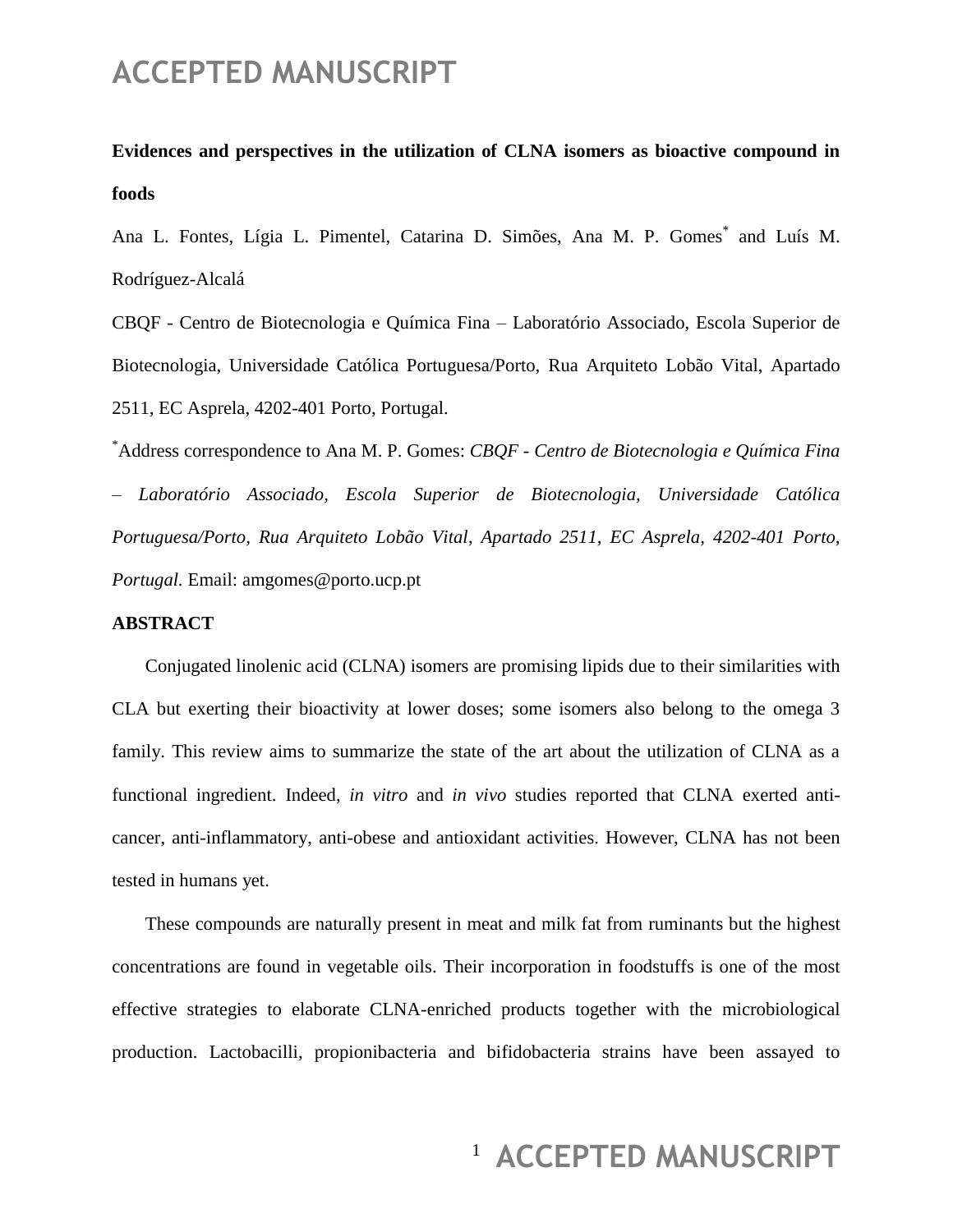produce CLNA isomers but at the current moment there are not high CLNA concentration products elaborated using these strains. Furthermore, it is known that CLNA are highly prone to oxidation when compared with linoleic acid and CLA but it is unknown the possible effects of elaboration and storage on high CLNA products.

The utilization of CLNA as a functional compound remains still a challenge that requires more research to address all the technological and bioactivity aspects about it.

#### **Keywords**

CLNA-enriched products; microbiological production; bioactivity; stability, safety

# <sup>2</sup> ACCEPTED MANUSCRIPT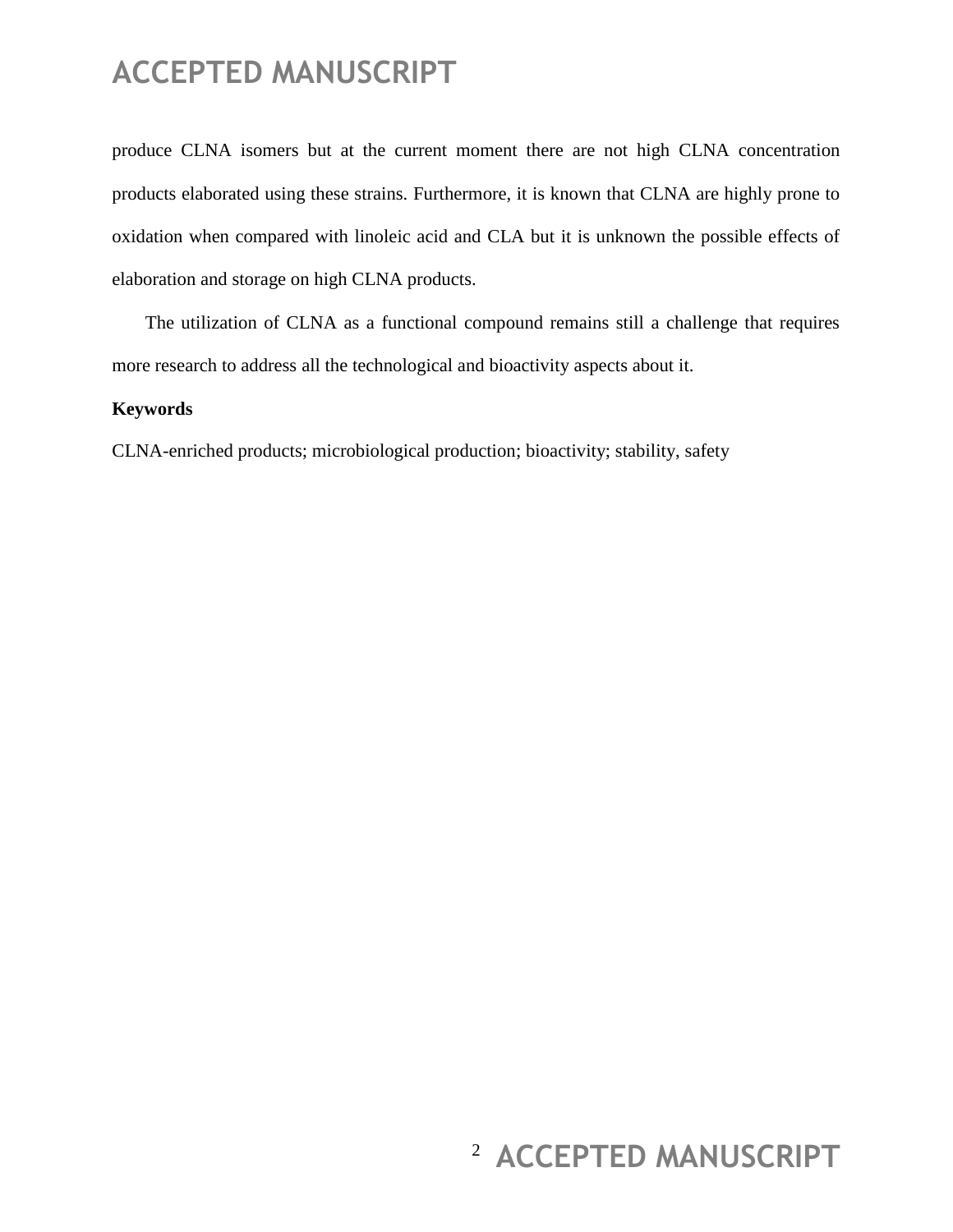#### **INTRODUCTION**

Cardiovascular diseases (CVD), like ischemic heart disease and stroke, are the leading worldwide death causes, being responsible for 17 million deaths in 2008 (Alwan, 2011). Overweight and obesity are the major risk factors for cardiovascular diseases, and it was estimated that between 1980 and 2008 the prevalence of overweight and obese adults ( $\geq$ 20 years old) increased from 24.6% to 34.4% and from 6.4% to 12.0%, respectively (Stevens et al., 2012). Although lipids are involved in the development of these conditions, recent studies have also stated their positive health effects on humans. Thus, dietary sources of omega 3 have shown to be capable of reducing the incidence of CVD, through decreasing the number of sudden deaths as well as the effect of risk factors such as obesity, hypertension and cholesterol (Harris, 2008). Furthermore, the bioactivity of CLA has been well characterized, namely for its anticarcinogenic, antiobese, antidiabetic and antihypertensive properties effects (Koba and Yanagita, 2014). However, CLA are not the only bioactive conjugated fatty acids and recently CLNA have also shown bioactive potential as anti-carcinogenic, anti-inflammatory, anti-obese and antioxidant compounds (Yuan et al., 2014) being a promising new bioactive ingredient. Thus, this review aims to summarize the evidences about the beneficial health effects of CLNA and the possibilities of their utilization in new functional foodstuffs.

#### **CLNA IN FOODS: MAIN SOURCES AND CONTENTS**

It has been reported that CLNA isomers occur naturally in milk fat and meat of ruminants, however, it is mostly found in vegetable oils (Mapiye et al., 2013) (Table 1). Despite all the possible isomers, only seven compounds are found in plant seed oils: jacaric acid (JA) (C18:3 c8,t10,c12),  $\alpha$ -eleostearic acid ( $\alpha$ -ESA) (C18:3 c9,t11,t13),  $\beta$ -eleostearic acid ( $\beta$ -ESA) (C18:3

# <sup>3</sup> ACCEPTED MANUSCRIPT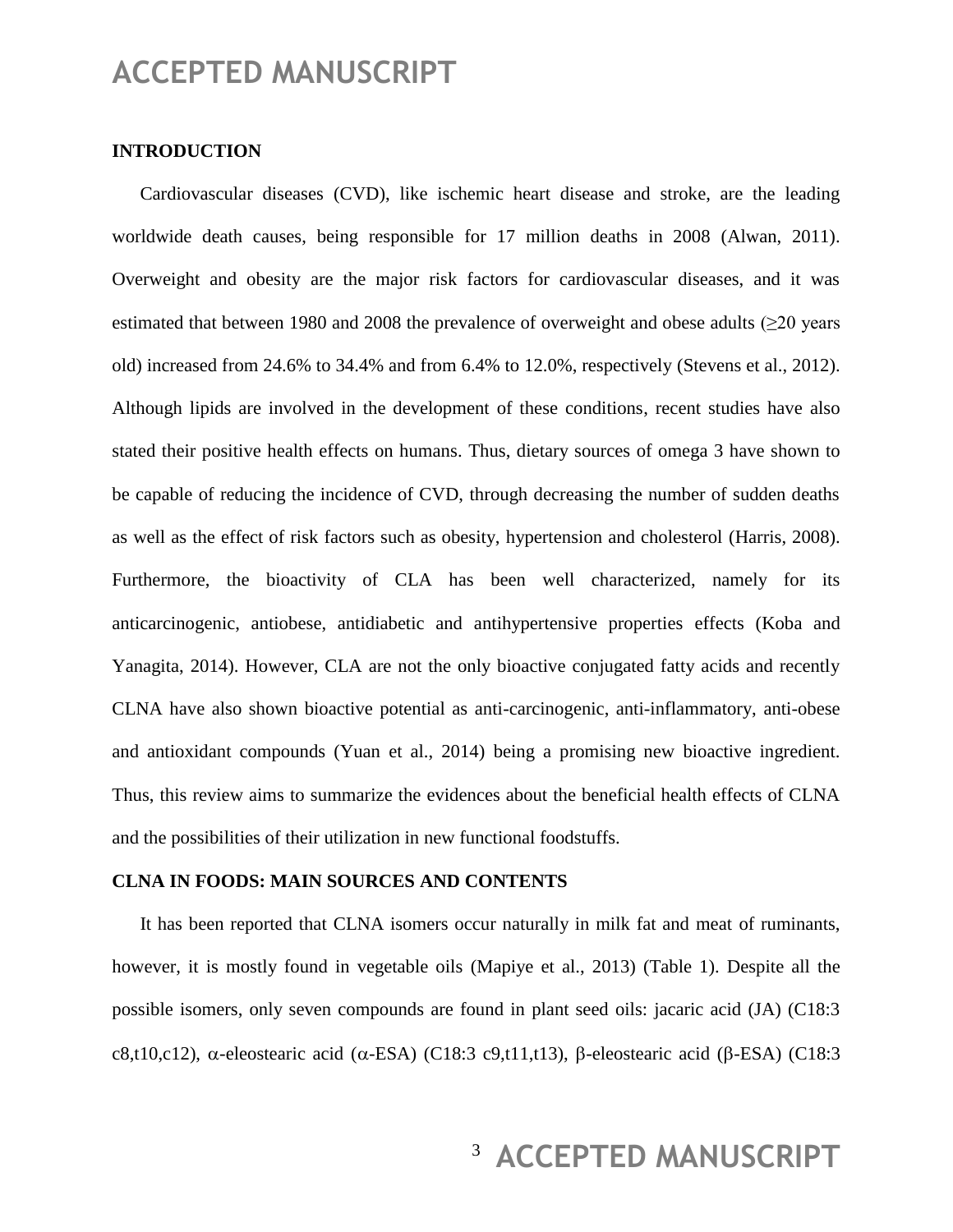t9,t11,t13), punicic acid (PUA) (C18:3 c9,t11,c13), α-calendic acid ( $\alpha$ -CDA) (C18:3 t8,t10,c12),  $\beta$ -calendic acid ( $\beta$ -CDA) (C18:3 t8,t10,t12) and catalpic acid (CPA) (C18:3 t9,t11,c13) (Tanaka et al., 2011). The main source of JA is the seed oil of the argentine native tree *Jacaranda mimosifolia*, with  $36g/100g$  of oil (Kraus et al., 2005). The isomer  $\alpha$ -ESA is the main compound of tung oil (*Aleurites fordii*) (70g/100g of oil), a native tree from Southeast Asia and the Pacific Islands (Burrows and Tyrl, 2013), bitter melon (*Momordica charantia*) (50g/100g of oil) (Dhar et al., 1999) and *Parinarium* spp. (>60g/100g of oil) (Scrimgeour and Harwood, 2007). This isomer can be found in white mahlab (*Prunus mahaleb*) ( $\sim$ 40g/100g of oil), a small tree native to southern Europe that grows wild in the Mediterranean region across to Turkey (Sbihi et al., 2014).

Tung and bitter melon seeds also contain  $\beta$ -ESA but in lower concentrations (3.5 and 2.6) mol/100mol of oil, respectively) than  $\alpha$ -ESA (Tsuzuki et al., 2004). PUA is mainly found in pomegranate (*Punica granatum*) (>70g/100g of oil) (Spilmont et al., 2013) and balsam apple  $(Momordica$  *balsamina*)  $(\sim 50g/100g$  of oil) (Gaydou et al., 1987), while snake gourd of *Trichosanthes anguina* and *Trichosanthes kirilowii* species have approximately 40g/100g of oil and above 30g/100g of oil, respectively (Yang et al., 2012). *Trichosanthes anguina* is a native vine from tropical Asia and it is cultivated in China, while *Trichosanthes kirilowii* is distributed through several Chinese provinces and also occurs in Korea and Japan (Hu, 2005). In pot marigold (*Calendula officinalis*) it is possible to find  $\alpha$ -CDA (>50g/100g of oil) and a small amount of β-CDA (<1g/100g of oil) (Dulf et al., 2013). CPA is mainly present in *Catalpa ovata*  $(0.40g/100g)$  of oil), a species originating in China (Suzuki et al., 2006). Among the seeds that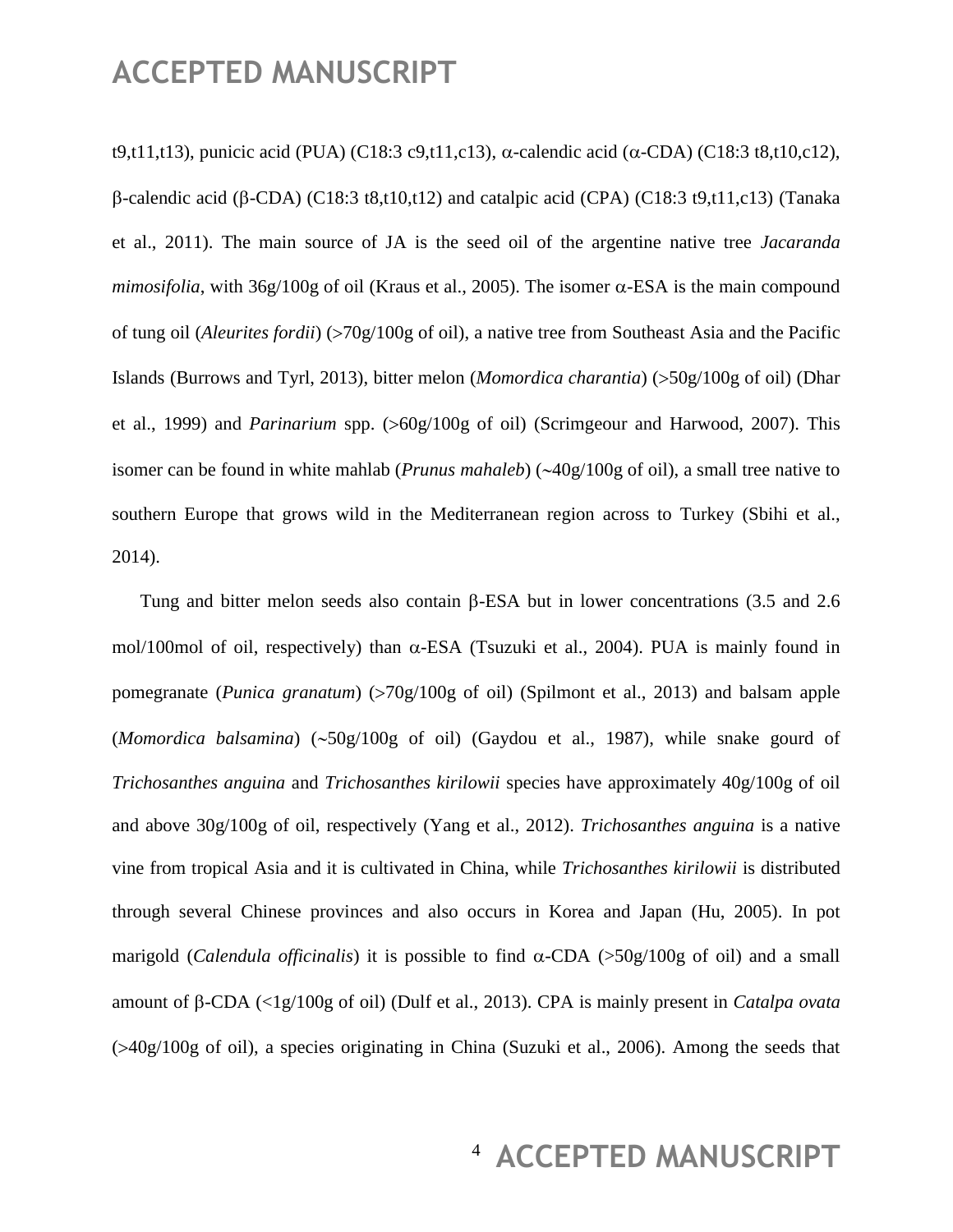contain CLNA isomers, only those from pomegranate, snake gourd *T. kirilowii* and white mahlab are edible. Pomegranate is native form Persia and cultivated in Mediterranean countries, Afghanistan, India, China, Japan, Russia and some parts of the United States. Its edible parts are comprised of 80% juice and 20% seeds, also used to produce fresh juice, syrups, canned beverages, jelly, jam and for flavouring drinks (Fadavi et al., 2006). *T. kirilowii* seeds have long been used as a traditional Chinese medicine to reduce infections and are a popular snack food in China (Yuan et al., 2014). White mahlab powder is used in Greece, Cyprus, Turkey and neighboring Arab countries from Syria to Saudi Arabia, for flavouring breads and pastries while in Sudan it is also used as a medicine for diarrhea in children (Ieri et al., 2012).

The isomers C18:3 c9,t11,c15 (Rumelenic acid, RLA) and C18:3 c9,t11,t15 have been described as the main CLNA isomers in milk fat and meat of ruminants. In bovine milk, RLA has been detected at concentrations between 0.03 and 0.39 g/100g of fat and C18:3 c9,t11,t15 between 0.02 and 0.06 g/100g of fat (Lerch et al., 2012; Plourde et al., 2007b). Relatively to ruminant meat, RLA and C18:3 c9,t11,t15 isomers, were found in steer  $(0.08$  and  $0.02$  mg/g, respectively), cow (0.06 and 0.02 mg/g, respectively) and goat (0.28 and 0.03 g/100g of meat fat, respectively) (Ebrahimi et al., 2014; Mapiye et al., 2013; Nassu et al., 2011). In comparison to the vegetable oils, the concentration of CLNA in these foodstuffs is very low, which suggests that the intake of CLNA, in order to highlight its potential health benefits, would not be viable through this natural source, therefore, strategies to enhance its intake will have to be studied.

### <sup>5</sup> ACCEPTED MANUSCRIPT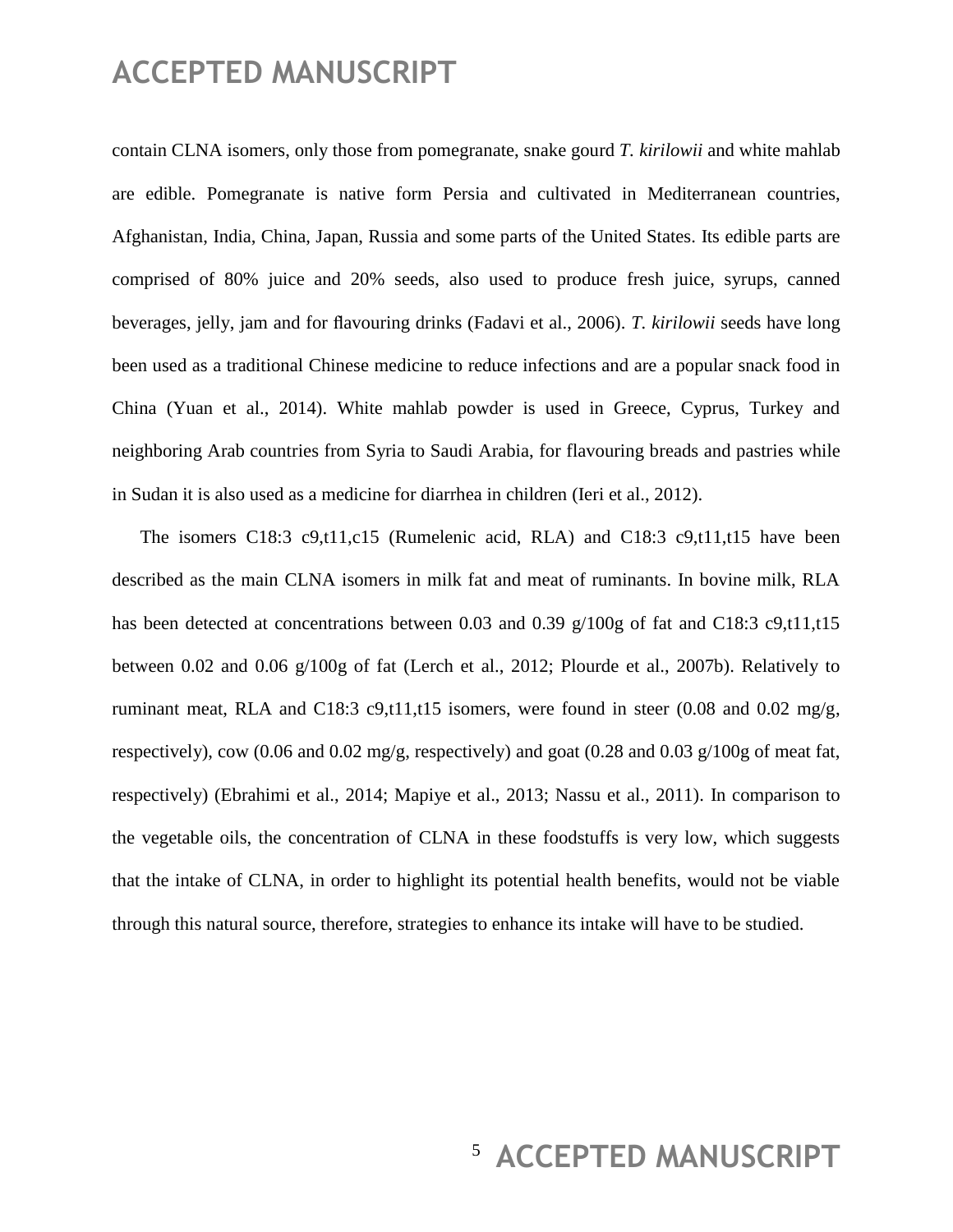#### **CLNA BIOACTIVITY**

#### **Anti-cancer activity**

Some studies have reported the cytotoxic effect of CLNA isomers on different human tumor cell lines, including MDA-MB-231, MCF-7 (breast) (Moon et al., 2010), HT-29 (colon) (Degen et al., 2011), MDA-MB-231 (estrogen insensitive breast cancer cells), MDA-ER $\alpha$ 7 (estrogen sensitive breast cancer cells cloned from MDA-MB-231 cells) (Grossmann et al., 2010), T24 (bladder) (Sun et al., 2012), HeLa (cervix) (Eom et al., 2010), LNCaP, PC-3 (prostate) (Gasmi and Sanderson, 2013) and DLD-1 (colorectal) (Shinohara et al., 2012b). The works found that the anti-proliferative activity was due to an increment in the number of cells in G0/G1 phase (cells are arrested in the initial phases of cell cycle and do not continue to proliferate) and the increase of apoptosis rate are the main anti-cancer activity evidences verified for CLNA isomers.

These activities seem to be influenced by the configuration of the double bonds. Degen et al. (Degen et al., 2011), when evaluating growth inhibition effects of pure CLNA isomers against HT-29 colon cancer cells, found that in the presence of an all-*trans* isomer, as C18:3 t9,t11,t13 resulted in greater inhibition than with C18:3 c9,t11,t13. Furthermore, Shinohara et al. (Shinohara et al., 2012b) assaying the cytotoxic effects of several pure CLNA isomers from vegetable sources on DLD-1 colorectal cancer cells, observed that jacaric acid (JA) (C18:3 c8,t10,c12) exerted a stronger effect in terms of decreasing cell survival and inducing apoptosis when compared with  $\alpha$ -eleostearic acid ( $\alpha$ -ESA) (C18:3 c9,t11,t13), punicic acid (PUA) (C18:3 c9,t11,c13), catalpic acid (CPA) (C18:3 t9,t11,c13) and the *trans*-isomers  $\beta$ -eleostearic acid ( $\beta$ -ESA) (C18:3 t9,t11,t13) and  $\alpha$ -calendic acid ( $\alpha$ -CDA) (C18:3 t8,t10,t12), all tested at the same concentration (10µM). Further studies partially confirmed these previous results since when pure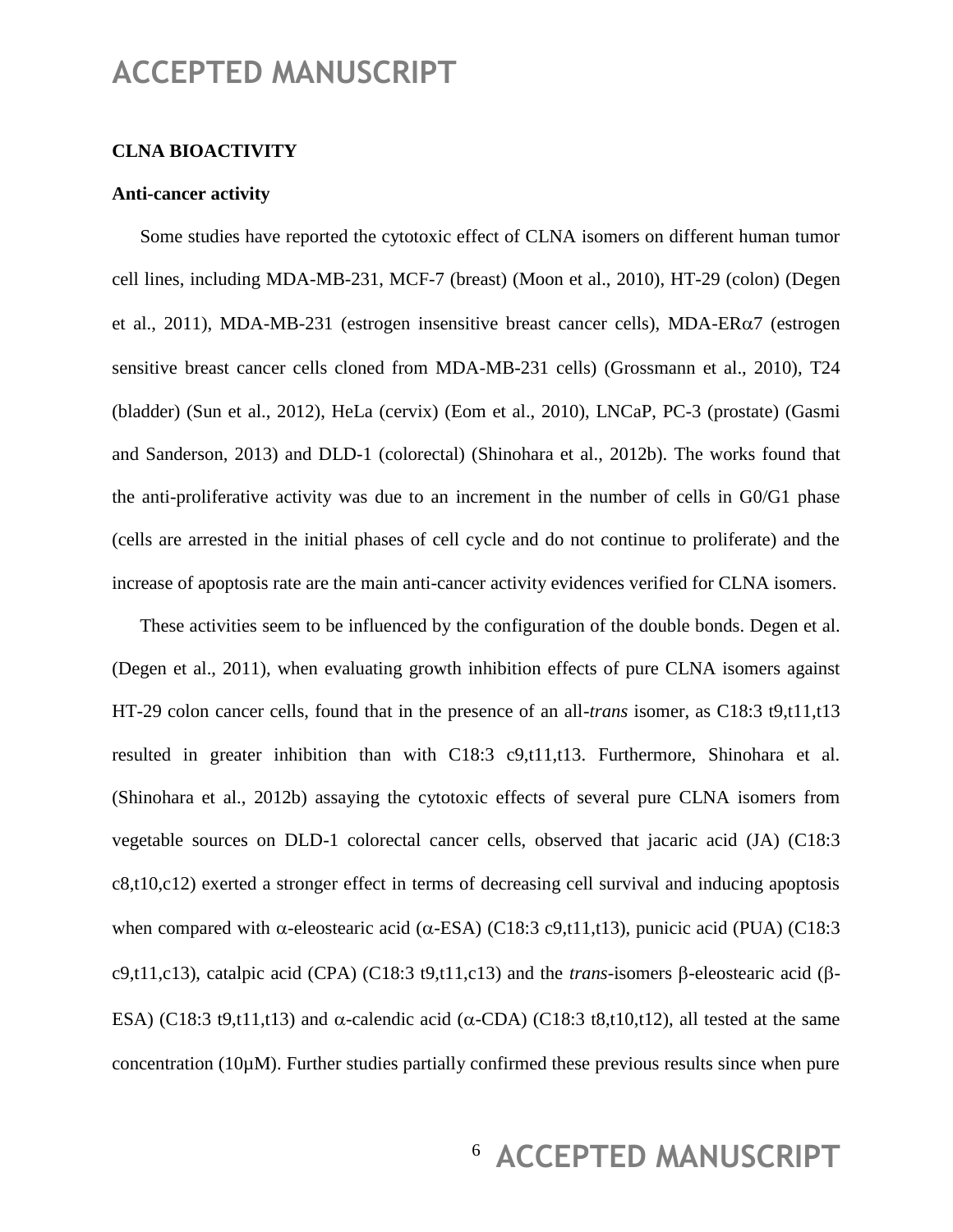JA, PUA,  $\alpha$ -CDA and  $\beta$ -CDA cytotoxicity was investigated against LNCaP and PC-3 prostate cancer cells results pointed out to PUA and JA as the most effective (Gasmi and Sanderson, 2013). At the time PUA and JA 3-D conformations were analyzed and overlapped, shape and feature similarity values were highly correlated, indicating that the *cis, trans, cis* configuration of their double bonds is the reason of their bioactivity.

It has been also suggested that the mechanism of CLNA anti-cancer activity may be related to lipid peroxidation, since the addition of  $\alpha$ -tocotrienol, an antioxidant, lead to the loss of PUA cytotoxic properties against MDA-MB-231 and MDA-ER $\alpha$ 7 breast cancer cells (Grossmann et al., 2010). These authors also associated the CLNA´s cytotoxicity to the induction of protein kinase C (PKC) that leads to the inhibition of cell proliferation and activation of apoptosis. Other studies have reported increase of caspase-3 expression, decrease of apoptosis suppression factor Bcl-2 expression, formation of reactive oxygen species (ROS), activation of caspase-9 cascade, DNA fragmentation, poly ADP-ribose polymerase (PARP) cleavage, increase of tumor suppressor gene p53 expression, activation of peroxisome proliferator-activated receptor gamma (PPAR $\gamma$ ) and inhibition of extracellular signal-regulated kinases 1 and 2 (ERK 1/2) (Sun et al., 2012; Moon et al., 2010).

CLNA anti-carcinogenic activity has been also assayed *in vivo*, mainly with natural plant sources. Tung oil, which is rich in  $\alpha$ -ESA, when administered at doses of 50 and 100 mg/kg body to mice transplanted with DLD-1 colorectal cancer cells, suppressed vessel formation: in doses of 100 mg/kg body weight tumor vessel length was significantly lower than with 50 mg/kg body weight (Tsuzuki and Kawakami, 2008). Bitter gourd seed oil (rich in  $\alpha$ -ESA) was also able to inhibit aberrant crypt foci (ACF) formation, induced by azoxymethane (AOM), in rats fed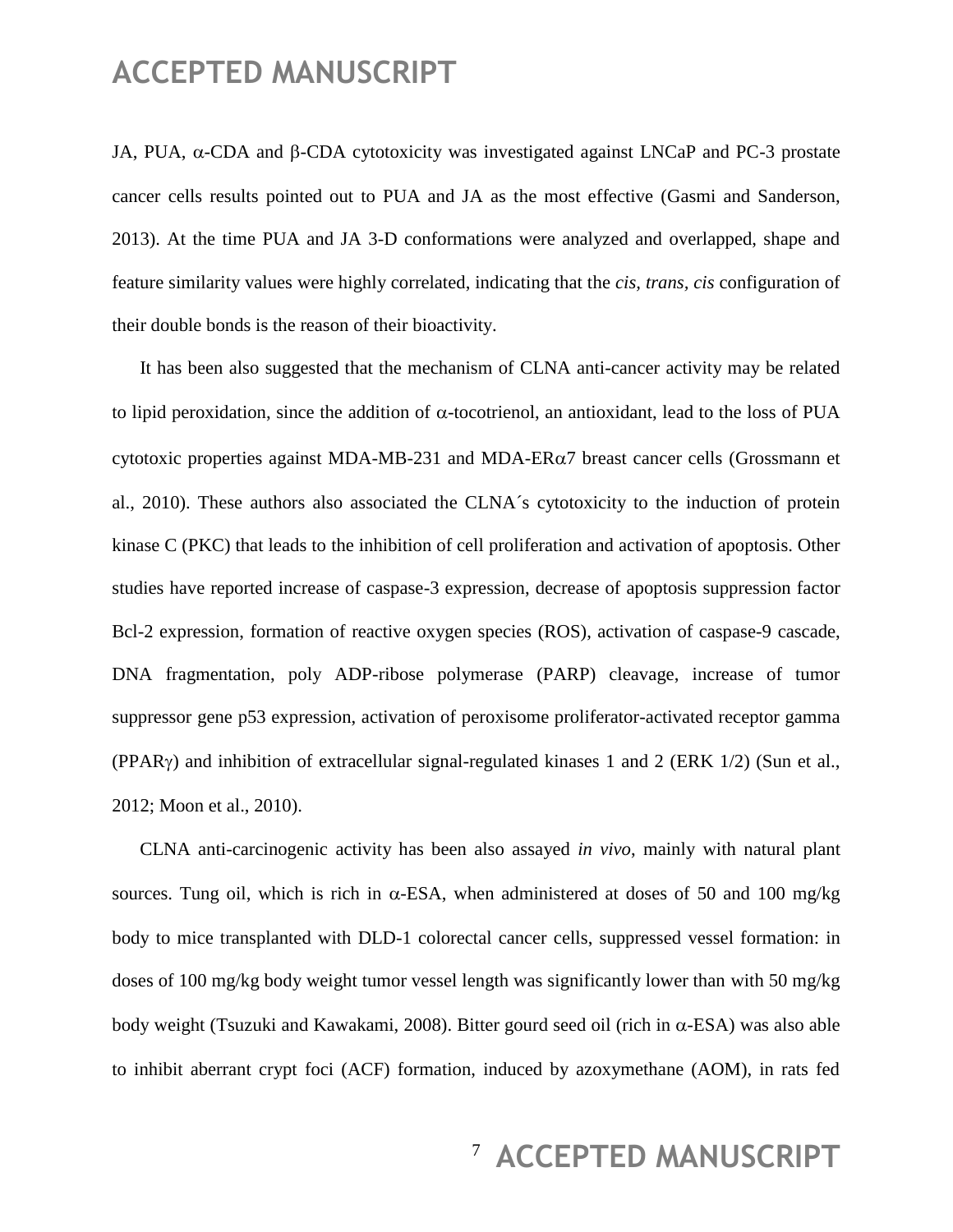with at 0.01, 0.1 and 1% (Kohno et al., 2002). Furthermore, feeding mice treated with nitrobenzene, a genotoxic inductor, with 100, 200 and 400 mg/kg body weight of pomegranate seed oil (PUA rich source), caused a significant reduction in the percentage of aberrant cells and sperm shape and chromosome aberrations (Aly et al., 2014). When pomegranate seed oil was administration to rats, led to a significant suppression of adenocarcinomas incidence and multiplicity in colon. Most of the studies described above have associated CLNA cytotoxicity *in vivo* to enhanced PPAR $\gamma$  expression. CLNA anti-cancer properties could also be due to the metabolization of CLNA to CLA, since lipid analysis on liver and colon of rats fed with pomegranate seed oil did not detect CLNA isomers, but CLA content was elevated in a dosedependent manner (Kohno et al., 2004). When compared to CLA,  $\alpha$ -ESA suppressed tumor vessel formation at doses 10 times lower (Tsuzuki and Kawakami, 2008) supporting the fact that CLNA isomers could exert a more powerful bioactivity than CLA.

However, despite these promising results no studies focusing on CLNA anti-cancer properties have been carried out on human subjects so far.

#### **Anti-inflammatory activity**

Cells (*e.g.* neutrophils, macrophages and monocytes) and biochemicals, like tumor necrosis factor (TNF- $\alpha$ ), interleukins (IL), platelet activating factor (PAF), leukotrienes and ROS are involved in inflammatory diseases. Therefore, an increment of these mediators is an indicator of occurring inflammation.

Anti-inflammatory activity of CLNA *in vitro* has only been reported for PUA on human breast cancer cells (MDA-MB-231 and MCF-7) in the presence of pomegranate seed oil for 24h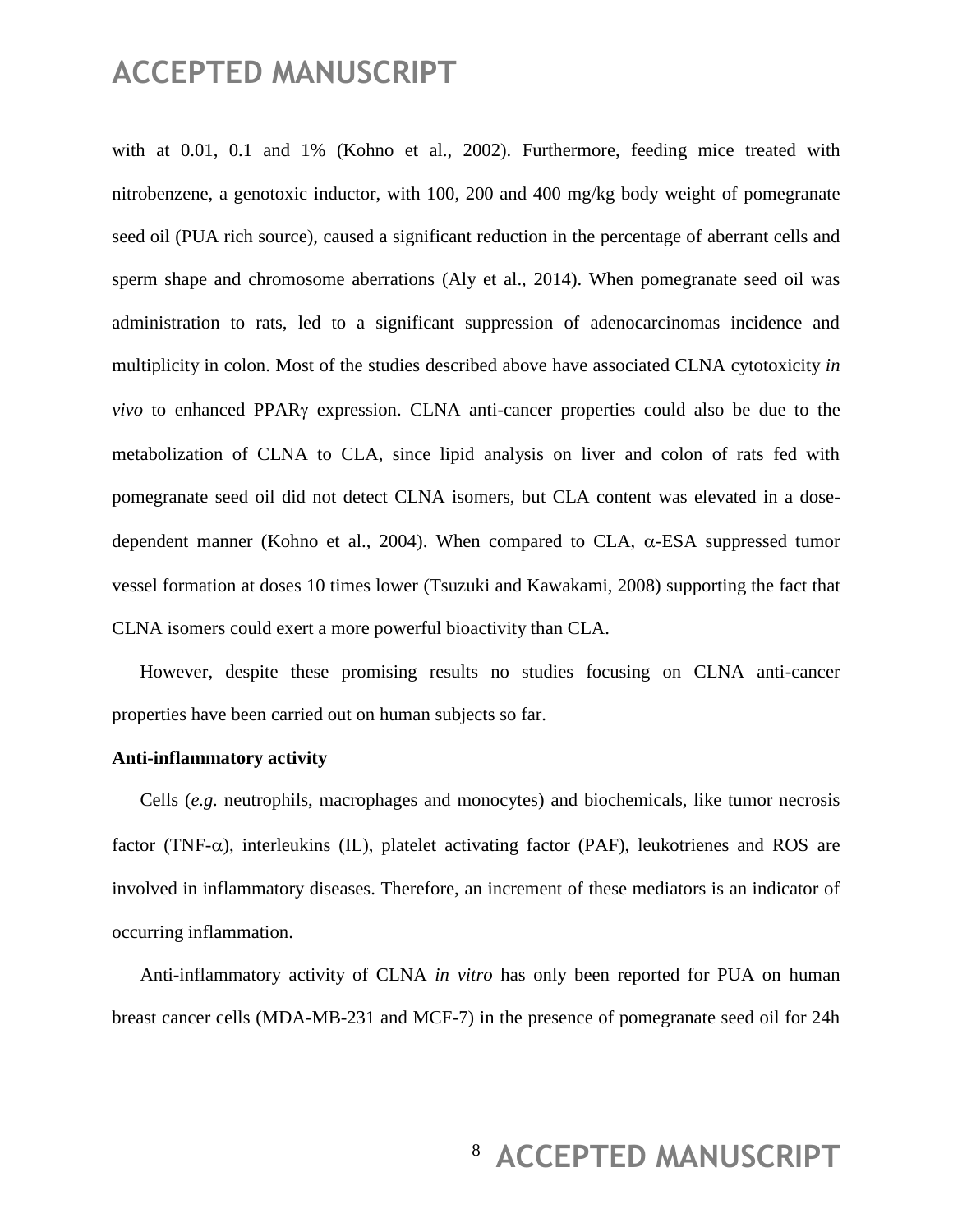at 37ºC (Costantini et al., 2014). The levels of 9 pro-inflammatory cytokines, including ILs and TNF- $\alpha$ , were significantly decreased at amounts ranging from 0.24 to 0.6 $\mu$ L.

Necrotising enterocolitis (NEC) is characterized pathologically by inflammatory and coagulative necrosis that occurs throughout the intestinal tract of, especially, newborns. Pomegranate seed oil administration at 1.5% to NEC rats caused significant reduction on ileal damage while expression levels of IL-6, IL-8, IL-12, IL-23 and TNF- $\alpha$  mRNA were significantly lower (Coursodon-Boyiddle et al., 2012).

On the other hand, inflammatory bowel disease (IBD) is a chronic inflammatory disease that can manifest itself as ulcerative colitis (affects only the large intestine) or Crohn's disease (affects the whole digestive tract).  $\alpha$ -ESA was shown to be able to ameliorate IBD phenotypes when incorporated in induced-IBD mice diet, through equally PPAR $\gamma$ -dependent and independent mechanisms (Lewis et al., 2011). Both  $\alpha$ -ESA and PUA, were also capable to significantly reduce IL-6, Il-1 $\beta$  and TNF- $\alpha$  expressions in rats treated with sodium arsenite and streptozotocin (Saha et al., 2012b; Saha and Ghosh, 2012). According to Saha and Ghosh (Saha and Ghosh, 2011), high concentrations of arachidonic acid (ARA: C20:4 ,c8,c11,c13,c16) together with low leves of γ-linolenic acid (γ-LNA: C18:3 c6,c9,c12) in tissues are indicators of inflammation. Vegetable oils containing  $\alpha$ -ESA or PUA were capable of normalizing ARA and γ-LNA amounts in rats when an inflammatory process altered their concentrations.

Both *in vitro* and *in vivo* studies, suggest that CLNA can interference on inflammation mediators. At the current moment the anti-inflammatory effects of CLNA have not been tested on humans.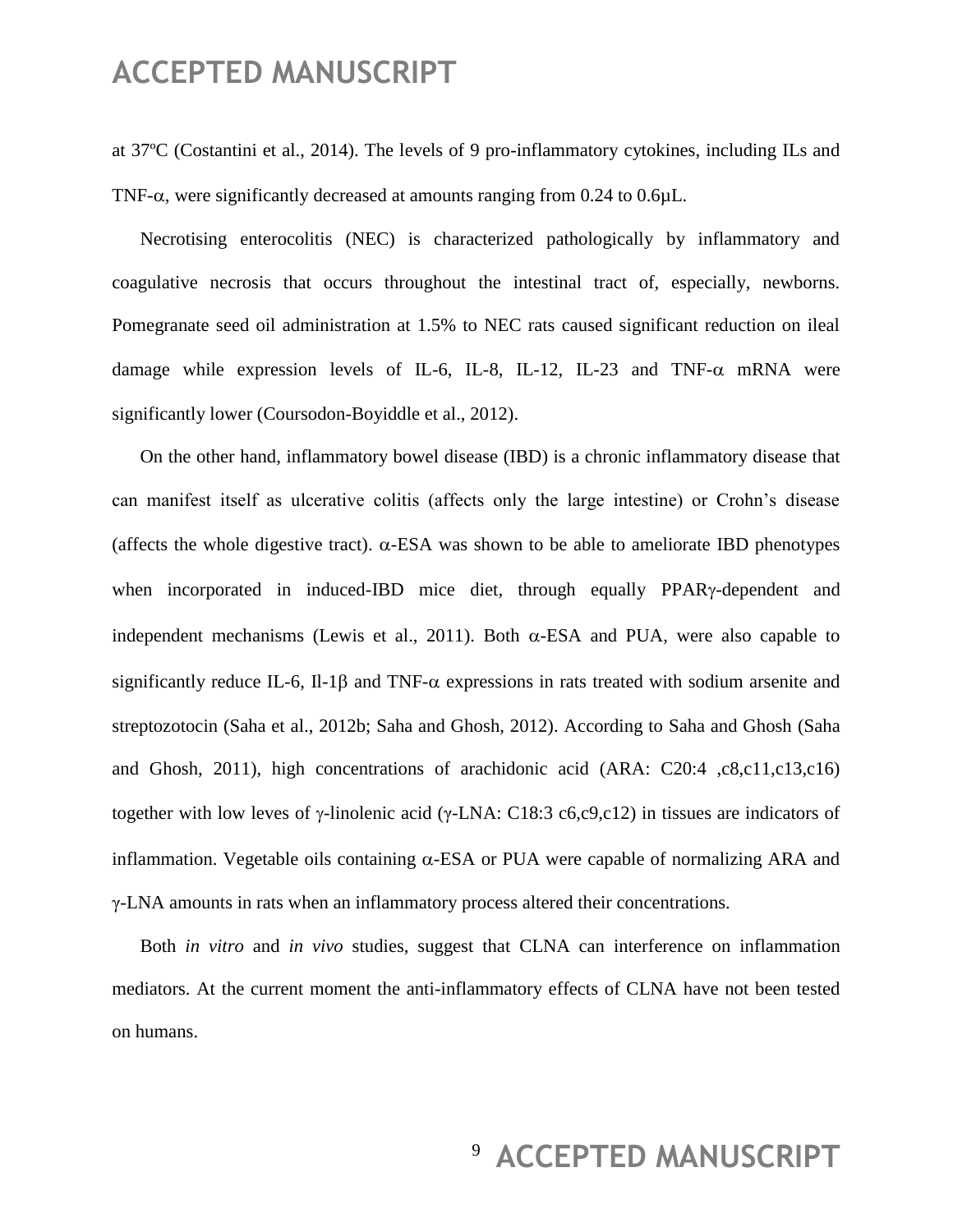#### **Antioxidant activity**

Some works have reported also antioxidant properties for CLNA. Karela seed oil (rich in  $\alpha$ -ESA) was added at 0.05 and 0.1% to human blood samples of diabetic and non-diabetic subjects reducing lipid peroxidation at both doses in samples from diabetic subjects (Dhar et al., 2007). Other assays comparing bitter  $(\alpha$ -ESA) and snake (PUA) gourd seed oils revealed that the antioxidant activity was greater for bitter gourd seed oil, possibly due to  $\alpha$ -ESA better oxidative stability (Saha et al., 2012c), since *trans* double bonds are more stable than *cis*.

Some *in vivo* studies have been carried out to test the activity of CLNA isomers against chemically induced oxidative stress. As in the *in vitro* research works mentioned above,  $\alpha$ -ESA and PUA showed antioxidant properties in rats treated with sodium arsenite to induce oxidative stress being  $\alpha$ -ESA the most effective at the lowest dose as increased the activity of antioxidant enzymes (SOD, CAT and GPx) and glutathione (GSH) levels while decreased nitric oxide synthase (NOS) activity and lipid and protein oxidation in plasma and kidney (Saha and Ghosh, 2013). Some of these effects were also observed with  $\alpha$ -ESA against the oxidative stress caused by methyl mercury and induced diabetes in rats (Paul et al., 2014).

On the other hand, the effect of PUA was tested on 15 healthy young humans, consuming an equivalent of 3g/day of PUA from *Trichossanthes kirilowii* seeds during 28 days (Yuan et al., 2009); results concuded that PUA exhibited a pro-oxidant activity. These findings seem to be controversial with the *in vivo* studies described above, however, animal studies revealed that PUA has both antioxidant and pro-oxidant activity depending on the dose used: feeding rats with an equivalent of 0.6 g/kg of PUA lead to antioxidant effects, whereas a higher dose of 1.2 g/kg caused pro-oxidant activity (Mukherjee et al., 2002).

# <sup>10</sup> ACCEPTED MANUSCRIPT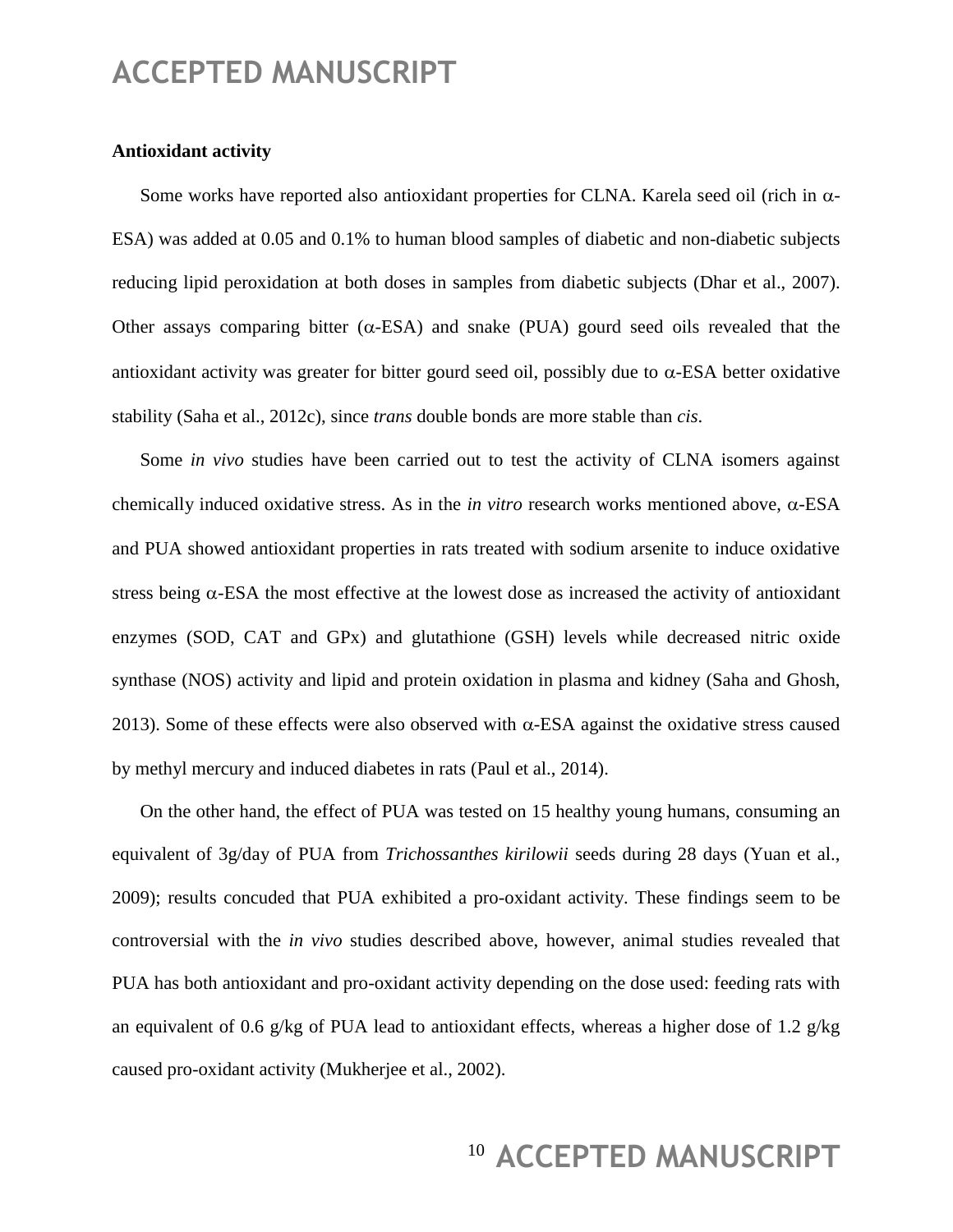#### **Anti-obesity activity**

CLA isomers has been described to exert positives effects on body weight and due to the similarities among these fatty acids, some works have been focused in the study of the possible anti-obesity properties of CLNA. When 3T3-L1 adipose cells were exposed to a mixture of two CLNA isomers: RLA and C18:3 c9,t13,c15 at 10 and 100µM triacyglycerol content decreased at both concentrations (Miranda et al., 2011). However, a dose of 10 µM increased the expression hormone-sensitive lipase (HSL) while 100  $\mu$ M affected adipose triglyceride lipase (ATL).

Moreover, oral administration of  $\alpha$ -ESA and PUA, caused decrease of triacylglycerol (TAG), cholesterol and LDL-C levels and increase of HDL-C level in plasma, erythrocytes, liver and brain of obese and hypercholesterolemic rats (Saha et al., 2012a; Sengupta et al., 2015). Although no significant weight loss was observed, body weight gain and fat mass were reduced. Interestingly, the activity of HMG-CoA reductase, responsible for cholesterol biosynthesis, was found to decrease. Authors concluded that  $\alpha$ -ESA was more effective than PUA and associated such effects to the *trans* configuration of this fatty acid.

It has been elsewhere suggested that effects of CLNA on lipolysis are due to the activation of cAMP-activated protein kinase (PKA) pathway and apoptosis in white adipose tissue (Chen et al., 2012). Nevertheless, the administration of JA (5 mg/day) for 1 week to normal rats increased the accumulation of palmitic acid (C16:0) and stearic acid (C18:0) while decreasing palmitoleic acid (C16:1 c9) and oleic acid (C18:1 c9) in liver and white adipose tissues (Shinohara et al., 2012a). The results were associated to the inhibition of stearoyl coenzyme A desaturase (SCD) activity, an endoplasmic reticulum enzyme that catalyzes the biosynthesis of MUFAS from SFAs, since the expression level of SCD-1 mRNA was significantly decreased.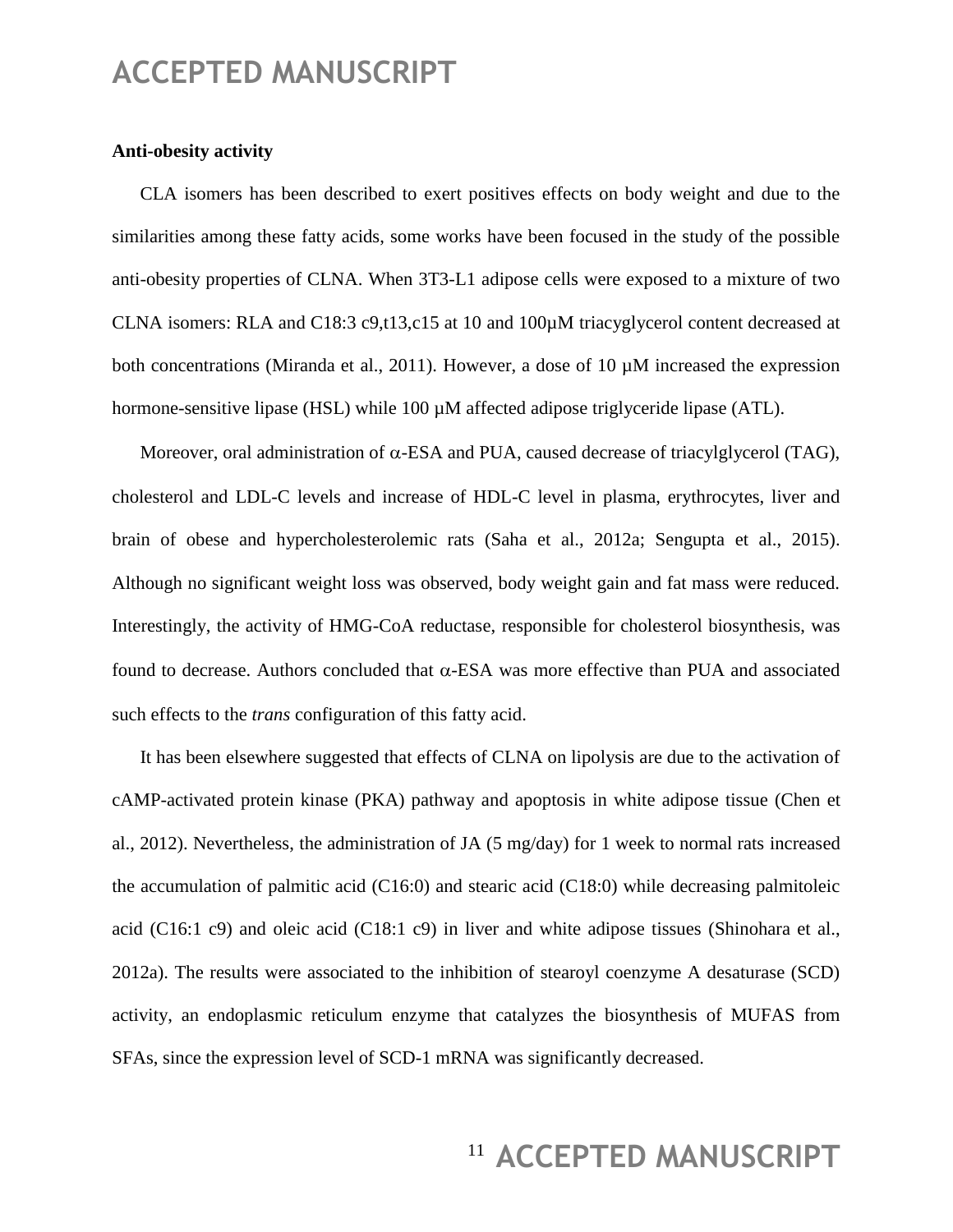Recently a study was carried out with humans. The effect of pomegranate seed oil, was investigated by monitoring lipid profile of 23 volunteer hyperlipidaemic subjects (<20 yr) enrolled in a parallel, randomized, double-blind and placebo-controlled study (Mirmiran et al., 2010). The test group consumed one capsule containing 400 mg of seed oil twice a day during 4 weeks. The results revealed a significantly decrease in TAG and TAG:HDL-C ratio levels although cholesterol and LDL-C levels remained unchanged.

According to the already reported research works, there are strong evidences supporting the bioactivity of CLNA isomers (mainly  $\alpha$ -ESA and PUA) and their potential to be used as a functional ingredient. However little research has been performed on humans. Thus, to fully understand the mechanisms and possibilities of these compounds more investigations focused on this topic have to accomplish.

#### **STRATEGIES FOR CLNA ENHANCEMENT IN FOOD**

It is accepted that the effective dose of CLA to obtain the beneficial effects in humans is 3 g/day (Ip et al., 1994) and for CLNA 2-3 g/day (Shinohara et al., 2012b). However, both values were assumed based on animal models. Specifically, the CLNA dose was calculated from the amount of jacaranda seed oil administered to mice (1 mg/day), exerting anti-cancer properties against transplanted human colorectal adenocarcinoma cells. Since it is a value obtained from animal studies, it cannot be completely assumed as the correct effective dose for humans as our metabolism and absorption of nutrients is different from that in animals.

Furthermore, obtaining this amount from milk and meat of ruminants, would be difficult according to the concentration of CLNA in these foodstuffs. On the other hand, the vegetable oils may be an alternative but pomegranate seed oil is the only one that currently is

### <sup>12</sup> ACCEPTED MANUSCRIPT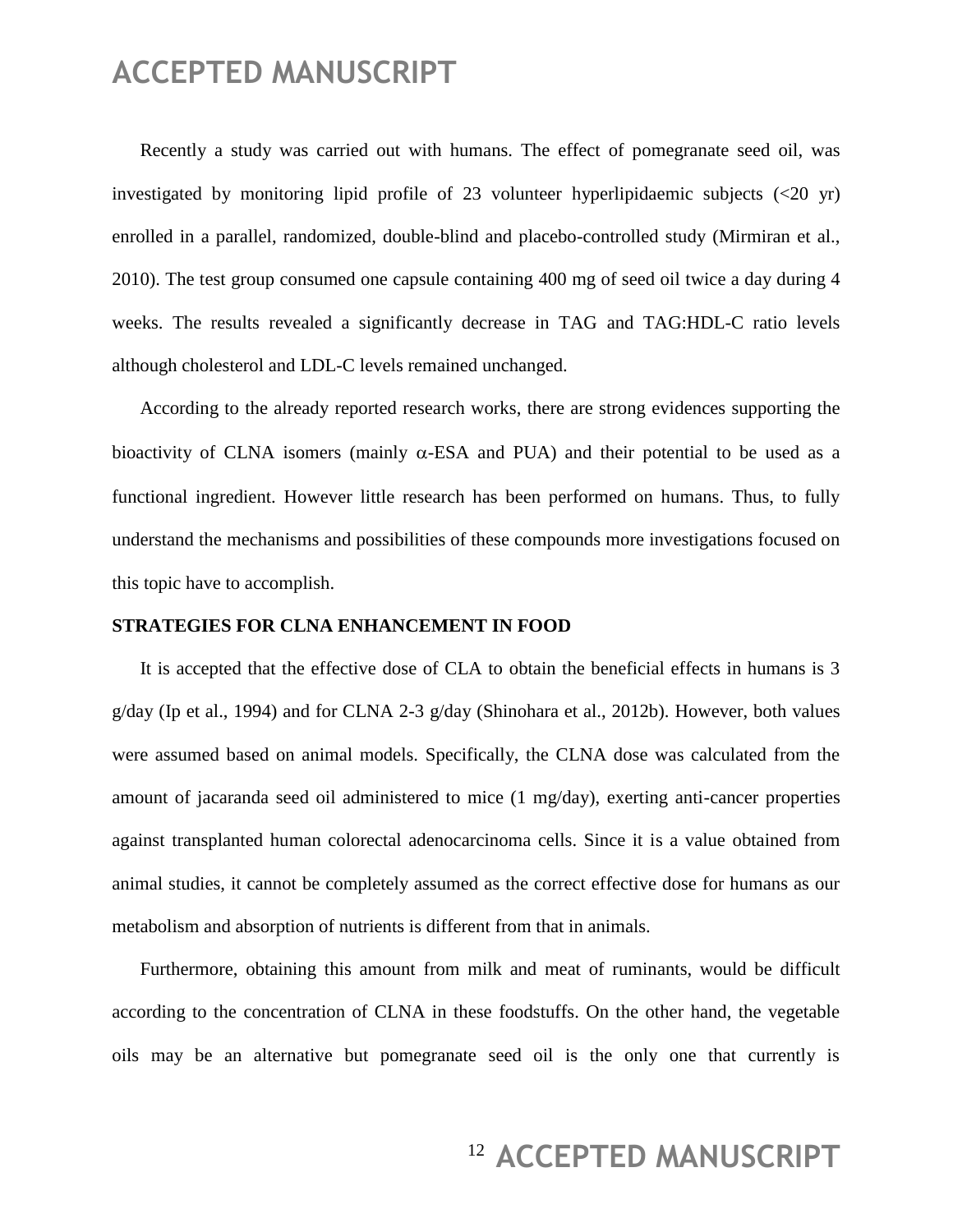commercialized, among those edible. No side effects were reported when this vegetable oil was administered to hyperlipidaemic subjects, however, the dose administered (800 mg/day of oil that is equivalent to 560 mg/day of PUA) is much lower than the abovementioned effective dose (Mirmiran et al., 2010). Moreover, pomegranate seed oil has been successfully incorporated in margarine (0.5 g/100g PUA) and goat milk was naturally enriched with PUA (1.19 g/100g of fat) using 12% of pomegranate seed pulp added to the feeding of the animals (Franczyk-Żarów et al., 2014; Modaresi et al., 2011).

Some other studies have assayed a different approach: the production of enriched supplements like nanoparticles and nanoemulsions containing vegetable oils rich in CLNA isomers (50 mg/kg body weight/day in nanoparticles and 2g in nanoemulsions) (Paul et al., 2014; Sengupta et al., 2015). These matrices were used to enhance CLNA bioavailability and stability and according to the results were efficient in attenuating the effects of hypercholesterolemia and diabetes in an animal model.

The manipulation of ruminants' diet leads to interesting results in the enhancement of CLA concentrations in milk and ruminants' meat and it has also been assayed for CLNA. The studies focused in the addition of extruded seeds or oils rich in LNA but in general the results were very limited (Ebrahimi et al., 2014; Mapiye et al., 2013).

#### **Microbiological production of CLNA: From rumen to cultures**

Ruminant products, such as meat, milk and other dairy foods, represent the main source of CLA for humans. CLA isomers are formed during LA (C18:2 c9,c12) and  $\alpha$ -LNA (C18:3 c9,c12,c15) biohydrogenation process that occurs in rumen, a multi-step pathway carried out by different microorganisms on unsaturated fatty acids (Fig.1). Once in the rumen, LA and  $\alpha$ -LNA

# <sup>13</sup> ACCEPTED MANUSCRIPT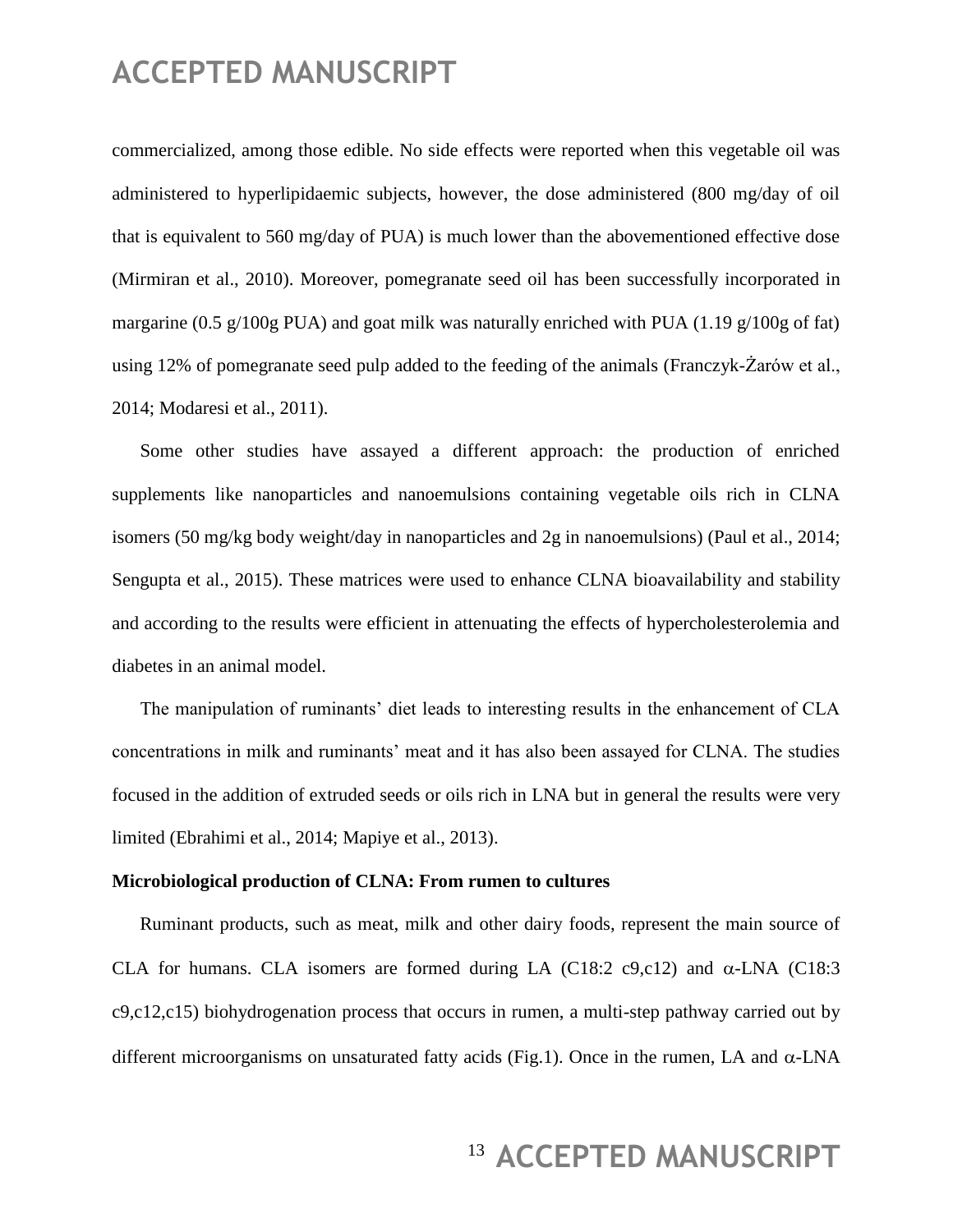from diet are hydrolyzed through microbial lipases from *Butyrivibrio fibrisolvens* (hydrolyses phospholipids) and *Anaerovibrio lipolytica* (hydrolyses di- and triacylglycerols), for further reactions of isomerization and hydrogenation (Buccioni et al., 2012). The biohydrogenation of LA involves two main steps: isomerization of LA to C18:2 c9,t11 (CLA) and then hydrogenation of the cis-double bond of the conjugated diene to yield C18:1 t11 (trans-vaccenic acid, TVA), that is further hydrogenated to stearic acid (C18:0) while C18:2 9,11 isomers, C18:2 8,10 and C18:2 t10,c12 isomers are also produced through this pathway (Chilliard et al., 2007). LNA biohydrogenation involves similar reactions in rumen, differing in the intermediate products, yielding CLA and CLNA: after hydrolysis, this fatty acid is first isomerized at cis-12 position producing RLA. Subsequently, this compound is reduced to C18:2 t11,c15 and further converted to three different products: C18:1 t11 (TVA); C18:1 c15 and C18:1 t15. Only TVA is reduced up to stearic acid (C18:0) (Van Nieuwenhove et al., 2012). Previous works suggested that CLA isomers can be formed from  $\alpha$ -LNA as well, namely, C18:2 c9,c11, C18:2 t8,t10, C18:2 c10,c12 and C18:2 11,13 (Lee and Jenkins, 2011). All intermediates of biohydrogenation are absorbed in the gut and transported through the blood stream to different body tissues, thus CLA and CLNA can appear in milk and meat fat (Gorissen et al., 2013). CLA is also produced at the mammary gland of lactating cows, through the conversion of TVA coming from rumen by the  $\Delta$ 9desaturase. This pathway represents the primary source of CLA in milk (64%) (Griinari et al., 2000). On the other hand, CLNA does not have another synthesis pathway yet evidenced, so all ruminant milk content apparently comes exclusively from  $\alpha$ -LNA biohydrogenation and ruminants diet.

# <sup>14</sup> ACCEPTED MANUSCRIPT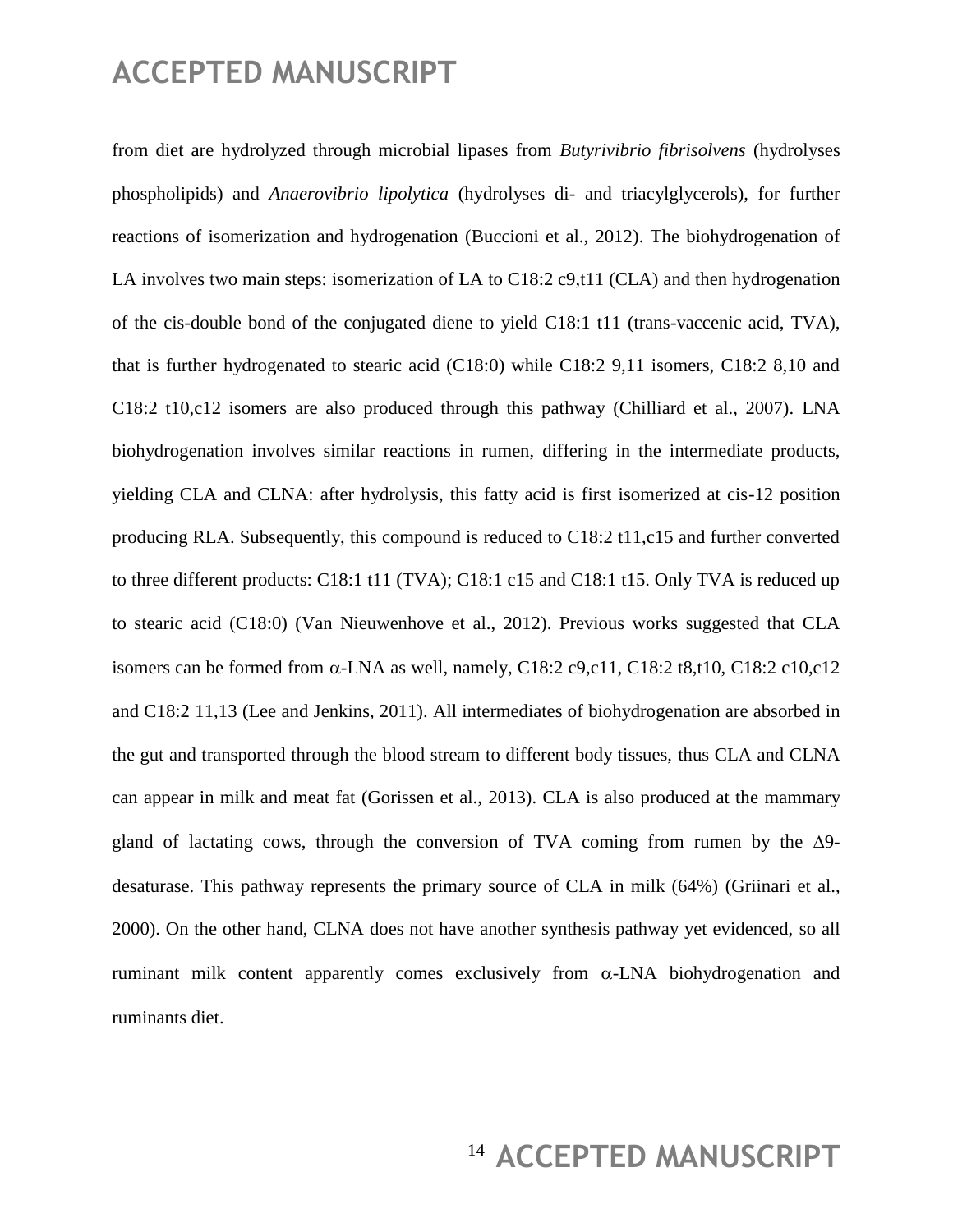The main ruminal bacteria that is involved in the biohydrogenation process is *Butyrivibrio fibrisolvens*, whose mechanism of transformation is carried out by linoleate isomerase bound to the bacterial membrane (Bauman et al., 1999). However, it has been reported that ruminal bacteria are not the only ones capable of producing CLA. Species isolated from dairy products and human intestine showed a similar capacity, namely, strains of lactobacilli, bifidobacteria and propionibacteria. Therefore, it has been proposed that other microorganisms can produce CLNA or by other able to produce CLA. This hypothesis has been confirmed in some studies using strains of lactobacilli, propionibacteria and bifidobacteria (Table 2).

#### **CLNA production by lactobacilli**

*Lactobacillus plantarum* AKU 1009a was able to produce CLNA isomers in MRS medium supplemented with LNA (Kishino et al., 2003). At optimal conditions (37ºC, 72h, 63 mg/mL of pure LNA and anaerobic conditions) CLNA was formed at a conversion rate of 40% under two isomer forms: RLA (67% of total CLNA) and C18:3 t9,t11,c15 (33% of total CLNA). In a further study by these authors (Kishino et al., 2009) with the same strain (MRS, 37ºC, 72h, 4 mg/mL of pure substrate and anaerobic conditions), evidenced a 47% conversion rate of  $\alpha$ -LNA after 48h, yielding RLA and C18:3 t9,t11,c15 (17% and 83% of total CLNA, respectively). This study also revealed the formation of conjugated isomers of  $\gamma$ -LNA (C18:3 c6,c9,c12) at a 46% rate after 24h. Those isomers were C18:3 c6,c9,t11 (19% of total CLNA) and C18:3 c6,t9,t11 (81% of total CLNA).

Besides *L. plantarum*, other lactobacilli strains have also been tested (Gorissen et al., 2011): *L. curvatus* LMG 13553, *L. plantarum* ATCC 8014, *L. plantarum*, IMDO 130201, *L. plantarum* LMG 6907, *L. plantarum* LMG 13556, *L. plantarum* LMG 17682, *L. sakei* 23K, *L. sakei* CG1,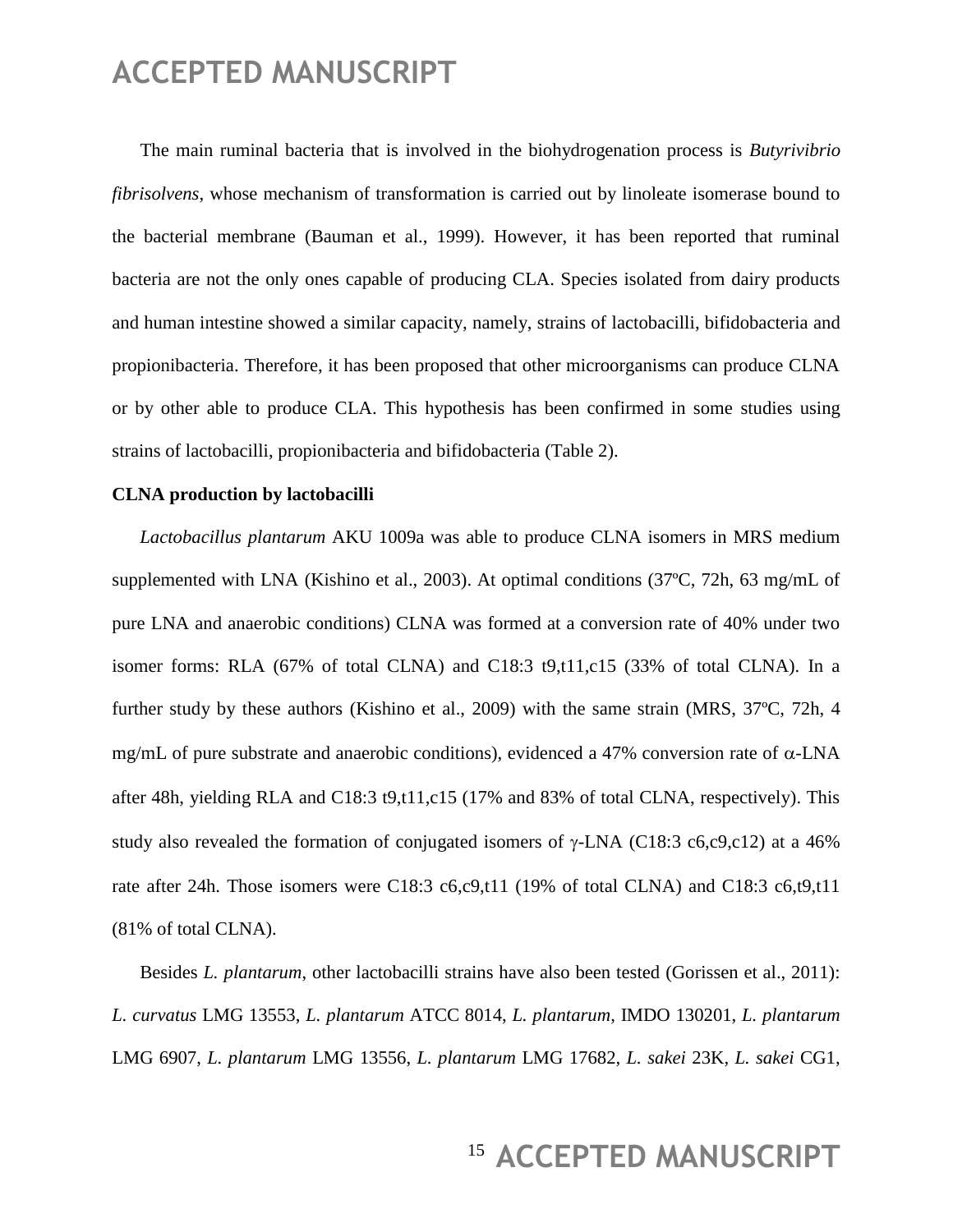*L. sakei* CTC 494 and *L. sakei* LMG 13558. These strains assayed with 0.5 mg/mL of pure LA or -LNA for 72h at 37ºC (except for *L. sakei* and *L. curvatus* strains that were cultured at 30ºC), converted  $\alpha$ -LNA to different CLNA isomers (RLA and C18:3 t9,t11t,c15). Authors concluded that  $\alpha$ -LNA conversion was strain dependent, since there were significant statistical differences. On the other hand, LA was converted by only three of these ten strains, pointing out to higher efficiency in converting  $\alpha$ -LNA than LA. The highest CLNA conversion percentage was observed for *L. sakei* LMG 13558 (60.1%). Using this particular bacteria strain in a bioreactor with MRS medium and 0.5 mg/mL of pure LA or  $\alpha$ -LNA for 48h, the authors tested the effects of temperature (20, 25, 30 and 37ºC) and pH (5.5 and 6.2) during fermentation. Temperature and pH influenced LA and  $\alpha$ -LNA conversion, as well as bacterial growth. These authors also reported the presence of linoleate isomerase genes in the genome of strains able to produce CLA and CLNA.

#### **CLNA production by propionibacteria**

To the best of our knowledge, Verhulst et al. (Verhulst et al., 1987) were the first to evidence CLNA production using propionibacteria strains. The strains were cultured under anaerobic conditions for 48h at 37ºC in Brain Heart Infusion (BHI) medium with 20 µg/mL of different pure substrates, including  $\alpha$ -LNA and  $\gamma$ -LNA (C18:3 c6,c9,c12), in order to test their capability in isomerizing polyunsaturated long chain fatty acids. *Propionibacterium freudenreichii* subsp. *freudenreicbii* NCIB 8896 and NCIB 5959, *P. freudenreichii* subsp. *shermanii* NCIB 10585, NCIB 5964 and NCIB 8099, *P. acidi-propionici* NCIB 8070 and NCIB 5958 and *P. tecbnicum* NCIB 5965 converted, on total, over 30% of the α-LNA to RLA. *Propionibacterium acnes* was not able to convert  $\alpha$ -LNA, but did form C18:3 c6,t10,c12 (>50%) from  $\gamma$ -LNA.

### <sup>16</sup> ACCEPTED MANUSCRIPT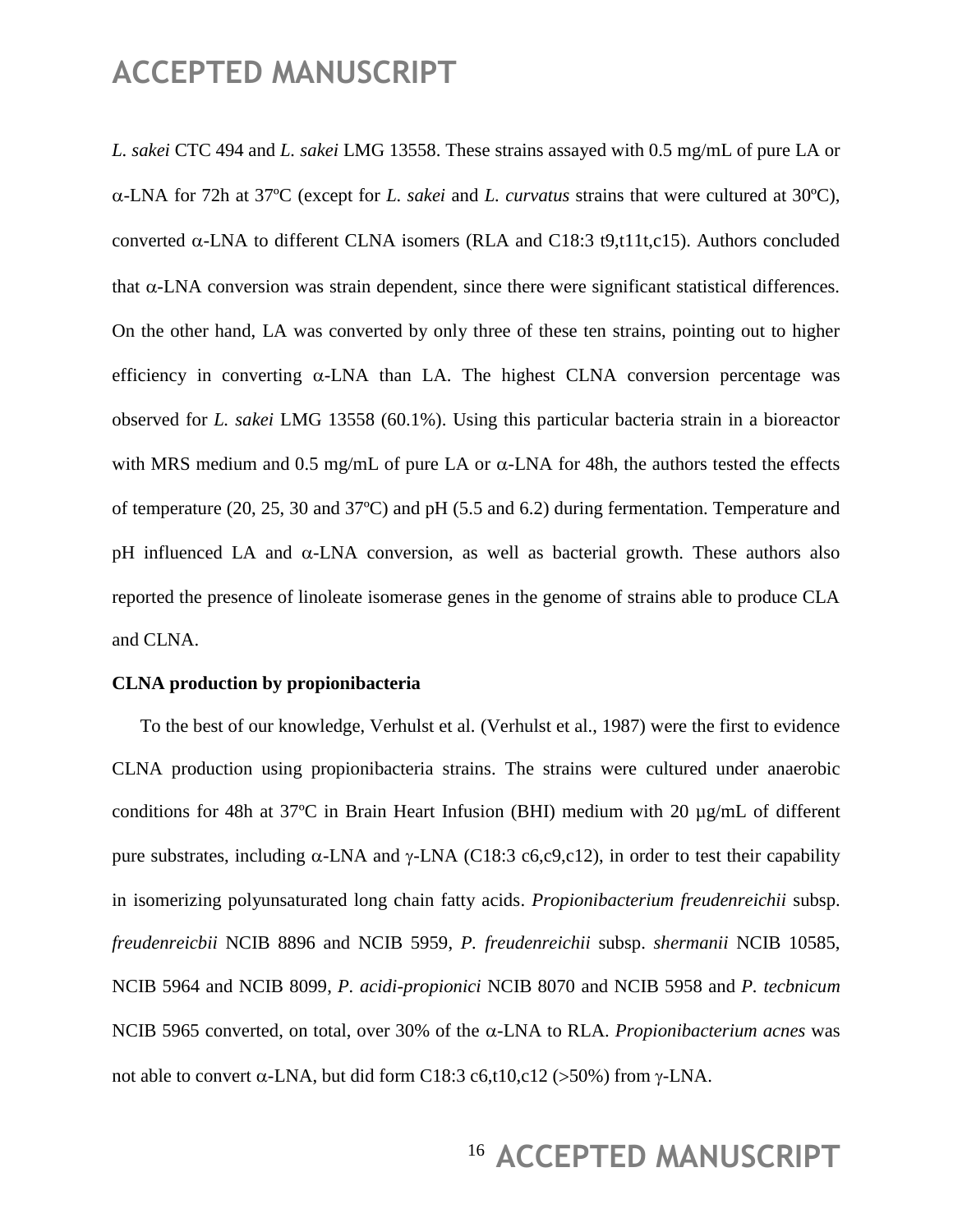In a recent study (Hennessy et al., 2012), dairy starter propionibacteria were cultured under anaerobic condition at 30°C for 72h in cys-MRS medium with 0.45 mg/mL of pure LA,  $\alpha$ -LNA,  $\gamma$ -LNA or stearidonic acid (C18:4 c6,c9,c12,c15), for evaluation of further conversion into the conjugated forms. For  $\alpha$ -LNA, *P. freudenreichii* subsp. *shermanii* 9093 showed the highest conversion rate, producing two different isomers: RLA (50.3%) and C18:3 t9,t11,c15 (3.2%). Comparing with the above mentioned study, this strain showed higher conversion capacity than the other eight bacteria. Nevertheless it may be noted that *P. freudenreichii* subsp. *shermanii* 9093 was cultured during more time, at lower temperatures and in a different medium. This strain was also grown in the presence of a twenty-fold higher  $\alpha$ -LNA concentration (0.45 mg/mL) vs. 0.02 mg/mL).

Despite the good production of CLNA by propionibacteria strains, this group is the less studied among the CLNA-producers bacteria. Thus, more studies are needed to support the  $\alpha$ -LNA isomerizing ability of these microorganisms.

#### **CLNA production by bifidobacteria**

According to the current bibliography, this genus is the most promising and has attracted much of the investigations. Coakley et al. (Coakley et al., 2003), investigated  $\alpha$ -LNA isomerization ability of 6 CLA-producing bifidobacteria, derived from human intestinal sources: *Bifidobacterium lactis* Bb12 and *Bifidobacterium breve* NCIMB 702258, NCTC 11815, NCIMB 8815, NCIMB 8807 and DPC 6035. The strains were grown in cys-MRS medium containing 0.24 and 0.41 mg/mL of pure  $\alpha$ -LNA at 37<sup>o</sup>C for 42h under anaerobic conditions. The *B. breve* strains were capable of converting  $\alpha$ -LNA to RLA and C18:3 t9,t11,c15 at conversion rates between 67.6% and 80.7% (assaying 0.24 mg/mL) and 49.4% and 79.1% (with 0.41 mg/mL).

### <sup>17</sup> ACCEPTED MANUSCRIPT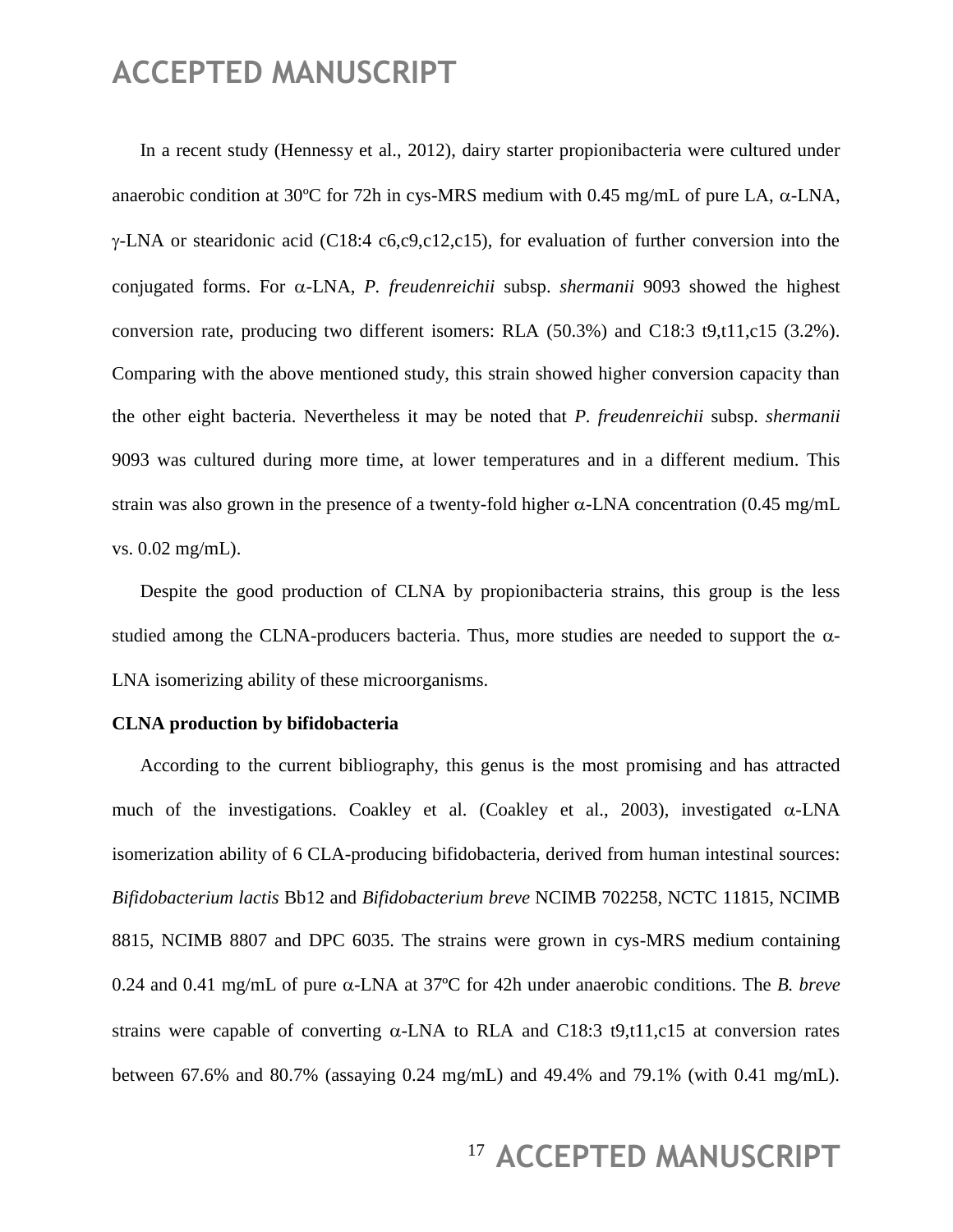Recently, *Bifidobacterium breve* strains, isolated from human breast milk, isomerized 94-97% of 0.5 mg/mL  $\alpha$ -LNA to RLA in milk-based medium (24h at 37°C) under anaerobic conditions (Villar-Tajadura et al., 2014).

According to Jiang et al. (Jiang et al., 1998), the conversion of LA to CLA may be a detoxification mechanism. Previous results suggest that  $\alpha$ -LNA is more toxic than LA, since *B*. *bifidum*, *B. pseudolongum* subsp. *pseudolongum* and *B. breve* strains, cultured at 37ºC for 72h in cys-MRS medium with 0.5 mg/mL of  $\alpha$ -LNA under anaerobic conditions, showed a higher conversion rate of  $\alpha$ -LNA (55.6%-78.4%) than LA (19.5%-53.5%) and strains growth was inhibited in the presence of  $\alpha$ -LNA (Gorissen et al., 2010).

Gorissen et al. (Gorissen et al., 2012) conducted a research work with the aim of producing a fermented milk with enhanced CLA and CLNA concentrations. Microorganisms (*B. bifidum*, *B. breve* and *B. pseudolongum* subsp. *pseudolongum*), were inoculated in milk containing sunflower (5.00 mg/mL of LA) and rapeseed oils (0.75 mg/mL of  $\alpha$ -LNA) at 37°C for 24h under anaerobic conditions, with or without co-inoculation of a commercial yoghurt starter culture (*Lactobacillus delbrueckii* subsp. *bulgaricus* Danisco LYO120 and *Streptococcus thermophilus* YC180). The starter culture was added to increase the amount of free LA and  $\alpha$ -LNA, due to their lipolytic activity. The results demonstrated that the growth of bifidobacteria strains was not inhibited when the starter culture was added, however, no significant differences were found for rumenic acid content in comparison to control (0.08 mg/g fermented milk) and CLNA was not even detected with or without starter culture. The results suggest that the amount of free LA and  $\alpha$ -LNA was too low, possibly because of lack of lipolytic activity.

# <sup>18</sup> ACCEPTED MANUSCRIPT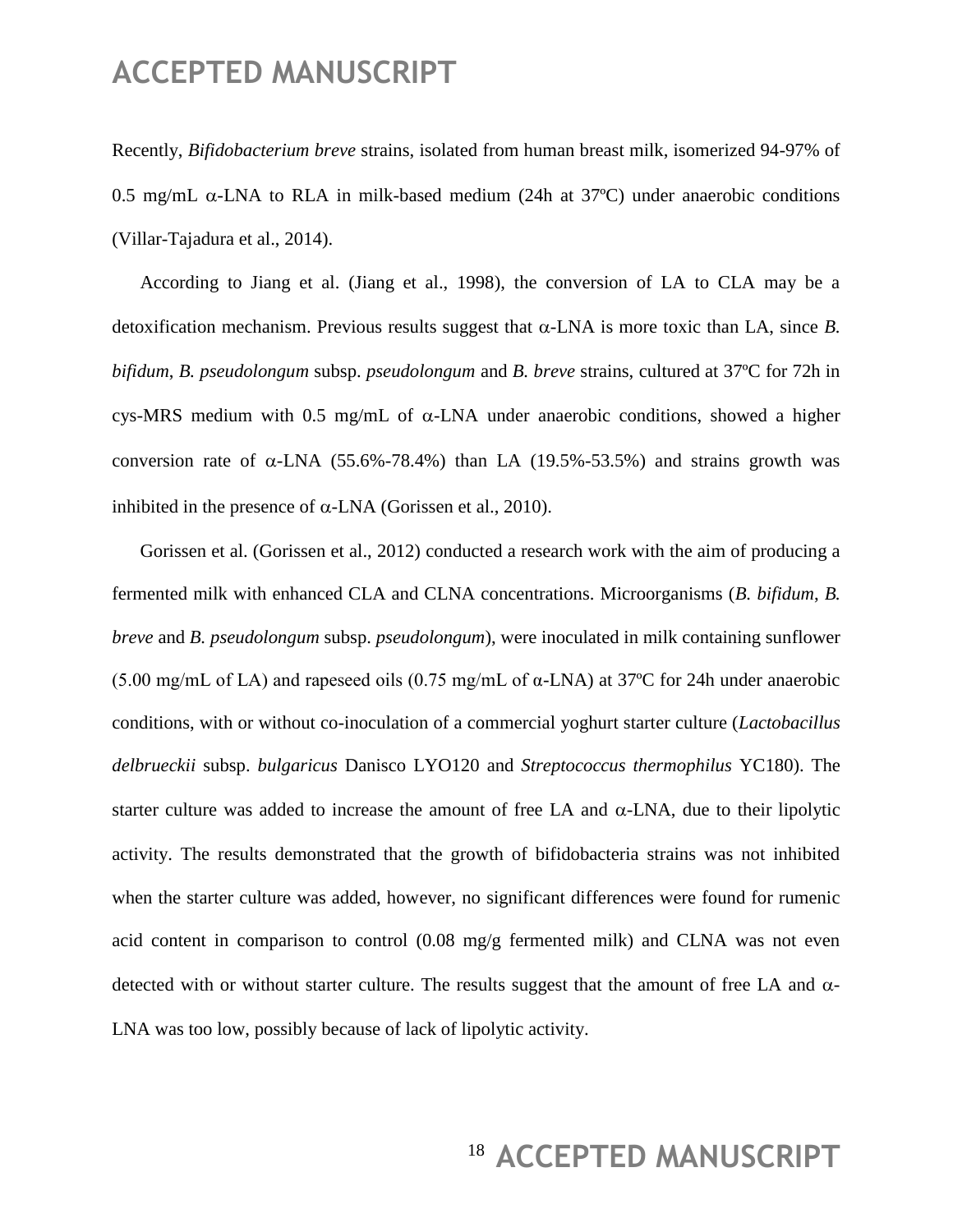Furthermore, human-derived bifidobacteria strains previously described as CLA and CLNA producers, *B. breve* DPC 6330 and *B. breve* NCIMB 702258 (Hennessy et al., 2012), have been incorporated in mice diet to evaluate the *in vivo* production and their effect on lipid metabolism (Barrett et al., 2012; Wall et al., 2009). A significant modification of the lipid profiles in liver, adipose tissue, brain, serum and intestines was observed, being palmitoleic acid (C16:1 c9), eicosapentaenoic acid (C20:5  $\omega$ 3) and docosahexaenoic acid (C22:6  $\omega$ 6) the principal FAs altered. CLA levels were also significantly higher in comparison to the control samples. However, CLA could have been metabolized from CLNA, since this has been observed *in vivo* (Tsuzuki et al., 2006). These results are very promising but further research must be accomplished since mechanisms behind lipid profile modification are still unknown.

In comparison to other groups of microorganisms, bifidobacteria appears to be the best CLNA producers showing high potential for future elaboration of new CLNA-enriched foods.

#### **LINOLEATE ISOMERASE AS A SCREENING TOOL**

Commercial high CLA oils are currently produced mainly through alkaline isomerization of LA. However this strategy has not been utilized for the elaboration of high CLNA to bring more easily available sources. Furthemore, chemical catalysts are not isomer selective, resulting in a mixture of different positional isomers that cannot be selected (Reaney et al., 1999). An alternative to this process is the bioconversion of LA and  $\alpha$ -LNA into pure CLA and CLNA single isomers using specific enzymes. As previously mentioned, specific microorganisms are capable of producing CLA and CLNA as an intermediate in the biological process of biohydrogenation. Isomerization represents the initial step of this pathway, occurring in FA containing a c9,c12 double bond structure. Linoleate isomerase (LAI) (EC 5.2.1.5) is the enzyme

### <sup>19</sup> ACCEPTED MANUSCRIPT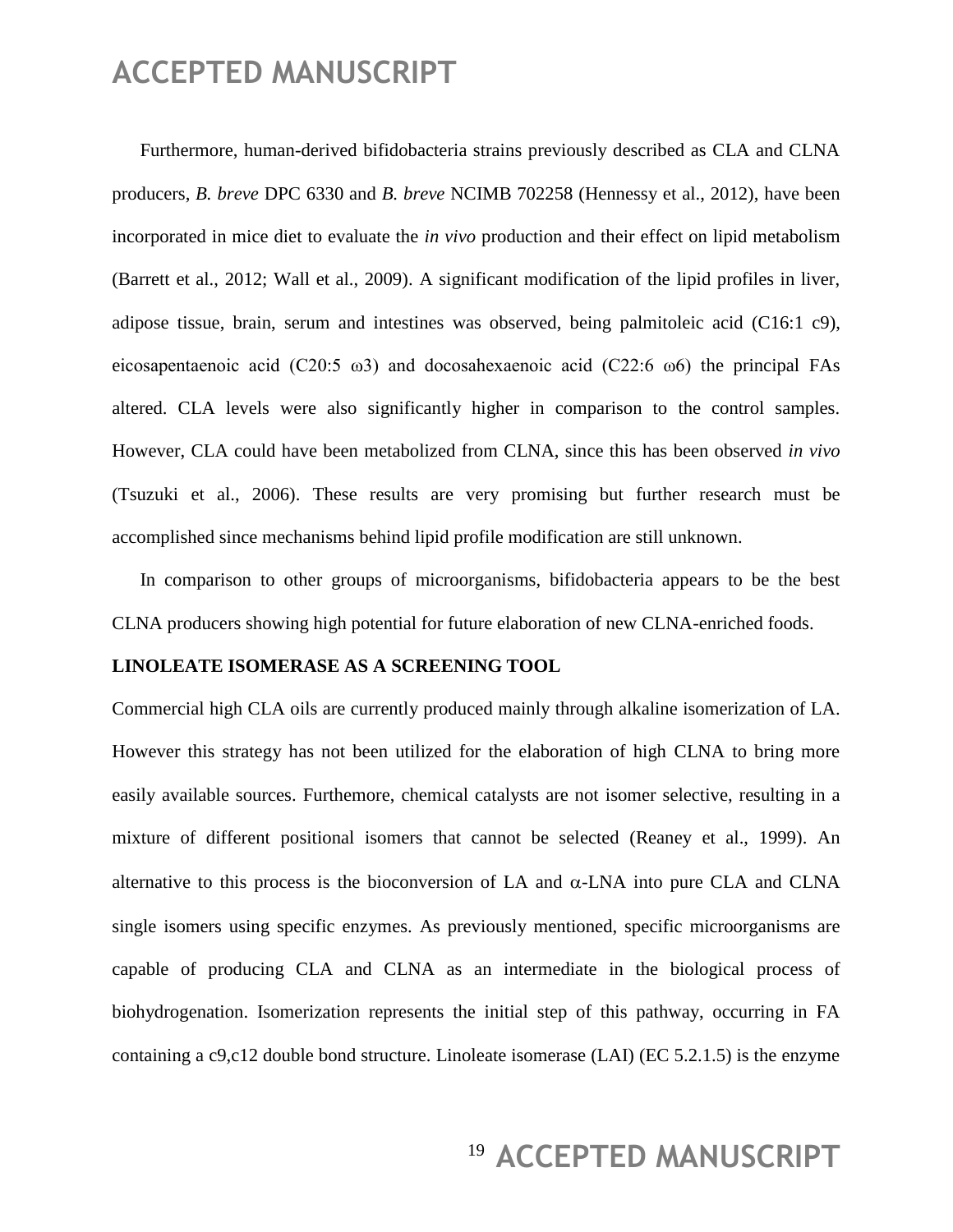responsible for the conversion of LA and  $\alpha$ -LNA in their conjugated forms, by forming conjugated double bonds from the c9,c12 double bond system (Bauman et al., 1999). The presence of a double bond at the c15 position in  $\alpha$ -LNA has little or no effect on the system and therefore biohydrogenation of LNA follows the same pathway as that of LA in rumen microorganisms (Kepler and Tove, 1967).

LAI from the rumen bacterium *B. fibrisolvens* was first described in 1967 (Kepler and Tove, 1967). Thereafter, LAI enzymes from *Clostridium sporogenes* (Peng et al., 2007) and *Propionibacterium acnes* (Liavonchanka et al., 2006) have been characterized. Several attempts to solubilize the *B. fibrinogens* LAI were ineffective, suggesting an association of this enzyme to the cell membrane (Kepler and Tove, 1967). Similarly, the *C. sporogenes* LAI is membrane associated and both isomerases are only active on substrates containing c9,c12 double bonds in C18 fatty acids (Peng et al., 2007). However, *C. sporogenes* LAI shows higher  $V_{\text{max}}$  and  $K_{\text{m}}$  with LNA than with LA, suggesting that the extra double bond increases the reaction rate while decreasing its affinity for the substrate. On the other hand, although the *P. acnes* LAI has similar substrate specificity to that of the *B. fibrisolvens* and *C. sporogenes*, it is an intracellular soluble cytoplasmic protein capable of converting LA to CLA t10,c12 single isomer (Rosberg-Cody et al., 2007). Due to its high solubility and high catalytic activity, *P. acnes* LAI is a promising candidate for the biosynthesis of conjugated fatty acids (He et al., 2015).

To the present date, different LAI protein sequences have been annotated in GenBank including sequences of the strains *P. acnes*, *L. acidophilus*, *L. plantarum*, *L. reuteri*, *Lactococcus lactis* ssp. *lactis*, *B. dentium*, *B. breve*, *Rhodococcus erythropolis*, *L. delbrueckii* ssp. *bulgaricus*, *P. freudenreichii* ssp. *shermanii*, *B. fibrisolvens* and *C. sporogenes*. According to the amino acid

### <sup>20</sup> ACCEPTED MANUSCRIPT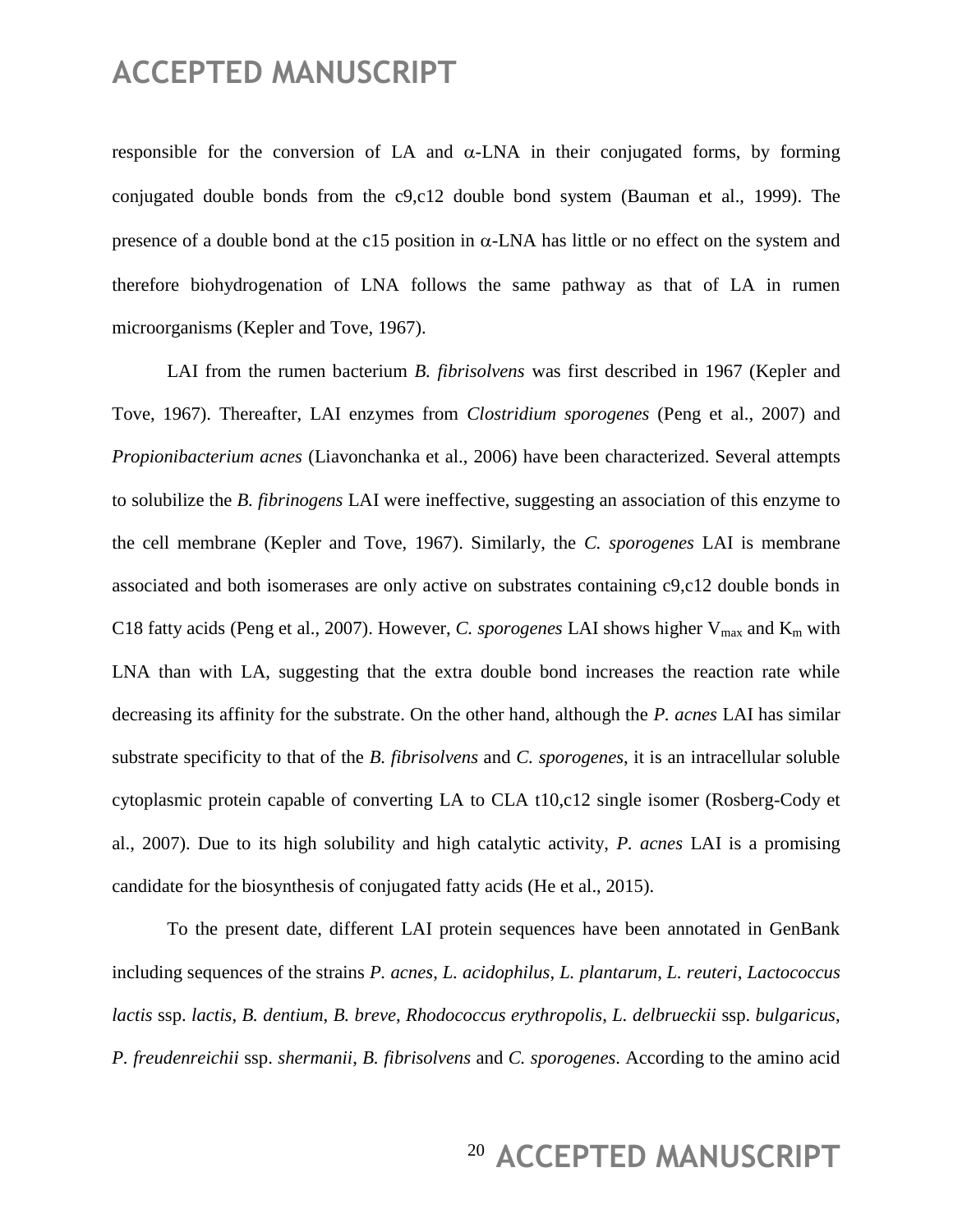identity percentage of the annotated sequences, LAIs can be divided into four groups: 1) LAI from *P. acnes* that did not show any identity to other LAIs; 2) LAI from *L. reuteri*, *L. acidophilus* and *Lact. lactis* spp. *lactis*; 3) LAIs of *L. plantarum* and *R. erythropolis* and 4) LAIs of *B. dentium* and *B. breve* (Farmani et al., 2010). The *P. acnes* isomerase shares no significant sequence homology to other enzymes except a flavin-binding domain in the N-terminal region (Deng et al., 2007). In addition, with the exception of *P. acnes*, LAIs from the species mentioned have significant homology with myosin cross-reactive antigen (MRCA) proteins. MCRA-like LAIs are mostly 9,11-isomerases and are mainly associated with the cell membrane (Farmani et al., 2010).

Molecular techniques have been recently used to screen and study the putative LAI of different species within the genera *Lactobacillus* and bifidobacteria (Macouzet et al., 2010; Gorissen et al., 2011). Among *Lactobacillus* strains studied the LAI gene sequence is highly identical and the putative LAI gene sequence was only identified in the genome of strains able to produce CLA and CLNA isomers. Therefore, genotypic screening appears to be a reliable method to detect the presence of CLA and CLNA producing strains.

In order to increase the CLA and CLNA production levels, the use of recombinant technologies has been tested during the last decade. The LAI gene has been successfully introduced in other microorganisms such as *Saccharomyces cerevisiae* (Hornung et al., 2005; He et al., 2015), *Escherichia coli* (Rosberg-Cody et al., 2007; Luo et al., 2013) and Bacillus spp. (Saengkerdsub, 2013). In addition, LAI gene has been introduced in plants such as in tobacco seeds (Hornung et al., 2005) and rice (Kohno-Murase et al., 2006). Most of studies focused on the recombinant production of LAIs from *P. acnes* since it is more difficult to develop a

### <sup>21</sup> ACCEPTED MANUSCRIPT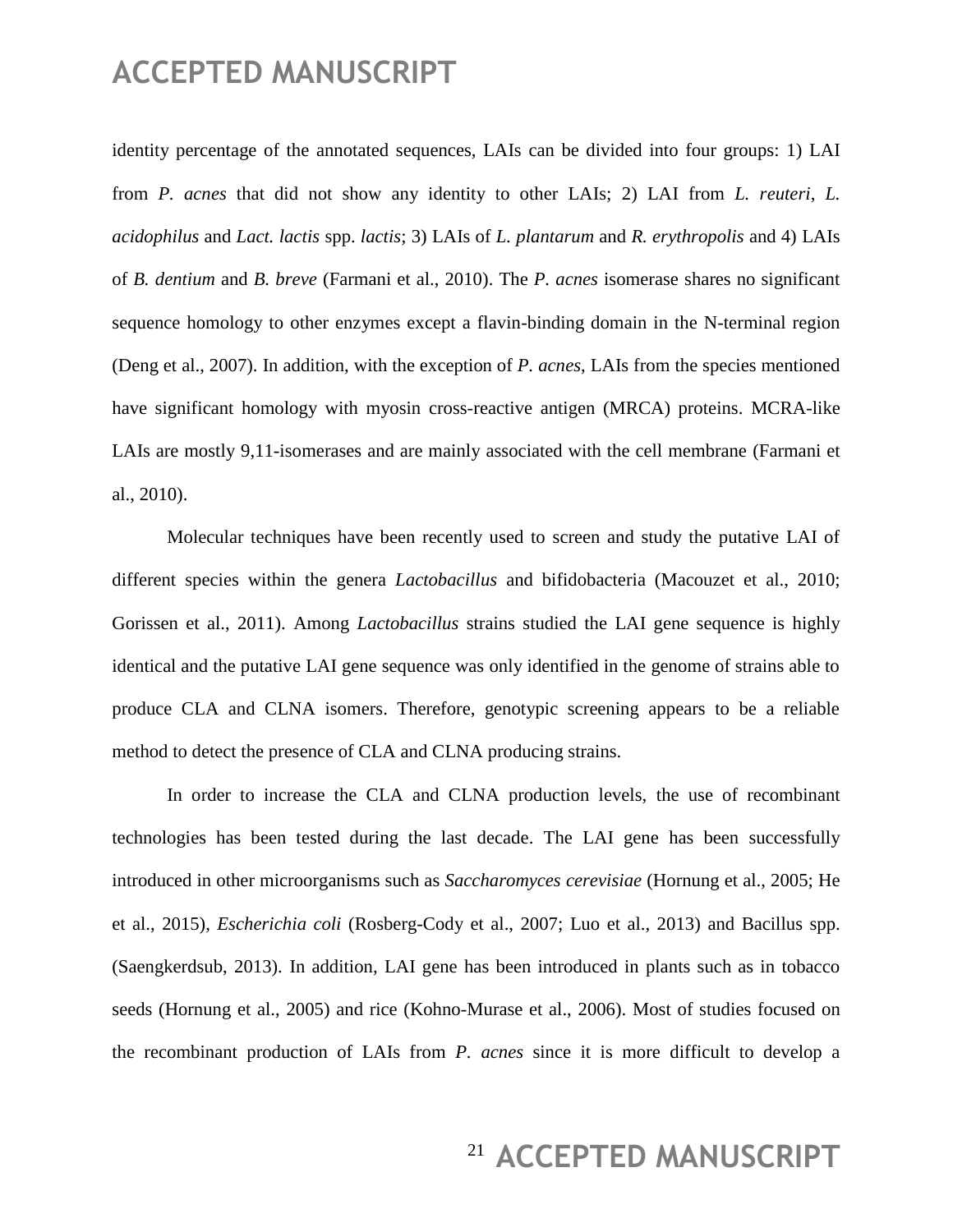recombinant biocatalyst based on membrane-bond enzymes and problems regarding their solubility may rise during recombinant production.

#### **STABILITY OF CLNA IN ENRICHED PRODUCTS**

A bioactive compound must be stable after elaboration and during storage period of the product. Otherwise it may result in ingestion of hazardous compounds (e.g peroxides from lipid oxidation) and/or an insufficient intake as to obtain de effective dose. There is an utter lack of data describing the stability of high CLNA products during storage and after elaboration.

However, interesting information can be obtained from studies focused on CLA. Its stability in enriched food matrixes has been investigated in terms of influence of elaboration (i.e thermal processing) and storage conditions (time and temperature). Thus, CLA content was stable in naturally enriched milk after UHT processing (142 $\degree$ C; 2s), since total CLA content (4.67 g/100g of FA) was similar to that in raw milk (4.68 g/100g of FA) (Jones et al., 2005). Furthermore, after elaboration of butter and cheese, CLA contents were 4.34 g/100g of fat and 4.80 g/100g of fat, respectively and not significantly different from that in the UHT milk. However, Campbell et al. (2003) observed a significant loss of C18:2 c9,t11 in fortified milk (2% CLA) after HTST pasteurization  $(77.2^{\circ}\text{C}; 16s)$ .

The first clear insight about the effects of processing where reported after assaying cooking and frying of milk fat  $(200-300^{\circ}C, 15 \text{ min})$  as elaidic acid  $(C18:1 \text{ t})$  increased proportionally to temperature as result of isomerization of oleic acid (OA, C18:1 c9) while C18:1 c9,t11 decreased (Precht et al., 1999). In further experiments it was reported that linoleic acid can be oxidized at high temperatures to produce CLA isomers (namely C18:2 c9, t11 and C18:2 t10, c12) or isomerize to the *trans, trans* moieties through a intramolecular sigmatropic rearrangement

### <sup>22</sup> ACCEPTED MANUSCRIPT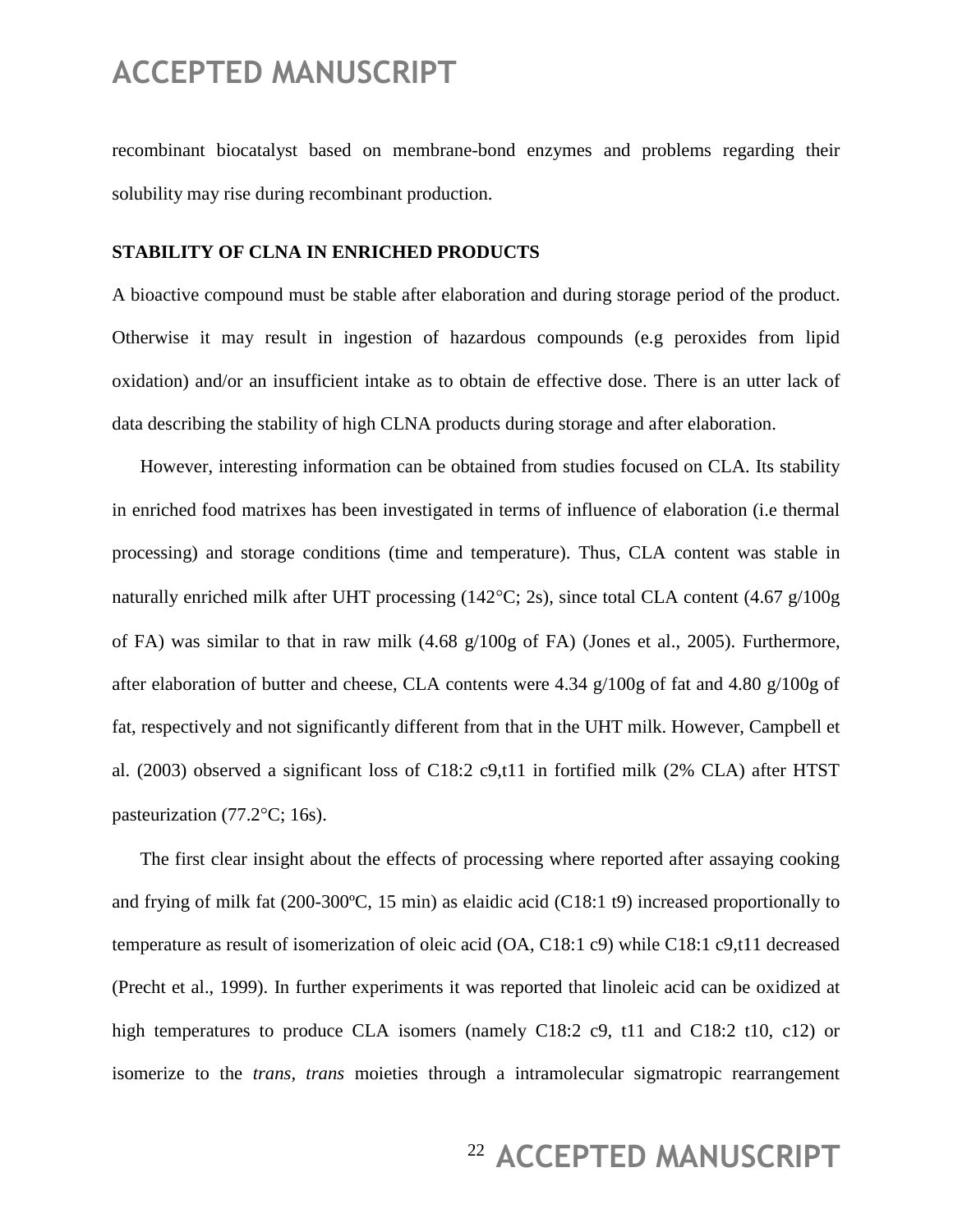(Destaillats and Angers, 2005) that can also affect to CLA isomers (Destaillats et al., 2005). According to these findings it could be thought that these effects occur only with high temperature processing. However, it was demonstrated that *trans* fatty acids and CLA isomers in milk increased as result of pasteurization and sterilization processes in agreement with the reactions above mentioned (Herzallah et al., 2005; Rodríguez-Alcalá et al., 2014).

It is known that the deodorization of linseed oil lead, as expected, to the formation of *trans*, *trans* isomers (Wolff, 1993) while oxidation conditions during derivatization of pomegranate oil transformed PUA into *trans, trans, trans* compounds (Chen et al., 2007). Moreover, the stability of CLNA to oxidation was compared to of CLA, LA and  $\alpha$ -LNA and it was quite lower than in those former fatty acids (Yang et al., 2009).

Finally, other investigations focused in the study of the stability of CLA during storage. It was found elsewhere that throughout 14d at  $4^{\circ}$ C in dark or light exposure, the fatty acid concentration including CLA (18:2 c9,t11) did not change in naturally enriched pasteurized milk (Lynch et al., 2005) while CLA butter aged (8 wk, 6ºC) in a similar way to regular samples (Mallia et al., 2008). On the other hand, skimmed-milk added with high CLA oils showed loss of C18:2 c9, t11 while in fresh cheese were for C18:2 c11, t13, C18:2 c9, c11 and C18:2 c10, c12 as result of microbiological growth after 3 and 10 wk of refrigerated storage (Campbell et al., 2003; Rodríguez-Alcalá and Fontecha, 2007). Recent results seem to confirm these findings as in yoghurts elaborated with cow´s milk, the concentration of C18:1 c9, t11 decreased after 14d (5ºC) (Serafeimidou et al., 2013) while in feta cheese levels decreased during aging (Laskaridis et al., 2013).

### <sup>23</sup> ACCEPTED MANUSCRIPT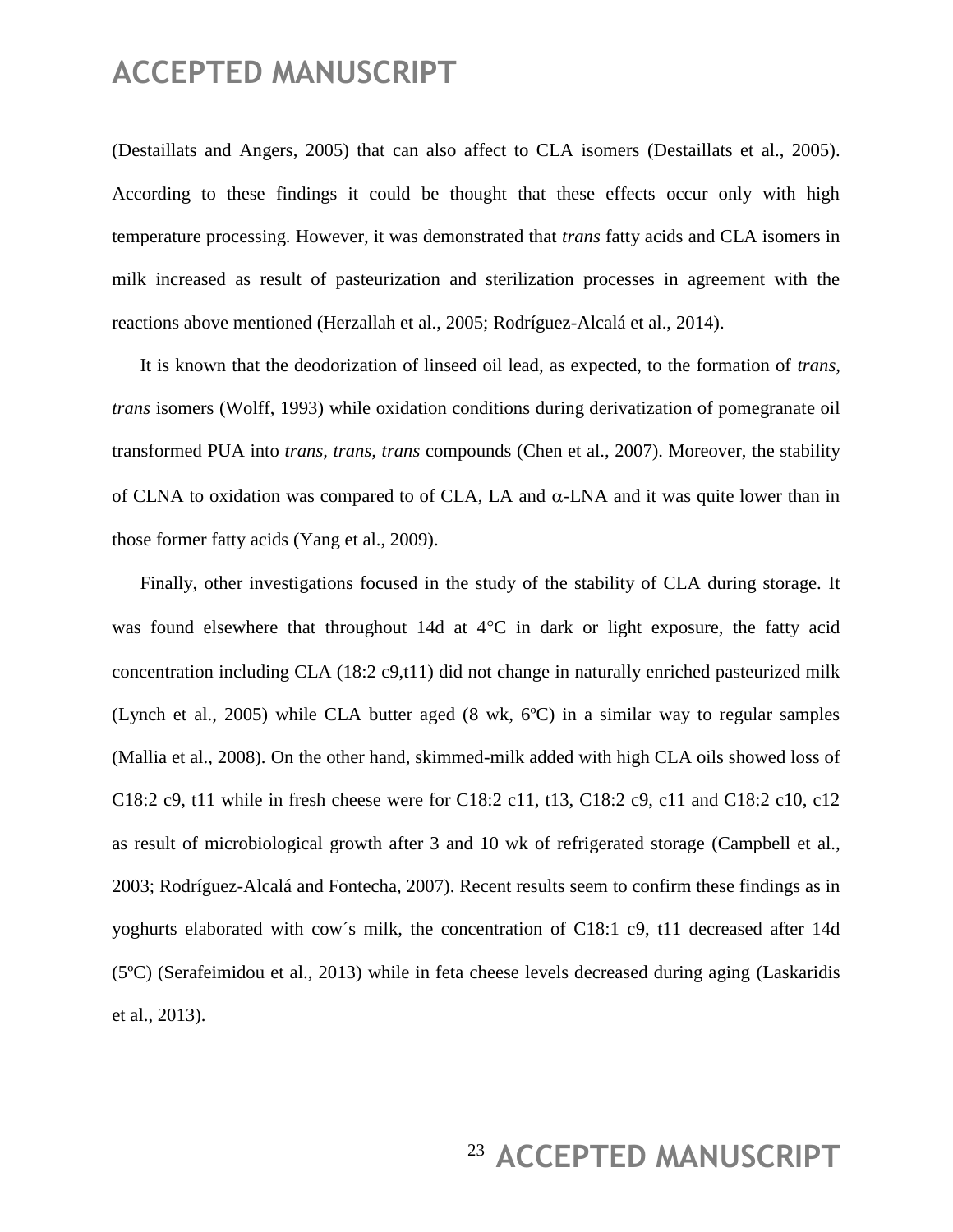Then, studies concerning CLA stability in enriched products after temperature treatments have shown that this FA is affected by temperature, occurring changes in both total content and isomers distribution. Due to the recent interest in the CLNA as well as the lack of rich edible and commercial sources, little is known about the thermal and storage stability of these compounds. These issues must be considered in future research works; available data suggests that temperature will increase *trans* moieties while during storage, if microbiological growth takes place, some CLNA isomers may decrease. However, chemical differences with CLA as well as presence of other compounds in the assayed high CLNA sources (*e.g.* antioxidanst in oils), may lead to unexpected results.

#### **CONCLUSIONS AND FUTURE CHALLENGES**

At the current moment a high number of investigations are focused in the utilization of CLNA isomers as bioactive compounds and their addition to foods. This interest is based on the previous promising results showing anticancer, anti-inflammatory, antioxidant and anti-obesity properties both i*n vitro* and *in vivo* at lower doses than with CLA. However, its effectiveness at human level has not been already studied deeply enough and therefore future research will need to be accomplished in the future even to know a more accurate dose instance of the 0.8-3 g/d that the current bibliography points out.

Another challenge in the utilization of these compounds as a functional ingredient is how to obtain high rich sources. At the current moment ruminant products are discarded as natural products has very low concentrations and feeding strategies are obtaining useful improvements. Vegetable seed oils bring a high variety of concentrations but until now form the edible sources only pomegranate seed oil is commercially available. Research works studying the

# <sup>24</sup> ACCEPTED MANUSCRIPT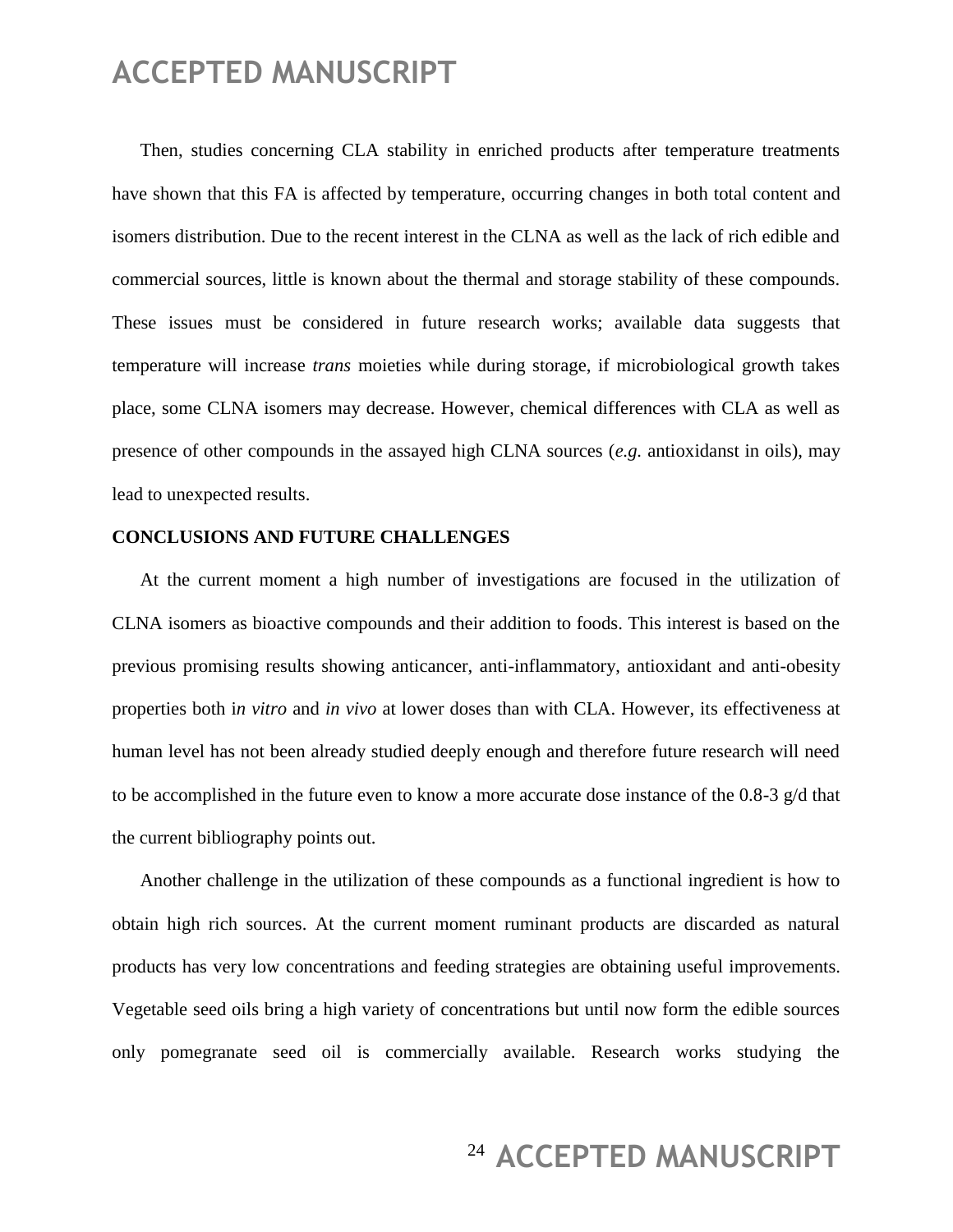microbiological production has reported that strains of bifidobacteria, lactobacilli and propionibacteria are able to convert LNA into CLNA. However the production seems to be far from the effective dose and few studies had obtained results in the elaboration of foodstuffs. Nevertheless, it has been elsewhere found that bifidobacteria strains showed *in vivo* production as well as modification of the lipid metabolism in rats towards a healthier fatty acid profile in specific tissues. This brings new interesting possibilities while how these strains exert these effects is unknown.

Finally, when foods with enhanced contents in CLNA were obtained it will be also needed to know how elaboration and storage will affect to the fatty acid composition of such products. The current knowledge suggests that thermal treatment can alter the distribution of conjugated isomers while microbiological growth during storage can decrease their content. These effects may change their recommended intake of commercial high CLNA products.

The main outcome of this review of the state of the art about the possible utilization of CLNA isomers as a bioactive ingredient in the development of new functional foods is that although CLNA appears to have a great potential, future research will have to focus in the positive health effects on humans, methods to obtain high concentration sources as well as issues regarding stability and safety during elaboration and storage.

# <sup>25</sup> ACCEPTED MANUSCRIPT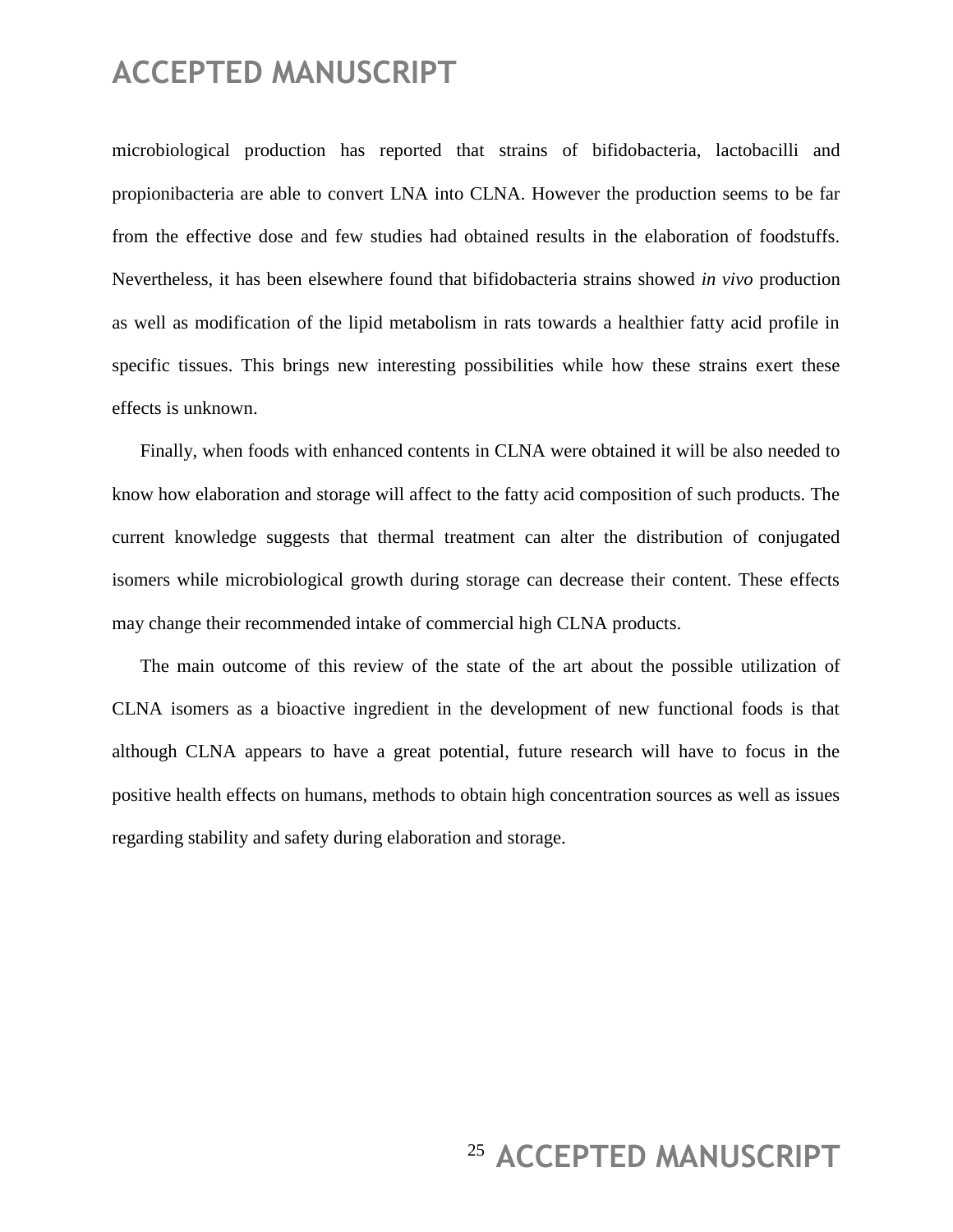#### **REFERENCES**

- Alwan, A. (2011). Global status report on noncommunicable diseases 2010. Geneva. WHO, editor.
- Aly, F.A.E., Salman, A.S., and Hassan, Z.M. (2014). Evaluation of the Antimutagenic Effect of Pomegranate Seed Oil Against Genotoxicity Induced by Nitrobenzene in Mice. Glob. J. Pharmacol. **8**:189–195.
- Barrett, E., Fitzgerald, P., Dinan, T.G., Cryan, J.F., Ross, R.P., Quigley, E.M., Shanahan, F., Kiely, B., Fitzgerald, G.F., O'Toole, P.W., and Stanton, C. (2012). Bifidobacterium breve with α-linolenic acid and linoleic acid alters fatty acid metabolism in the maternal separation model of irritable bowel syndrome. PLoS One. **7**:e48159.
- Bauman, D.E., Baumgard, L.H., Corl, B.A., and Griinari, J.M. (1999). Biosynthesis of conjugated linoleic acid in ruminants. *In* Proceedings of the American Society of Anmal Science. 1–15.
- Buccioni, A., Decandia, M., Minieri, S., Molle, G., and Cabiddu, A. (2012). Lipid metabolism in the rumen: New insights on lipolysis and biohydrogenation with an emphasis on the role of endogenous plant factors. Anim. Feed Sci. Technol. **174**:1–25.
- Burrows, G.E., and Tyrl, R.J. (2013). Toxic Plants of North America. . John Wiley & Sons, Oxford. 2nd ed.

# <sup>26</sup> ACCEPTED MANUSCRIPT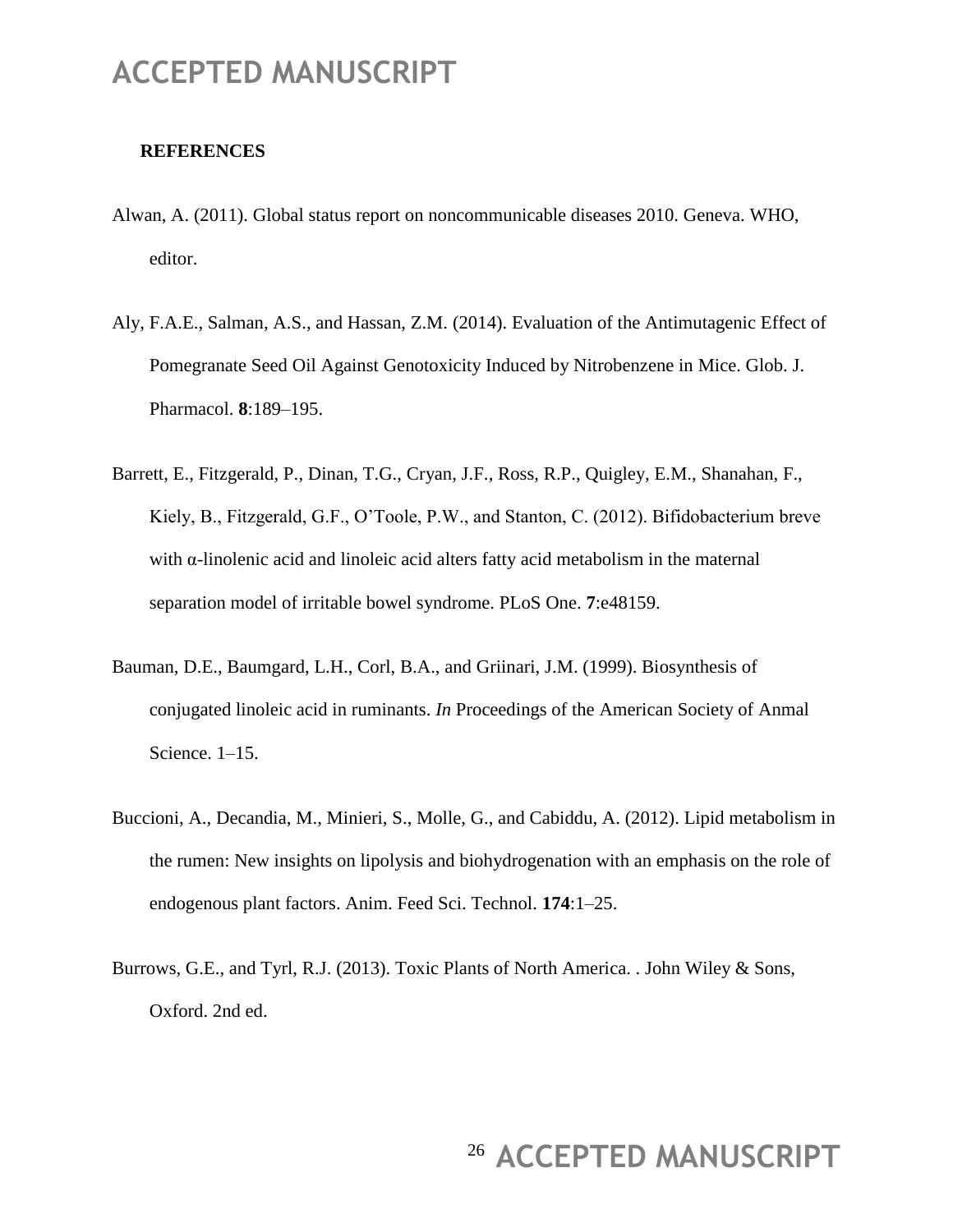- Campbell, W., Drake, M.A., and Larick, D.K. (2003). The Impact of Fortification with Conjugated Linoleic Acid (CLA) on the Quality of Fluid Milk. J. Dairy Sci. **86**:43–51.
- Chen, J., Cao, Y., Gao, H., Yang, L., and Chen, Z.-Y. (2007). Isomerization of conjugated linolenic acids during methylation. Chem. Phys. Lipids. **150**:136–42.
- Chen, P.-H., Chen, G.-C., Yang, M.-F., Hsieh, C.-H., Chuang, S.-H., Yang, H.-L., Kuo, Y.-H., Chyuan, J.-H., and Chao, P.-M. (2012). Bitter melon seed oil-attenuated body fat accumulation in diet-induced obese mice is associated with cAMP-dependent protein kinase activation and cell death in white adipose tissue. J. Nutr. **142**:1197–204.
- Chilliard, Y., Glasser, F., Ferlay, A., Bernard, L., Rouel, J., and Doreau, M. (2007). Diet, rumen biohydrogenation and nutritional quality of cow and goat milk fat. Eur. J. Lipid Sci. Technol. **109**:828–855.
- Coakley, M., Banni, S., Johnson, M.C., Mills, S., Devery, R., Fitzgerald, G., Paul Ross, R., and Stanton, C. (2009). Inhibitory effect of conjugated alpha-linolenic acid from bifidobacteria of intestinal origin on SW480 cancer cells. . 2008/12/03 ed.Lipids. **44**:249–256.
- Coakley, M., Ross, R.P.P., Nordgren, M., Fitzgerald, G., Devery, R., and Stanton, C. (2003). Conjugated linoleic acid biosynthesis by human-derived Bifidobacterium species. J. Appl. Microbiol. **94**:138–145.
- Costantini, S., Rusolo, F., De Vito, V., Moccia, S., Picariello, G., Capone, F., Guerriero, E., Castello, G., and Volpe, M.G. (2014). Potential anti-inflammatory effects of the hydrophilic

# <sup>27</sup> ACCEPTED MANUSCRIPT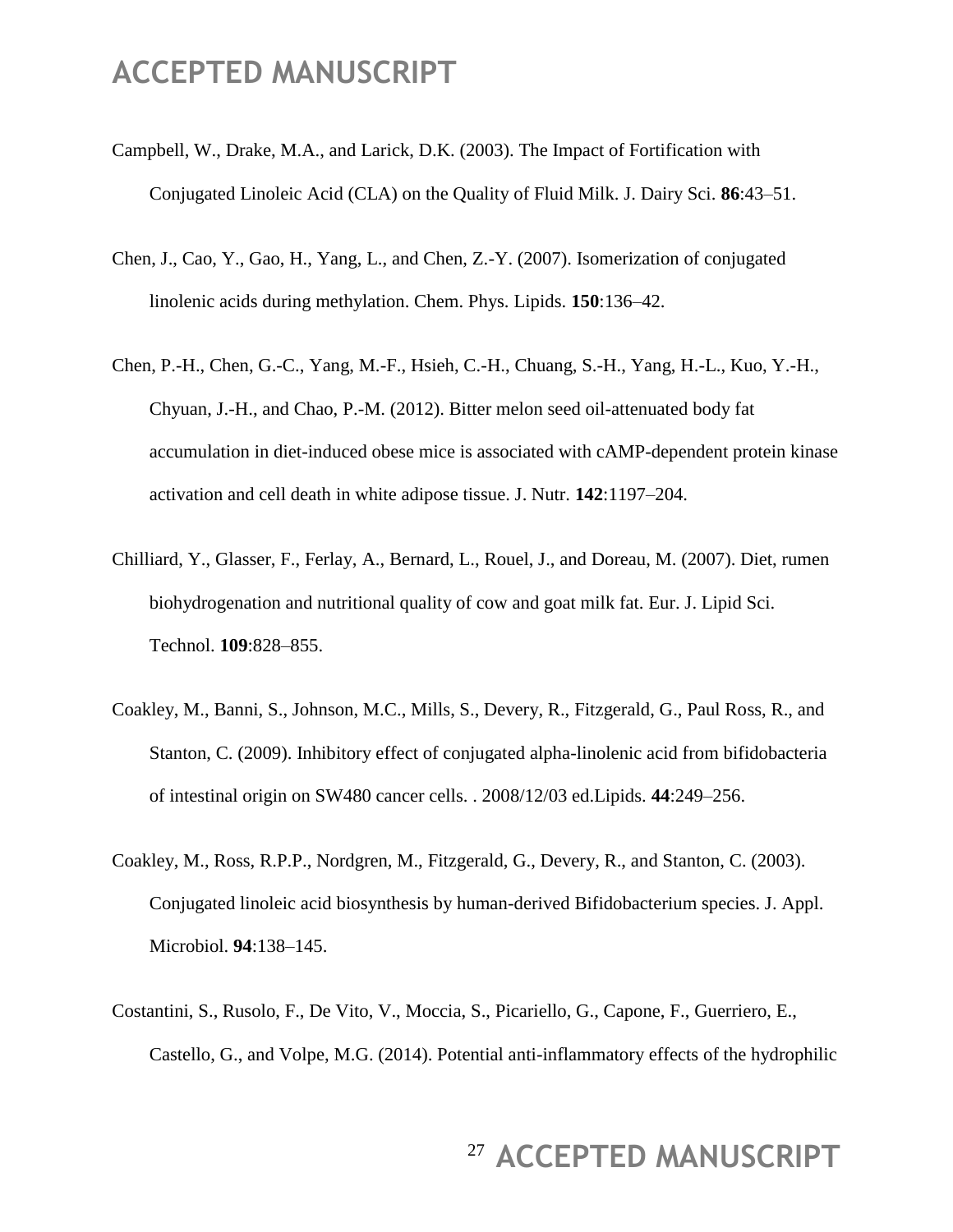fraction of pomegranate (Punica granatum L.) seed oil on breast cancer cell lines. Molecules. **19**:8644–60.

- Coursodon-Boyiddle, C.F., Snarrenberg, C.L., Adkins-Rieck, C.K., Bassaganya-Riera, J., Hontecillas, R., Lawrence, P., Brenna, J.T., Jouni, Z.E., and Dvorak, B. (2012). Pomegranate seed oil reduces intestinal damage in a rat model of necrotizing enterocolitis. Am. J. Physiol. Gastrointest. Liver Physiol. **303**:G744–51.
- Degen, C., Ecker, J., Piegholdt, S., Liebisch, G., Schmitz, G., and Jahreis, G. (2011). Metabolic and growth inhibitory effects of conjugated fatty acids in the cell line HT-29 with special regard to the conversion of t11,t13-CLA. Biochim. Biophys. Acta. **1811**:1070–1080.
- Deng, M.-D., Grund, A.D., Schneider, K.J., Langley, K.M., Wassink, S.L., Peng, S.S., and Rosson, R.A. (2007). Linoleic acid isomerase from Propionibacterium acnes: purification, characterization, molecular cloning, and heterologous expression. Appl. Biochem. Biotechnol. **143**:199–211.
- Destaillats, F., and Angers, P. (2005). Thermally induced formation of conjugated isomers of linoleic acid. Eur. J. Lipid Sci. Technol. **107**:167–172.
- Destaillats, F., Japiot, C., Chouinard, P.Y., Arul, J., and Angers, P. (2005). Short communication: rearrangement of rumenic Acid in ruminant fats: a marker of thermal treatment. J. Dairy Sci. **88**:1631–5.

### <sup>28</sup> ACCEPTED MANUSCRIPT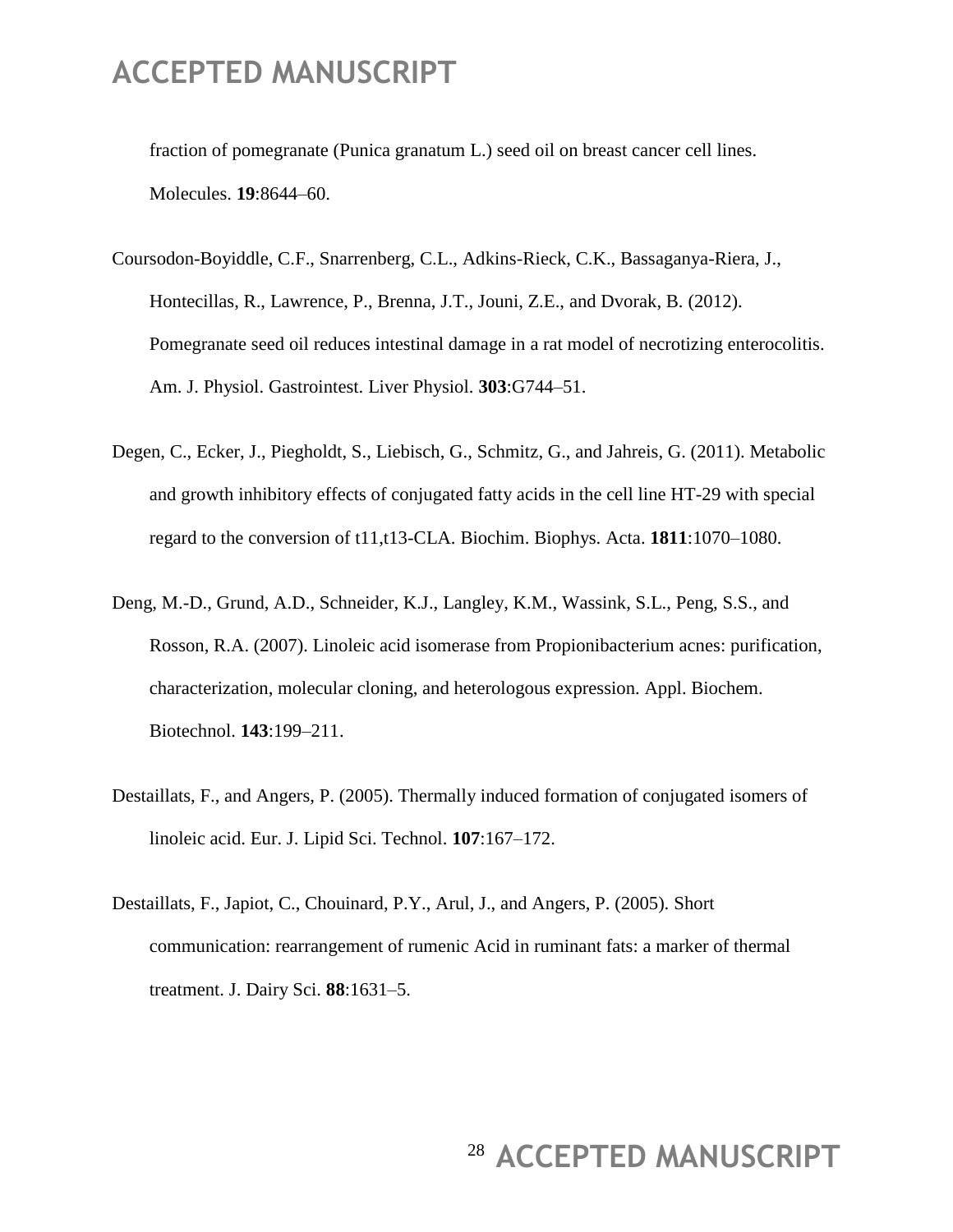- Dhar, P., Chattopadhyay, K., Bhattacharyya, D., Roychoudhury, A., Biswas, A., and Ghosh, S. (2007). Antioxidative affect of conjugated linolenic acid in diabetic and non-diabetic blood: an in vitro study. J. Oleo Sci. **56**:19–24.
- Dhar, P., Ghosh, S., and Bhattacharyya, D.K. (1999). Dietary effects of conjugated octadecatrienoic fatty acid (9 cis, 11 trans, 13 trans) levels on blood lipids and nonenzymatic in vitro lipid peroxidation in rats. Lipids. **34**:109–114.
- Dulf, F. V, Pamfil, D., Baciu, A.D., and Pintea, A. (2013). Fatty acid composition of lipids in pot marigold (Calendula officinalis L.) seed genotypes. Chem. Cent. J. **7**:8.
- Ebrahimi, M., Rajion, M.A., and Goh, Y.M. (2014). Effects of oils rich in linoleic and alphalinolenic acids on fatty acid profile and gene expression in goat meat. Nutrients. **6**:3913– 3928.
- Eom, J.-M., Seo, M.-J., Baek, J.-Y., Chu, H., Han, S., Min, T., Cho, C.-S., and Yun, C.-H. (2010). Alpha-eleostearic acid induces autophagy-dependent cell death through targeting AKT/mTOR and ERK1/2 signal together with the generation of reactive oxygen species. Biochem. Biophys. Res. Commun. **391**:903–908.
- Fadavi, A., Barzegar, M., and Hossein Azizi, M. (2006). Determination of fatty acids and total lipid content in oilseed of 25 pomegranates varieties grown in Iran. J. Food Compos. Anal. **19**:676–680.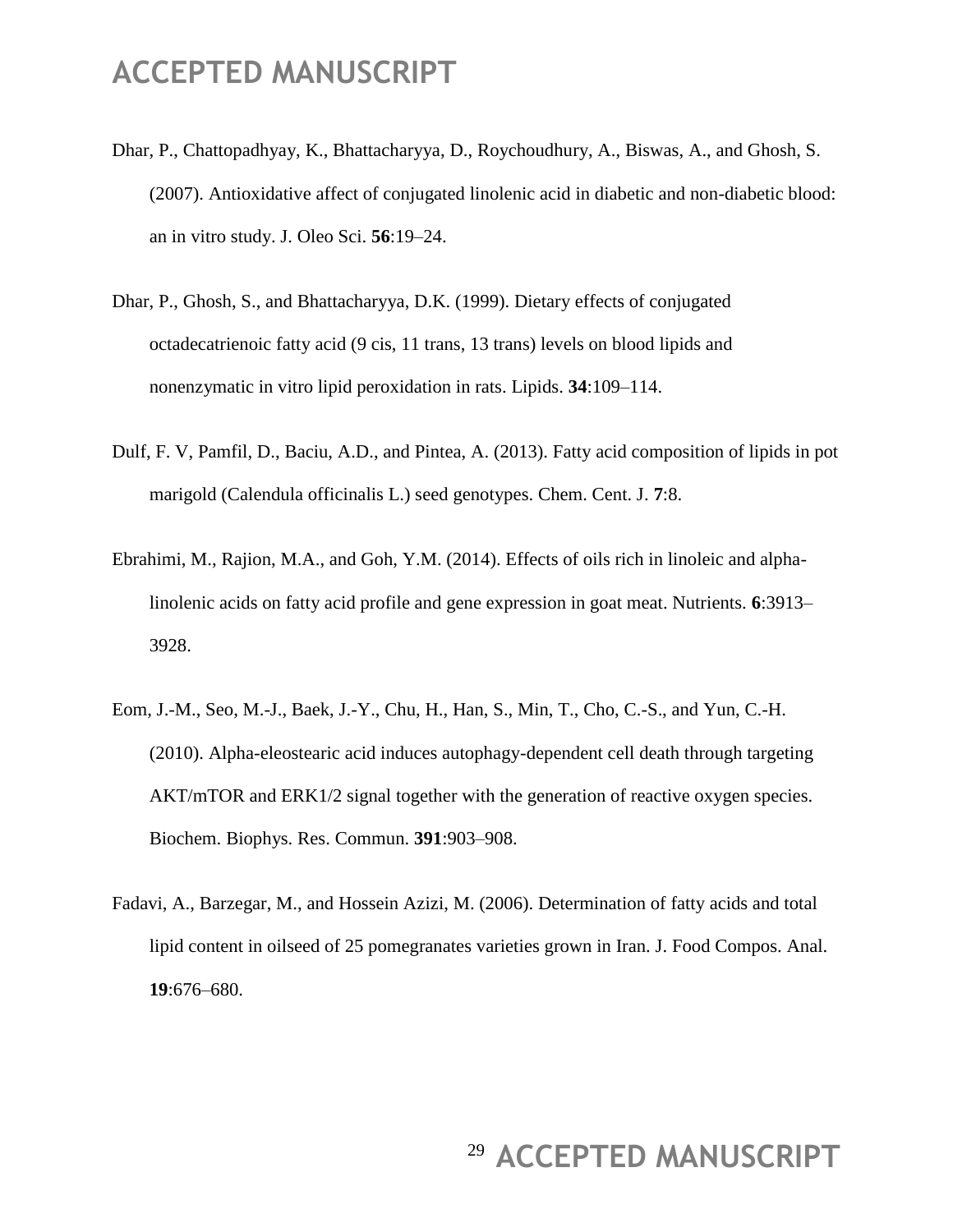- Farmani, J., Safari, M., Roohvand, F., Razavi, S.H., Aghasadeghi, M.R., and Noorbazargan, H. (2010). Conjugated linoleic acid-producing enzymes: A bioinformatics study. Eur. J. Lipid Sci. Technol. **112**:1088–1100.
- Franczyk-Żarów, M., Czyżyńska, I., Drahun, A., Maślak, E., Chłopicki, S., and Kostogrys, R.B. (2014). Margarine supplemented with conjugated linolenic acid (CLnA) has no effect on atherosclerosis but alleviates the liver steatosis and affects the expression of lipid metabolism genes in apoE/LDLR -/- mice. Eur. J. Lipid Sci. Technol. **116**:1–12.
- Gasmi, J., and Thomas Sanderson, J. (2013). Jacaric acid and its octadecatrienoic acid geoisomers induce apoptosis selectively in cancerous human prostate cells: A mechanistic and 3-D structure-activity study. Phytomedicine. **20**:734–742.
- Gaydou, E.M., Miralles, J., and Rasoazankolona, V. (1987). Analysis of Conjugated Octadecatrienoic Acids in Momordica baisamina Seed Oil by GLC and 13C NMR Spectroscopy. J. Am. Oil Chem. Soc. **64**:997–1000.
- Gorissen, L., Leroy, F., De Vuyst, L., De Smet, S., and Raes, K. (2013). Bacterial production of conjugated linoleic and linolenic acid in foods: a technological challenge. Crit. Rev. Food Sci. Nutr. :37–41.
- Gorissen, L., Raes, K., De Smet, S., De Vuyst, L., and Leroy, F. (2012). Microbial production of conjugated linoleic and linolenic acids in fermented foods: technological bottlenecks. Eur. J. Lipid Sci. Technol. **114**:486–491.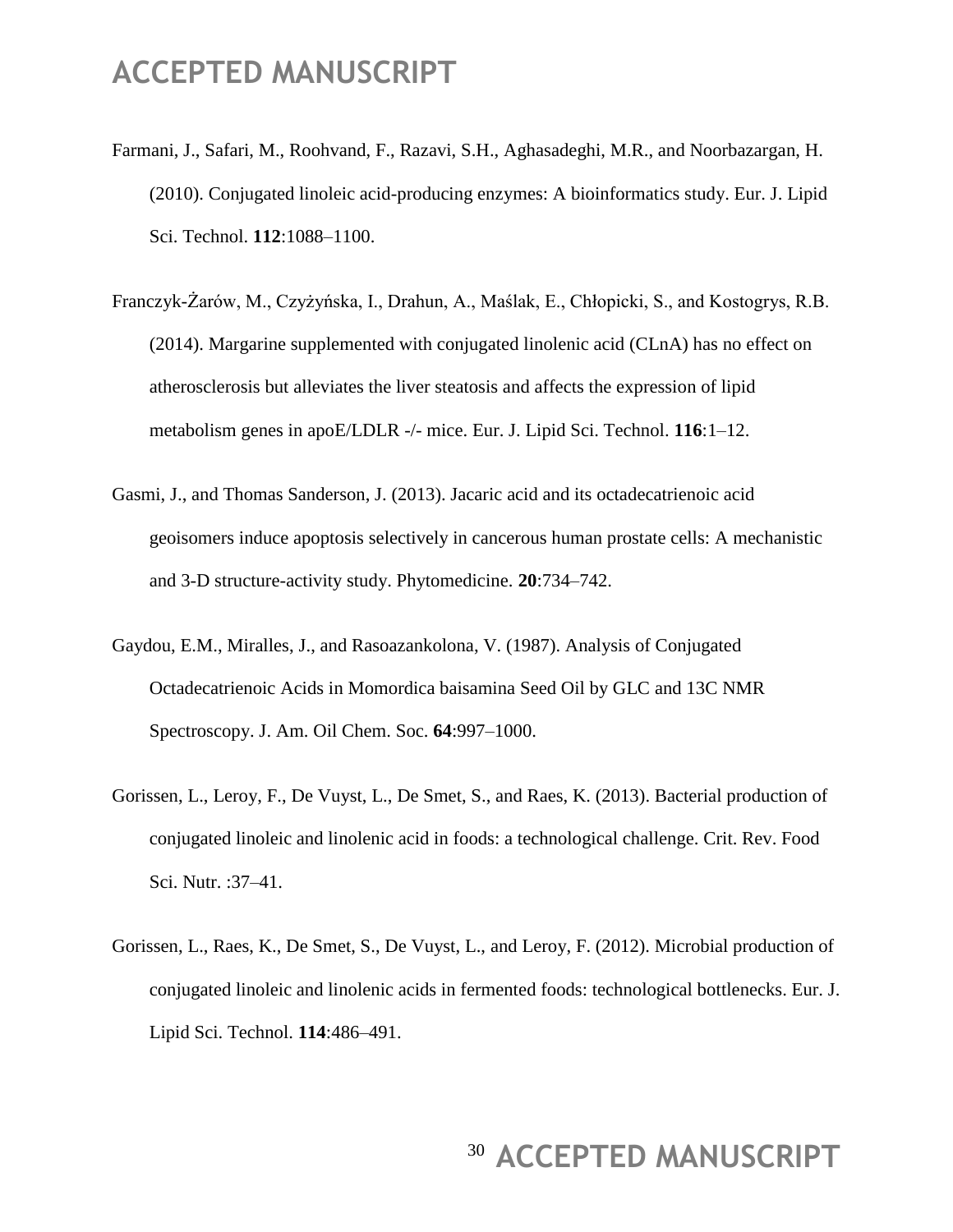- Gorissen, L., Raes, K., Weckx, S., Dannenberger, D., Leroy, F., De Vuyst, L., and De Smet, S. (2010). Production of conjugated linoleic acid and conjugated linolenic acid isomers by Bifidobacterium species. Appl. Microbiol. Biotechnol. **87**:2257–66.
- Gorissen, L., Weckx, S., Vlaeminck, B., Raes, K., De Vuyst, L., De Smet, S., and Leroy, F. (2011). Linoleate isomerase activity occurs in lactic acid bacteria strains and is affected by pH and temperature. J. Appl. Microbiol. **111**:593–606.
- Griinari, J.M., Corl, B.A., Lacy, S.H., Chouinard, P.Y., Nurmela, K.V. V, and Bauman, D.E. (2000). Conjugated linoleic acid is synthesized endogenously in lactating dairy cows by Delta(9)-desaturase. J. Nutr. **130**:2285–2291.
- Grossmann, M.E., Mizuno, N.K., Schuster, T., and Cleary, M.P. (2010). Punicic acid is an omega-5 fatty acid capable of inhibiting breast cancer proliferation. Int. J. Oncol. **36**:421– 426.
- Harris, W.S. (2008). The omega-3 index as a risk factor for coronary heart disease. Am. J. Clin. Nutr. **87**:1997S–2002S.
- He, X., Shang, J., Li, F., and Liu, H. (2015). Yeast cell surface display of linoleic acid isomerase from Propionibacterium acnes and its application for the production of trans-10, cis-12 conjugated linoleic acid. Biotechnol. Appl. Biochem. **62**:1–8.

# <sup>31</sup> ACCEPTED MANUSCRIPT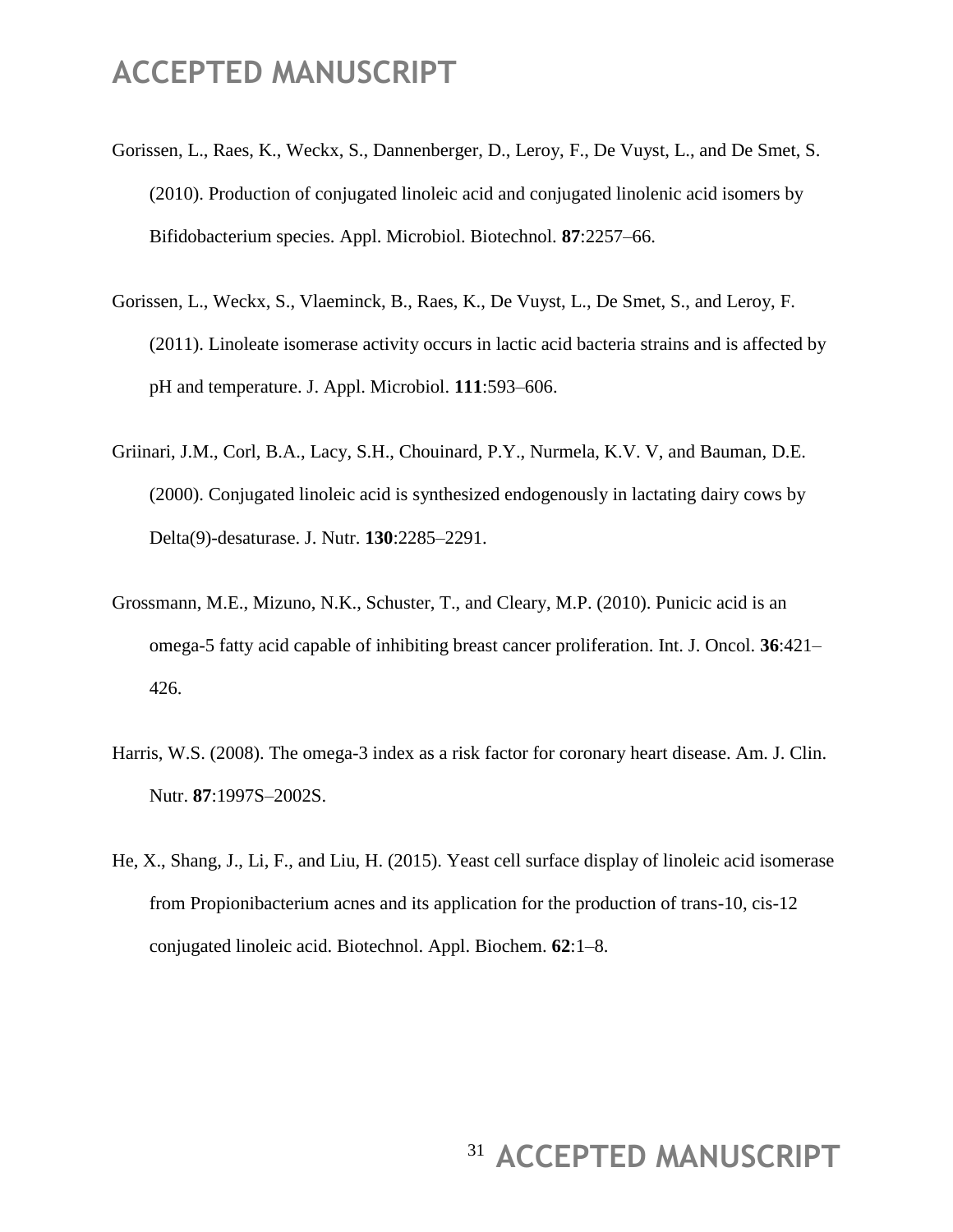- Hennessy, A.A., Barrett, E., Paul Ross, R., Fitzgerald, G.F., Devery, R., and Stanton, C. (2012). The production of conjugated alpha-linolenic, gamma-linolenic and stearidonic acids by strains of bifidobacteria and propionibacteria. Lipids. **47**:313–327.
- Herzallah, S.M., Humeid, M. a, and Al-Ismail, K.M. (2005). Effect of heating and processing methods of milk and dairy products on conjugated linoleic acid and trans fatty Acid isomer content. J. Dairy Sci. **88**:1301–1310.
- Hornung, E., Krueger, C., Pernstich, C., Gipmans, M., Porzel, A., and Feussner, I. (2005). Production of (10E,12Z)-conjugated linoleic acid in yeast and tobacco seeds. Biochim. Biophys. Acta. **1738**:105–114.
- Hu, S.-Y. (2005). Vascular plants: pteridophytes and spermatophytes. *In* Food Plants of China. The Chinese University Press, Hong Kong. 271–752.
- Ieri, F., Pinelli, P., and Romani, A. (2012). Simultaneous determination of anthocyanins, coumarins and phenolic acids in fruits, kernels and liqueur of Prunus mahaleb L. Food Chem. **135**:2157–2162.
- Ip, C., Singh, M., Thompson, H.J., and Scimeca, J.A. (1994). Conjugated linoleic acid suppresses mammary carcinogenesis and proliferative activity of the mammary gland in the rat. Cancer Res. **54**:1212–1215.
- Jiang, J., Bjorck, L., and Fonden, R. (1998). Production of conjugated linoleic acid by dairy starter cultures. J. Appl. Microbiol. **85**:95–102.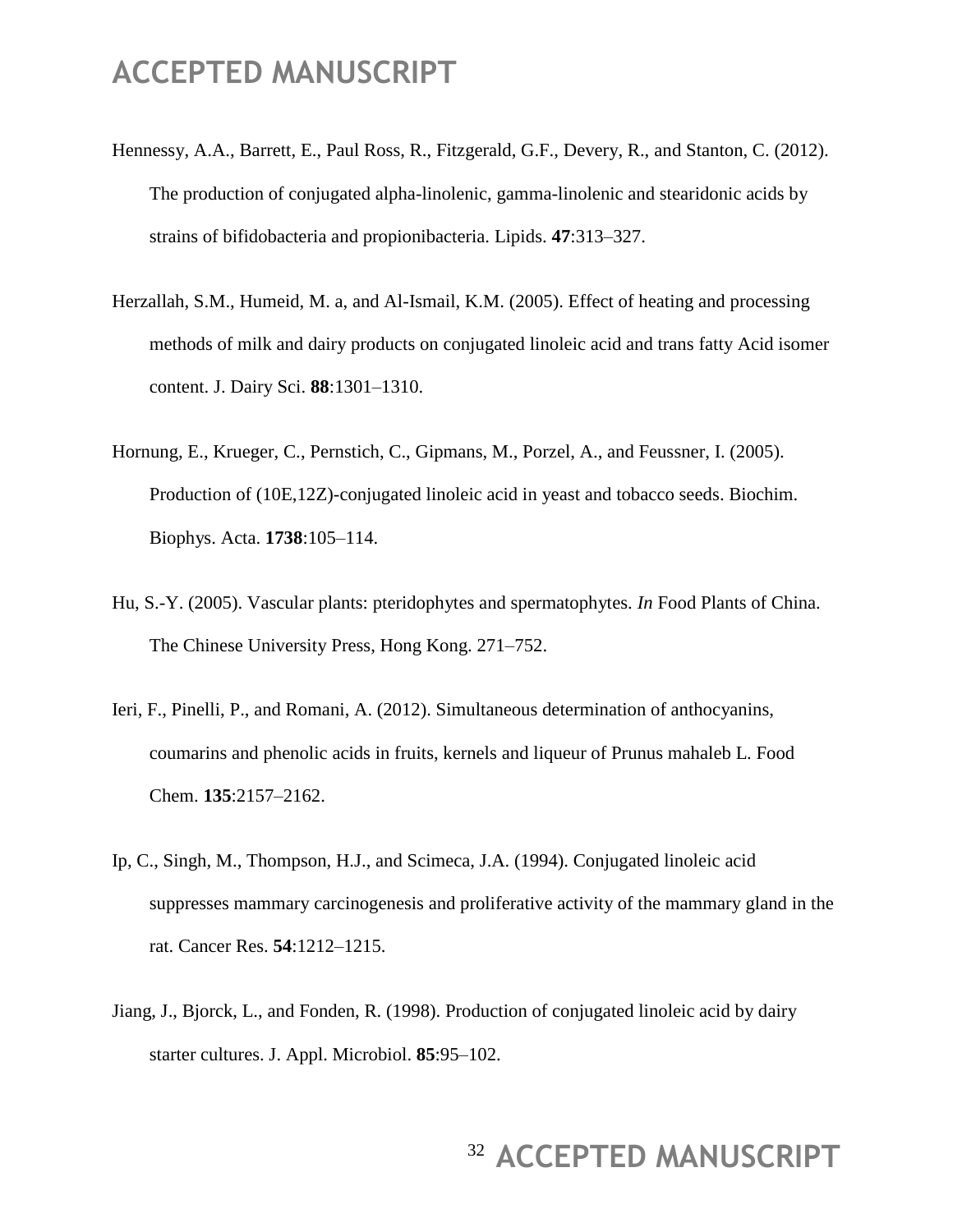- Jones, E.L., Shingfield, K.J., Kohen, C., Jones, A.K., Lupoli, B., Grandison, A.S., Beever, D.E., Williams, C.M., Calder, P.C., and Yaqoob, P. (2005). Chemical, Physical, and Sensory Properties of Dairy Products Enriched with Conjugated Linoleic Acid. J. Dairy Sci. **88**:2923–2937.
- Kepler, C.R., and Tove, S.B. (1967). Biohydrogenation of Unsaturated Fatty Acids. J. Biol. Chem. **242**:5686–5692.
- Kishino, S., Ogawa, J., Ando, A., and Shimizu, S. (2003). Conjugated alpha-linolenic acid production from alpha-linolenic acid by Lactobacillus plantarum AKU 1009a. Eur. J. Lipid Sci. Technol. **105**:572–577.
- Kishino, S., Ogawa, J., Yokozeki, K., and Shimizu, S. (2009). Metabolic diversity in biohydrogenation of polyunsaturated fatty acids by lactic acid bacteria involving conjugated fatty acid production. Appl. Microbiol. Biotechnol. **84**:1–11.
- Koba, K., and Yanagita, T. (2014). Health benefits of conjugated linoleic acid (CLA). Obes. Res. Clin. Pract. **8**:e525–32.
- Kohno, H., Suzuki, R., and Noguchi, R. (2002). Dietary conjugated linolenic acid inhibits azoxymethane-induced colonic aberrant crypt foci in rats. Cancer Sci. **93**:133–142.
- Kohno, H., Suzuki, R., Yasui, Y., Hosokawa, M., Miyashita, K., and Tanaka, T. (2004). Pomegranate seed oil rich in conjugated linolenic acid suppresses chemically induced colon carcinogenesis in rats. Cancer Sci. **95**:481–486.

### <sup>33</sup> ACCEPTED MANUSCRIPT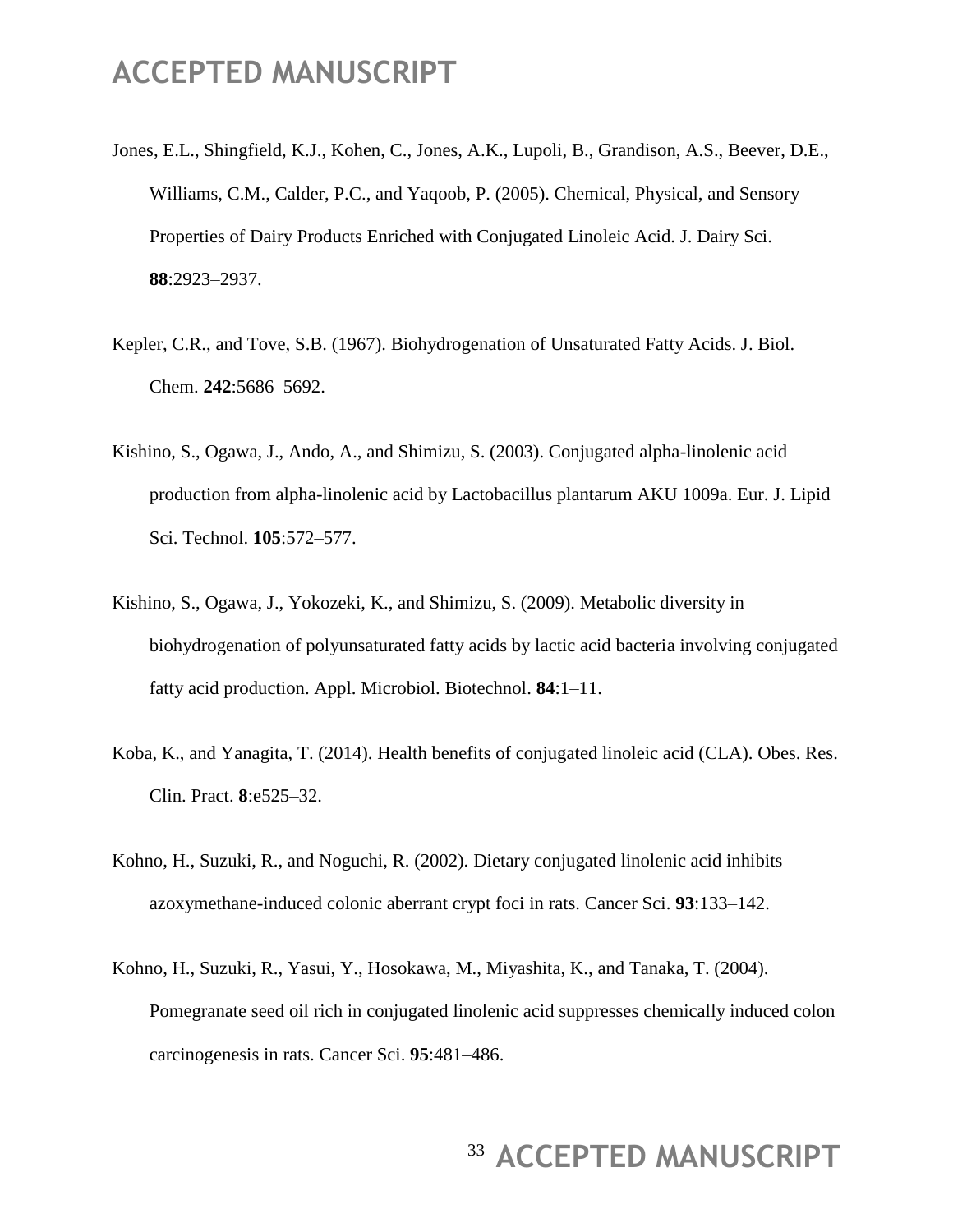- Kohno-Murase, J., Iwabuchi, M., Endo-Kasahara, S., Sugita, K., Ebinuma, H., and Imamura, J. (2006). Production of trans-10, cis-12 Conjugated Linoleic Acid in Rice. Transgenic Res. **15**:95–100.
- Kraus, J.E., Holfling, E., Rodrigues, M.T., and Sampaio, M.R.A. (2005). Fauna and flora of the campus of the Cidade Universitaria Armando De Salles Oliveira. . EDUSP, São Paulo.
- Laskaridis, K., Serafeimidou, A., Zlatanos, S., Gylou, E., Kontorepanidou, E., and Sagredos, A. (2013). Changes in fatty acid profile of feta cheese including conjugated linoleic acid. J. Sci. Food Agric. **93**:2130–6.
- Lee, Y.-J., and Jenkins, T.C. (2011). Biohydrogenation of linolenic acid to stearic acid by the rumen microbial population yields multiple intermediate conjugated diene isomers. J. Nutr. **141**:1445–1450.
- Lerch, S., Shingfield, K.J., Ferlay, A., Vanhatalo, A., and Chilliard, Y. (2012). Rapeseed or linseed in grass-based diets: effects on conjugated linoleic and conjugated linolenic acid isomers in milk fat from Holstein cows over 2 consecutive lactations. J. Dairy Sci. **95**:7269– 87.
- Lewis, S.N., Brannan, L., Guri, A.J., Lu, P., Hontecillas, R., Bassaganya-Riera, J., and Bevan, D.R. (2011). Dietary alpha-eleostearic acid ameliorates experimental inflammatory bowel disease in mice by activating peroxisome proliferator-activated receptor-gama. PLoS One. **6**:1–14.

# <sup>34</sup> ACCEPTED MANUSCRIPT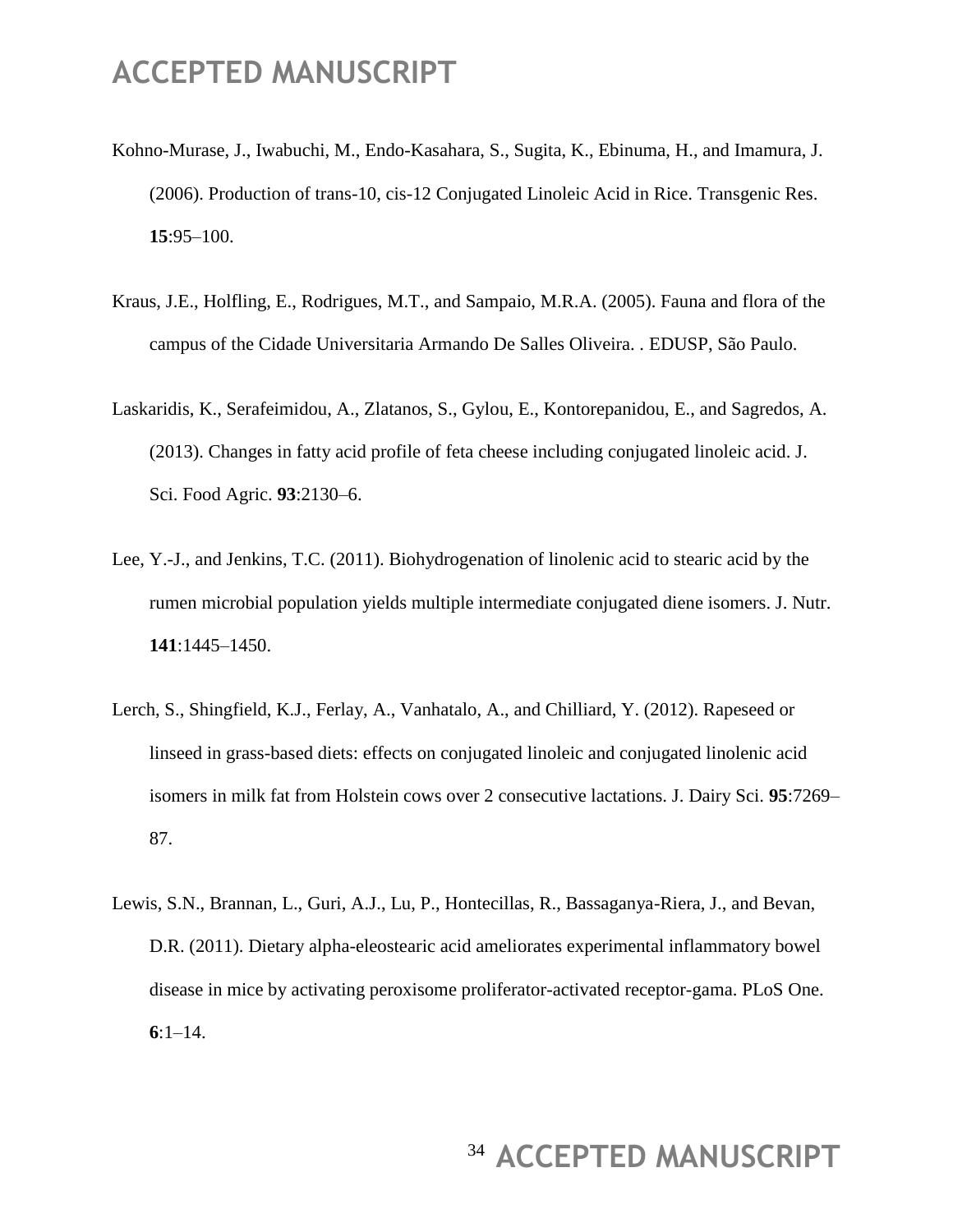- Liavonchanka, A., Hornung, E., Feussner, I., and Rudolph, M.G. (2006). Structure and mechanism of the Propionibacterium acnes polyunsaturated fatty acid isomerase. Proc. Natl. Acad. Sci. U. S. A. **103**:2576–2581.
- Luo, X., Zhang, L., Li, H., Zhang, S., Jiao, Y., Wang, S., Xue, C., and Fan, R. (2013). Comparison of enzymatic activity of two linoleic acid isomerases expressed in E. coli. Mol. Biol. Rep. **40**:5913–5919.
- Lynch, J.M., Lock, a L., Dwyer, D. a, Noorbakhsh, R., Barbano, D.M., and Bauman, D.E. (2005). Flavor and stability of pasteurized milk with elevated levels of conjugated linoleic acid and vaccenic acid. J. Dairy Sci. **88**:489–98.
- Macouzet, M., Lee, B.H., and Robert, N. (2010). Genetic and structural comparison of linoleate isomerases from selected food-grade bacteria. J. Appl. Microbiol. **109**:2128–2134.
- Mallia, S., Piccinali, P., Rehberger, B., Badertscher, R., Escher, F., and Schlichtherle-Cerny, H. (2008). Determination of storage stability of butter enriched with unsaturated fatty acids/conjugated linoleic acids (UFA/CLA) using instrumental and sensory methods. Int. Dairy J. **18**:983–993.
- Mapiye, C., Aalhus, J.L., Turner, T.D., Rolland, D.C., Basarab, J. a, Baron, V.S., McAllister, T. A., Block, H.C., Uttaro, B., Lopez-Campos, O., Proctor, S.D., and Dugan, M.E.R. (2013). Effects of feeding flaxseed or sunflower-seed in high-forage diets on beef production, quality and fatty acid composition. . Elsevier B.V.Meat Sci. **95**:98–109.

# <sup>35</sup> ACCEPTED MANUSCRIPT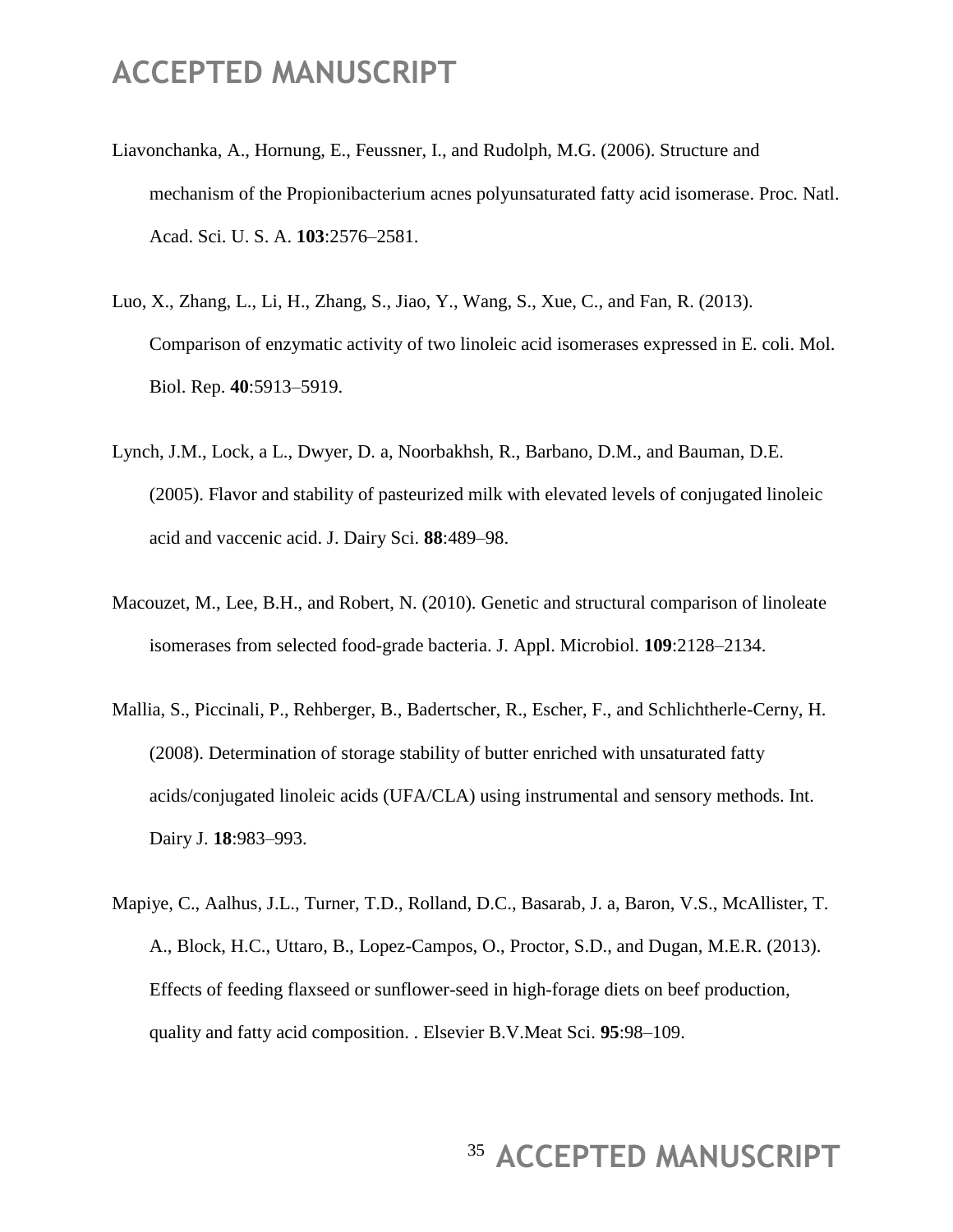- Miranda, J., Lasa, A., Fernández-Quintela, A., García-Marzo, C., Ayo, J., Dentin, R., and Portillo, M.P. (2011). cis-9,trans-11,cis-15 and cis-9,trans-13,cis-15 CLNA mixture activates PPARα in HEK293 and reduces triacylglycerols in 3T3-L1 cells. Lipids. **46**:1005– 1012.
- Mirmiran, P., Fazeli, M.R., Asghari, G., Shafiee, A., and Azizi, F. (2010). Effect of pomegranate seed oil on hyperlipidaemic subjects: a double-blind placebo-controlled clinical trial. Br. J. Nutr. **104**:402–406.
- Modaresi, J., Fathi Nasri, M.H., Rashidi, L., Dayani, O., and Kebreab, E. (2011). Short communication: effects of supplementation with pomegranate seed pulp on concentrations of conjugated linoleic acid and punicic acid in goat milk. J. Dairy Sci. **94**:4075–4080.
- Moon, H.-S., Guo, D.-D., Lee, H.-G., Choi, Y.-J., Kang, J.-S., Jo, K., Eom, J.-M., Yun, C.-H., and Cho, C.-S. (2010). Alpha-eleostearic acid suppresses proliferation of MCF-7 breast cancer cells via activation of PPARγ and inhibition of ERK 1/2. Cancer Sci. **101**:396–402.
- Mukherjee, C., Bhattacharyya, S., Ghosh, S., and Bhattacharyya, D.K. (2002). Dietary effects of punicic acid on the composition and peroxidation of rat plasma lipid. J. Oleo Sci. **51**:513– 522.
- Nassu, R.T., Dugan, M.E.R., He, M.L., McAllister, T. a, Aalhus, J.L., Aldai, N., and Kramer, J.K.G. (2011). The effects of feeding flaxseed to beef cows given forage based diets on fatty acids of longissimus thoracis muscle and backfat. Meat Sci. **89**:469–77.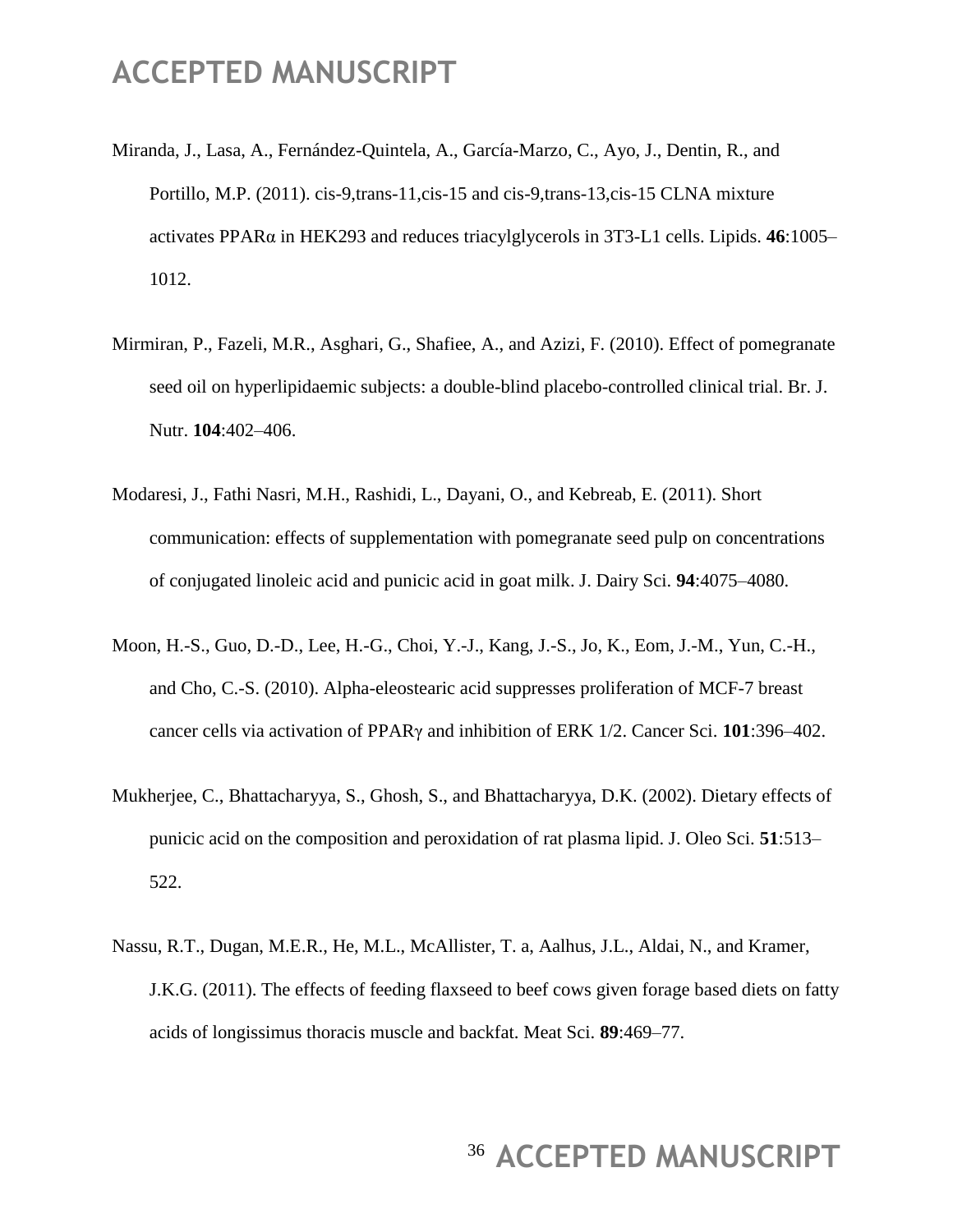- Paul, D., Dey, T.K., Mukherjee, S., Ghosh, M., and Dhar, P. (2014). Comparative prophylactic effects of α-eleostearic acid rich nano and conventional emulsions in induced diabetic rats. J. Food Sci. Technol. **51**:1724–36.
- Peng, S.S., Deng, M.-D., Grund, A.D., and Rosson, R. a. (2007). Purification and characterization of a membrane-bound linoleic acid isomerase from Clostridium sporogenes. Enzyme Microb. Technol. **40**:831–839.
- Plourde, M., Destaillats, F., Chouinard, P.Y., and Angers, P. (2007a). Conjugated alpha-linolenic acid isomers in bovine milk and muscle. J. Dairy Sci. **90**:5269–5275.
- Plourde, M., Ledoux, M., Grégoire, S., Portois, L., Fontaine, J.J., Carpentier, Y.A., Angers, P., Chardigny, J.M., and Sébédio, J.L. (2007b). Adverse effects of conjugated alpha-linolenic acids (CLnA) on lipoprotein profile on experimental atherosclerosis in hamsters. Animal. **1**:905–910.
- Precht, D., Molkentin, J., and Vahlendieck, M. (1999). Influence of the heating temperature on the fat composition of milk fat with emphasis on cis-/trans-isomerization. Nahrung. **43**:25– 33.
- Reaney, M.J.T., Ya-Dong, L., Westcott, N.D., Yurawecz, M.P., Mossoba, M.M., Kramer, J.K.G., Pariza, M.W., and Nelson, G. (1999). Commercial production of conjugated linoleic acid. . AOCS Press.Adv. Conjug. linoleic acid Res. Vol. 1. **1**:39–54.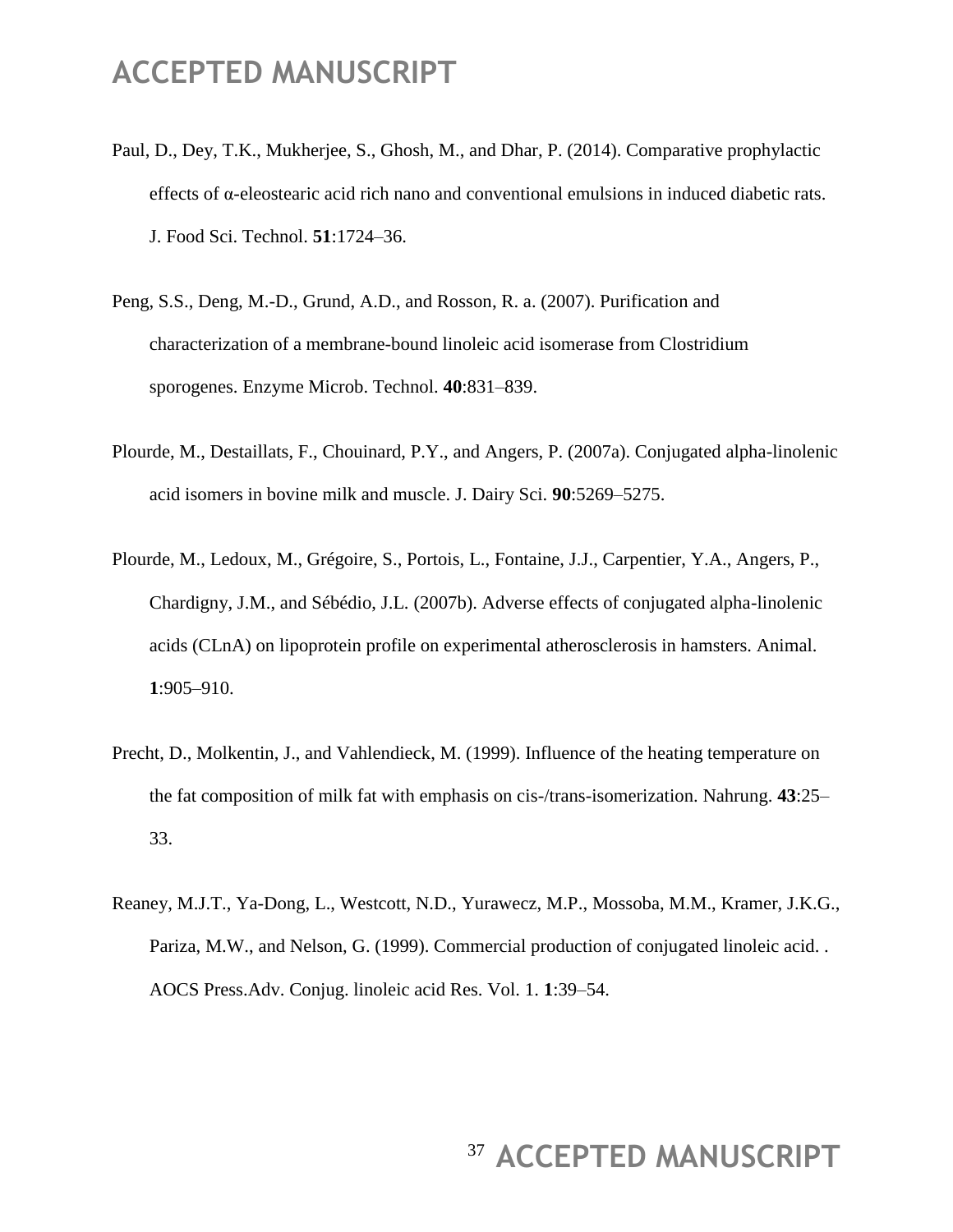- Rodríguez-Alcalá, L.M., Alonso, L., and Fontecha, J. (2014). Stability of fatty acid composition after thermal, high pressure, and microwave processing of cow milk as affected by polyunsaturated fatty acid concentration. J. Dairy Sci. **97**:7307–7315.
- Rodríguez-Alcalá, L.M., and Fontecha, J. (2007). Hot topic: Fatty acid and conjugated linoleic acid (CLA) isomer composition of commercial CLA-fortified dairy products: evaluation after processing and storage. J. Dairy Sci. **90**:2083–90.
- Rosberg-Cody, E., Johnson, M.C., Fitzgerald, G.F., Ross, P.R., and Stanton, C. (2007). Heterologous expression of linoleic acid isomerase from Propionibacterium acnes and antiproliferative activity of recombinant trans-10, cis-12 conjugated linoleic acid. Microbiology. **153**:2483–2490.
- Saengkerdsub, S. (2013). Linoleic Acid Isomerase Expression in Escherichia coli BL21 ( DE3 ) and Bacillus spp Bacterial strains. Agric. Food Anal. Bacteriol. **3**:145–158.
- Saha, S.S., Chakraborty, A., Ghosh, S., and Ghosh, M. (2012a). Comparative study of hypocholesterolemic and hypolipidemic effects of conjugated linolenic acid isomers against induced biochemical perturbations and aberration in erythrocyte membrane fluidity. Eur. J. Nutr. **51**:483–95.
- Saha, S.S., Dasgupta, P., Sengupta Bandyopadhyay, S., and Ghosh, M. (2012b). Synergistic effect of conjugated linolenic acid isomers against induced oxidative stress, inflammation and erythrocyte membrane disintegrity in rat model. Biochim. Biophys. Acta. **1820**:1951– 70.

# <sup>38</sup> ACCEPTED MANUSCRIPT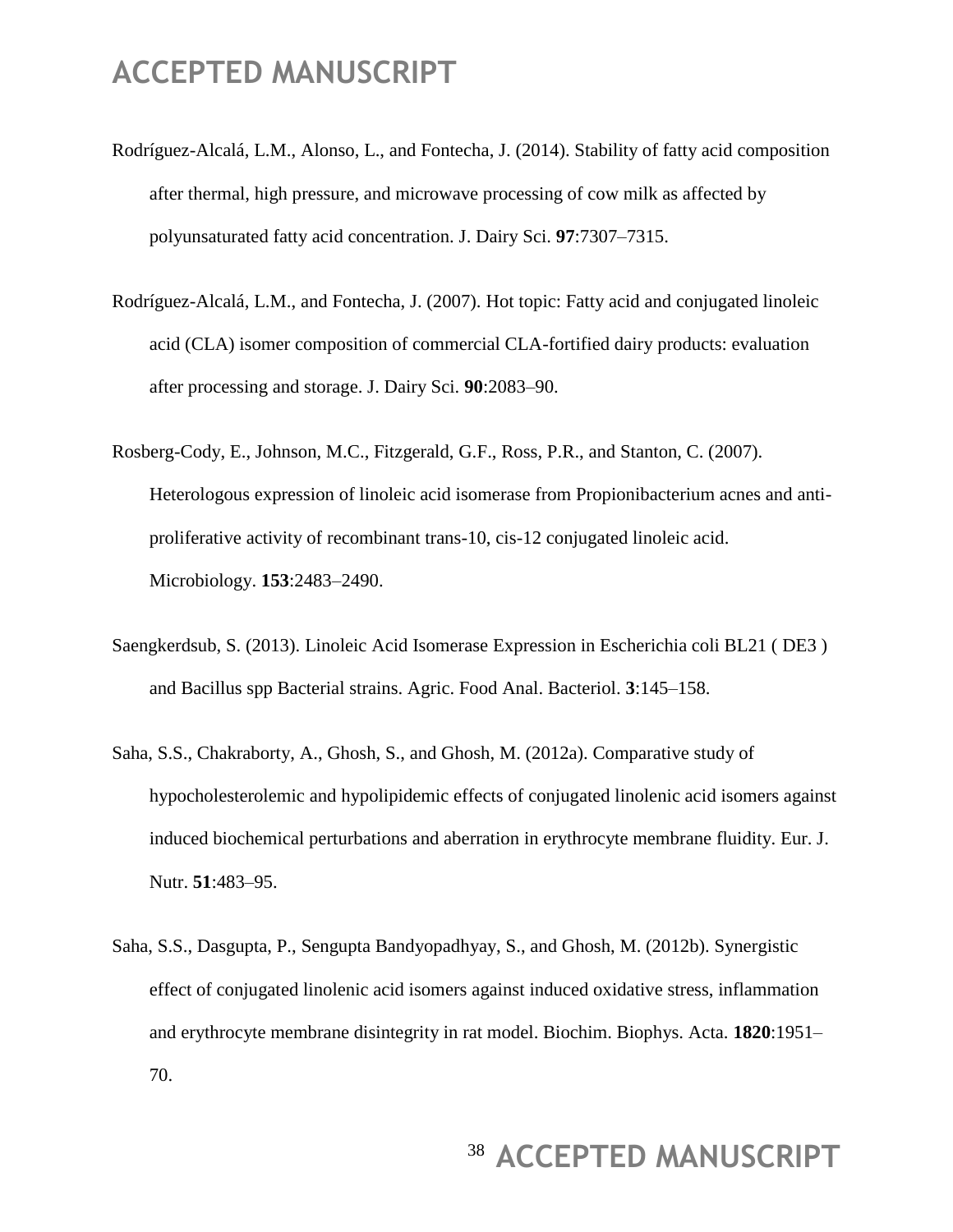- Saha, S.S., and Ghosh, M. (2011). Antioxidant effect of vegetable oils containing conjugated linolenic acid isomers against induced tissue lipid peroxidation and inflammation in rat model. Chem. Biol. Interact. **190**:109–120.
- Saha, S.S., and Ghosh, M. (2012). Antioxidant and anti-inflammatory effect of conjugated linolenic acid isomers against streptozotocin-induced diabetes. Br. J. Nutr. **108**:974–83.
- Saha, S.S., and Ghosh, M. (2013). Protective effect of conjugated linolenic acid isomers present in vegetable oils against arsenite-induced renal toxicity in rat model. Nutrition. **29**:903–910.
- Saha, S.S., Patra, M., and Ghosh, M. (2012c). In vitro antioxidant study of vegetable oils containing conjugated linolenic acid isomers. LWT - Food Sci. Technol. **46**:10–15.
- Sbihi, H.M., Nehdi, I.A., and Al-Resayes, S.I. (2014). Characterization of white Mahlab (Prunus mahaleb L.) seed oil: a rich source of α-eleostearic acid. J. Food Sci. **79**:C795–801.
- Scrimgeour, C.M., and Harwood, J.L. (2007). Fatty Acid and Lipid Structure. *In* The Lipid Handbook. F.D. Gunstone, J.L. Harwood, and A.J. Dijkstra, editors. CRC Press, Boca Raton. 1472.
- Sengupta, A., Gupta, S. Sen, Nandi, I., and Ghosh, M. (2015). Conjugated linolenic acid nanoparticles inhibit hypercholesterolemia induced by feeding a high-fat diet in male albino rats. J. Food Sci. Technol. **52**:1–7.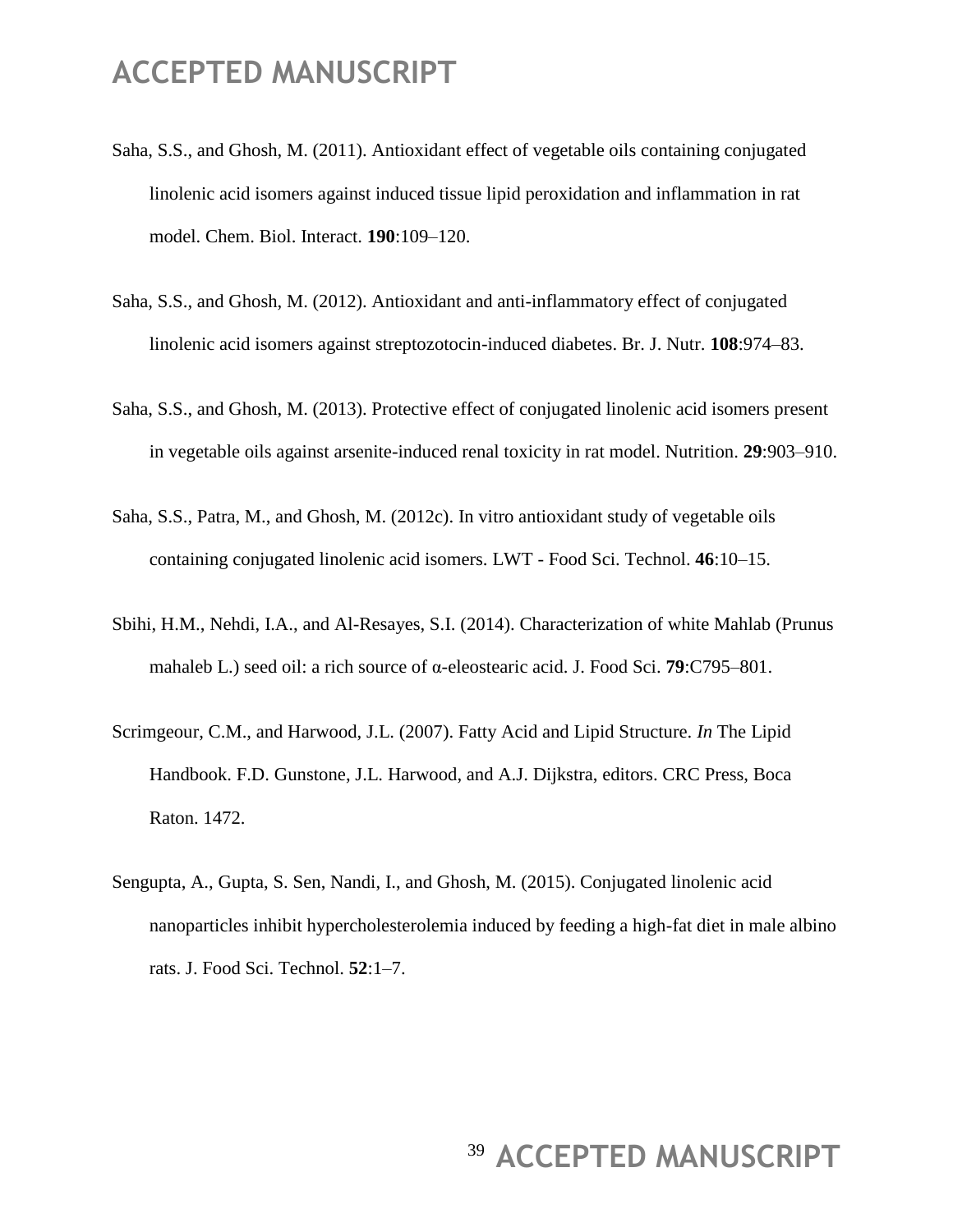- Serafeimidou, A., Zlatanos, S., Kritikos, G., and Tourianis, A. (2013). Change of fatty acid profile, including conjugated linoleic acid (CLA) content, during refrigerated storage of yogurt made of cow and sheep milk. J. Food Compos. Anal. **31**:24–30.
- Shinohara, N., Ito, J., Tsuduki, T., Honma, T., Kijima, R., Sugawara, S., Arai, T., Yamasaki, M., Ikezaki, A., Yokoyama, M., Nishiyama, K., Nakagawa, K., Miyazawa, T., and Ikeda, I. (2012a). Jacaric Acid, a Linolenic Acid Isomer with a Conjugated Triene System, Reduces Stearoyl-CoA Desaturase Expression in Liver of Mice. J. Oleo Sci. **61**:433–441.
- Shinohara, N., Tsuduki, T., Ito, J., Honma, T., Kijima, R., Sugawara, S., Arai, T., Yamasaki, M., Ikezaki, A., Yokoyama, M., Nishiyama, K., Nakagawa, K., Miyazawa, T., and Ikeda, I. (2012b). Jacaric acid, a linolenic acid isomer with a conjugated triene system, has a strong antitumor effect in vitro and in vivo. Biochim. Biophys. Acta. **1821**:980–8.
- Spilmont, M., Léotoing, L., Davicco, M.-J., Lebecque, P., Mercier, S., Miot-Noirault, E., Pilet, P., Rios, L., Wittrant, Y., and Coxam, V. (2013). Pomegranate seed oil prevents bone loss in a mice model of osteoporosis, through osteoblastic stimulation, osteoclastic inhibition and decreased inflammatory status. J. Nutr. Biochem. **24**:1840–8.
- Stevens, G.A., Singh, G.M., Lu, Y., Danaei, G., Lin, J.K., Finucane, M.M., Bahalim, A.N., McIntire, R.K., Gutierrez, H.R., Cowan, M., Paciorek, C.J., Farzadfar, F., Riley, L., and Ezzati, M. (2012). National, regional, and global trends in adult overweight and obesity prevalences. Popul. Health Metr. **10**:1–16.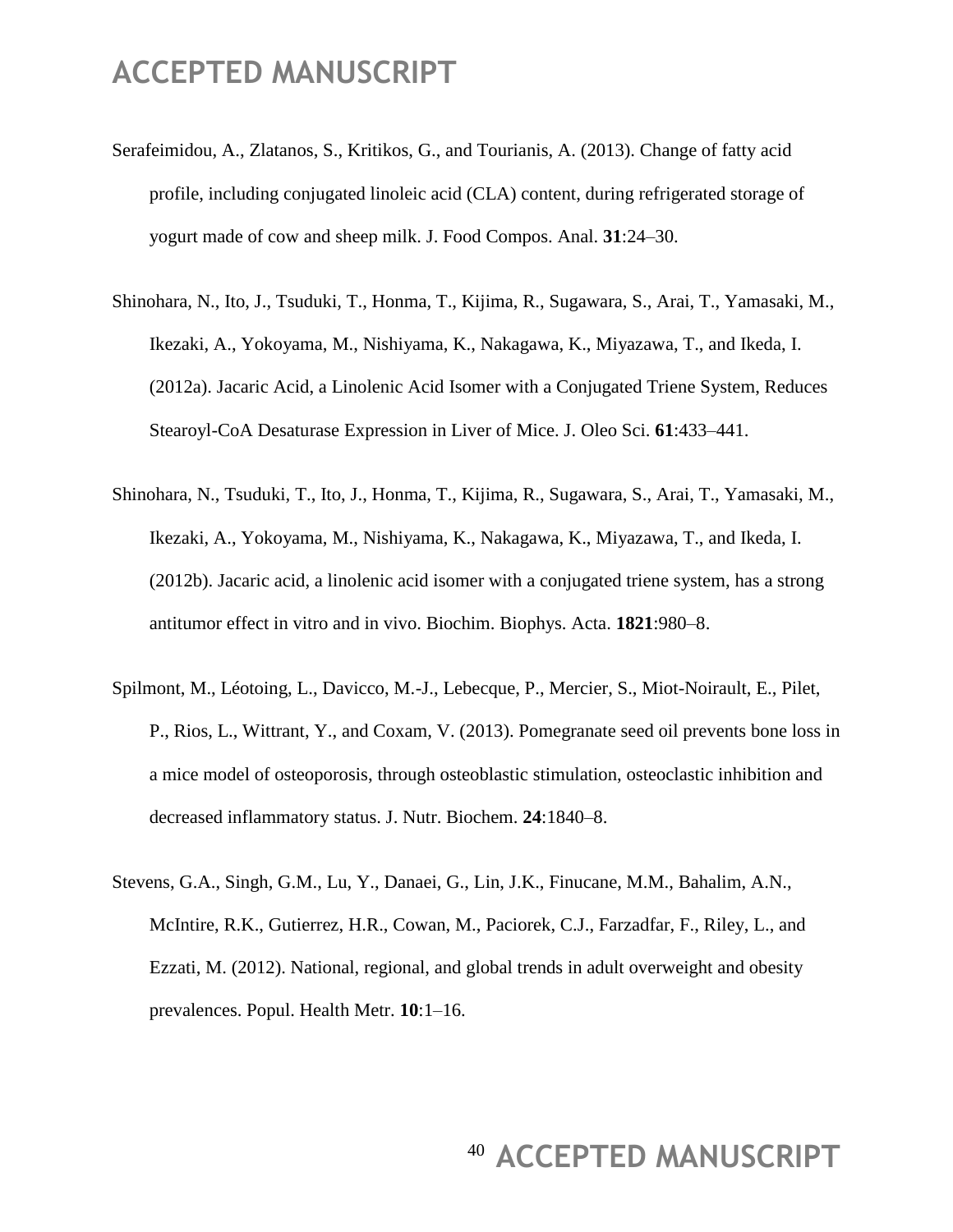- Sun, Z., Wang, H., Ye, S., Xiao, S., Liu, J., Wang, W., Jiang, D., Liu, X., and Wang, J. (2012). Beta-eleostearic acid induce apoptosis in T24 human bladder cancer cells through reactive oxygen species (ROS)-mediated pathway. Prostaglandins Other Lipid Mediat. **99**:1–8.
- Suzuki, R., Yasui, Y., Kohno, H., Miyamoto, S., Hosokawa, M., Miyashita, K., and Tanaka, T. (2006). Catalpa seed oil rich in 9t,11t,13c-conjugated linolenic acid suppresses the development of colonic aberrant crypt foci induced by azoxymethane in rats. Oncol. Rep. **16**:989–996.
- Tanaka, T., Hosokawa, M., Yasui, Y., Ishigamori, R., and Miyashita, K. (2011). Cancer chemopreventive ability of conjugated linolenic acids. Int. J. Mol. Sci. **12**:7495–7509.
- Tsuzuki, T., and Kawakami, Y. (2008). Tumor angiogenesis suppression by alpha-eleostearic acid, a linolenic acid isomer with a conjugated triene system, via peroxisome proliferatoractivated receptor gamma. Carcinogenesis. **29**:797–806.
- Tsuzuki, T., Kawakami, Y., Abe, R., Nakagawa, K., Koba, K., Imamura, J., Iwata, T., Ikeda, I., and Miyazawa, T. (2006). Conjugated Linolenic Acid Is Slowly Absorbed in Rat Intestine, but Quickly Converted to Conjugated Linoleic Acid. J. Nutr. Biochem. Mol. Genet. Mech. **136**:2153–2159.
- Tsuzuki, T., Tokuyama, Y., Igarashi, M., and Miyazawa, T. (2004). Tumor growth suppression by alpha-eleostearic acid, a linolenic acid isomer with a conjugated triene system, via lipid peroxidation. Carcinogenesis. **25**:1417–1425.

# <sup>41</sup> ACCEPTED MANUSCRIPT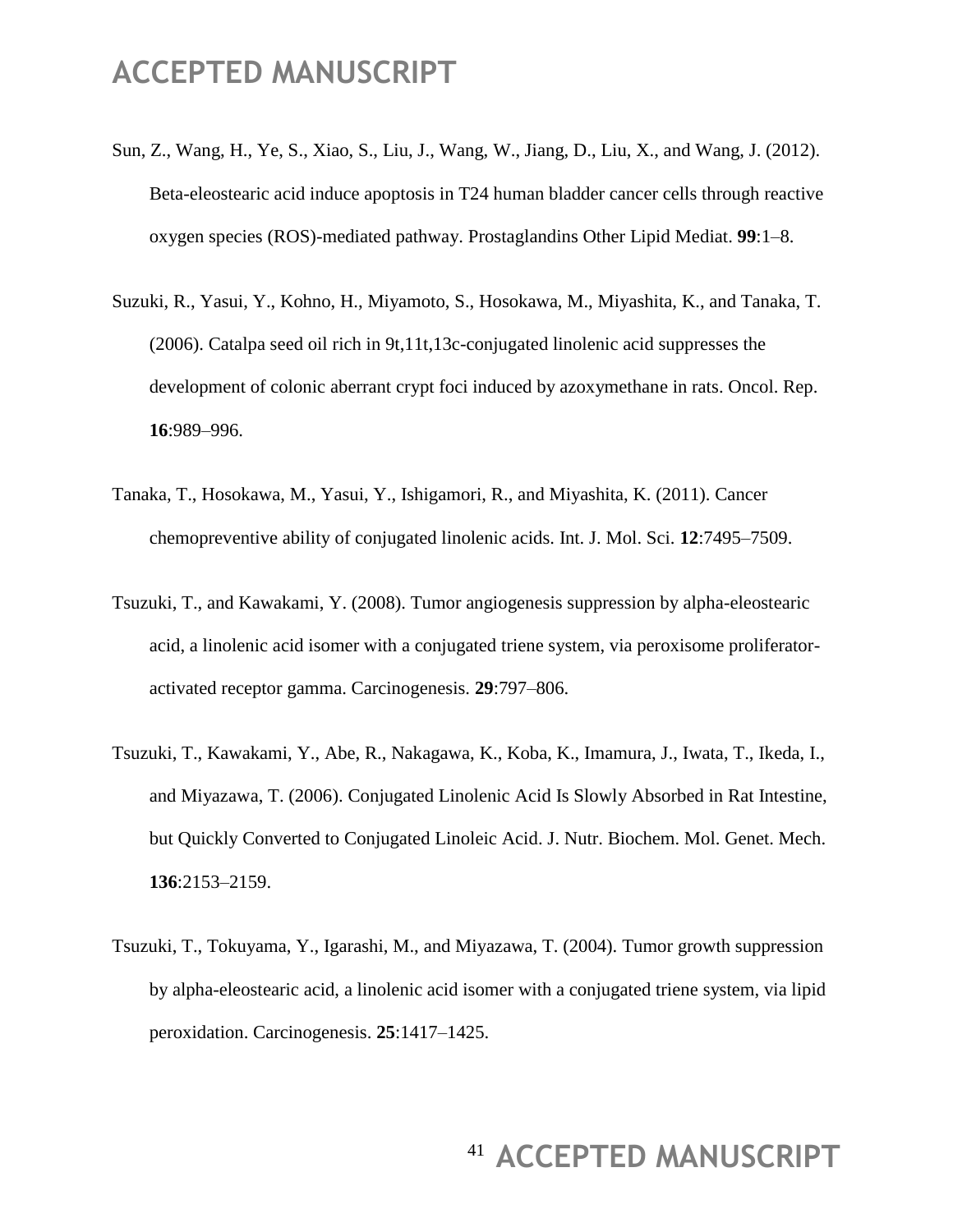- Tulloch, A.P. (1982). 13C Nuclear Magnetic Resonance Spectroscopic Analysis f Seed Oils containing Conjugated Unsaturated Acids. Lipids. **17**:544–550.
- Van Nieuwenhove, C.P., Terán, V., and González, S.N. (2012). Conjugated linoleic and linolenic acid production by bacteria: development of functional foods. *In* Probiotics. E.C. Rigobelo, editor. InTech. 55–80.
- Verhulst, A., Janssen, G., Parmentier, G., and Eyssen, H. (1987). Isomerization of polyunsaturated long chain fatty acids by propionibacteria. *Syst. Appl. Microbiol.* 9:12–15. doi:10.1016/S0723-2020(87)80049-8.
- Villar-Tajadura, M.A., Rodríguez-Alcalá, L.M., Martín, V., Gómez De Segura, A., Rodríguez, J.M., Requena, T., and Fontecha, J. (2014). Production of conjugated linoleic and conjugated  $\alpha$ -linolenic acid in a reconstituted skim milk-based medium by bifidobacterial strains isolated from human breast milk. Biomed Res. Int. **2014**:6.
- Wall, R., Ross, R.P., Shanahan, F., O'Mahony, L., O'Mahony, C., Coakley, M., Hart, O., Lawlor, P., Quigley, E.M., Kiely, B., Fitzgerald, G.F., and Stanton, C. (2009). Metabolic activity of the enteric microbiota influences the fatty acid composition of murine and porcine liver and adipose tissues. Am. J. Clin. Nutr. **89**:1393–1401.
- Wolff, R.L. (1993). Heat-induced geometrical isomerization of α-linolenic acid: Effect of temperature and heating time on the appearance of individual isomers. J. Am. Oil Chem. Soc. **70**:425–430.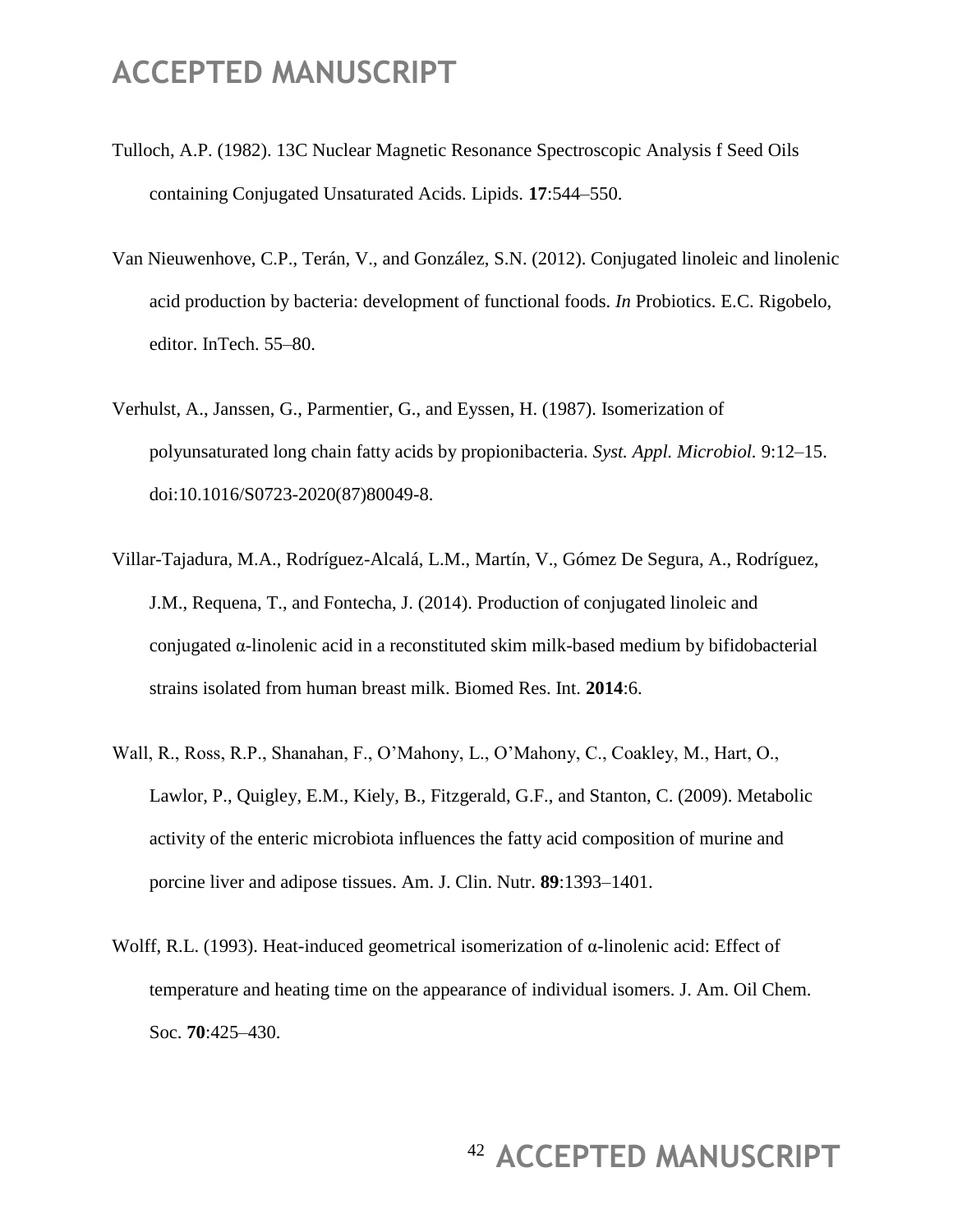- Yang, J., Zhou, C., Yuan, G., and Li, D. (2012). Effects of Geographical Origin on the Conjugated Linolenic Acid of Trichosanthes kirilowii Maxim Seed Oil. J. Am. Oil Chem. Soc. **89**:401–407.
- Yang, L., Cao, Y., Chen, J.N., and Chen, Z.Y. (2009). Oxidative stability of conjugated linolenic acids. J. Agric. Food Chem. **57**:4212–4217.
- Yuan, G.-F., Chen, X.-E., and Li, D. (2014). Conjugated linolenic acids and their bioactivities: a review. Food Funct. **5**:1360–1368.
- Yuan, G.-F., Wahlqvist, M.L., Yuan, J.-Q., Wang, Q.-M., and Li, D. (2009). Effect of punicic acid naturally occurring in food on lipid peroxidation in healthy young humans. J. Sci. Food Agric. **89**:2331–2335.

# <sup>43</sup> ACCEPTED MANUSCRIPT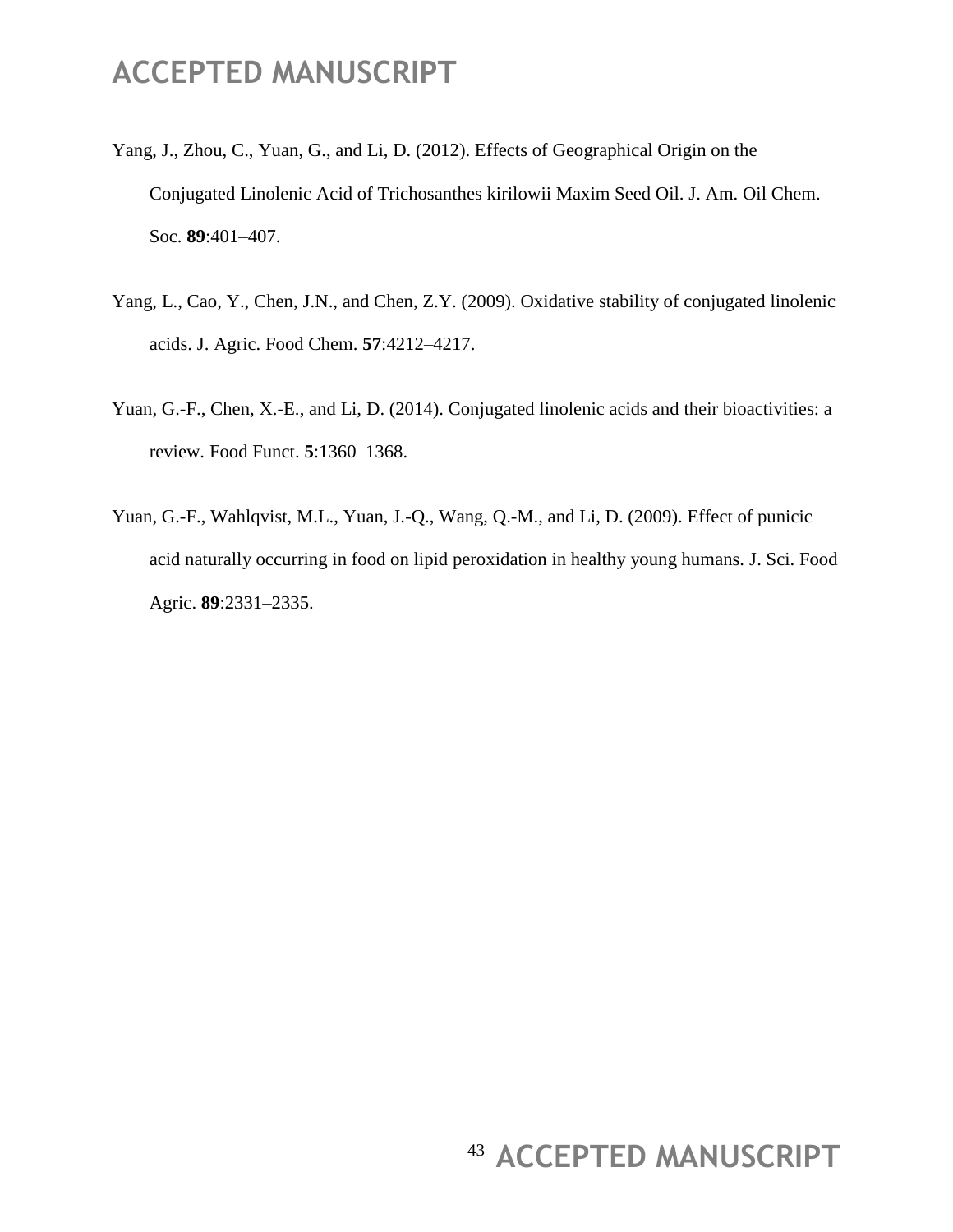**Table 1.** Naturally occurring CLNA isomers, main sources and respective amounts.

| <b>Isomer</b>                                                | <b>Chemical</b><br>structure | <b>Source</b>                            | <b>Amount</b>                  | <b>Reference</b>                  |  |
|--------------------------------------------------------------|------------------------------|------------------------------------------|--------------------------------|-----------------------------------|--|
| Jacaric acid<br>(JA)                                         | C18:3<br>c8, t10, c12        | <b>Jacaranda</b><br>mimosifolia seed oil | $36g/100g$ of oil              | (Tulloch, 1982)                   |  |
| $\alpha$ -eleostearic<br>$\alpha$ -acid ( $\alpha$ -<br>ESA) |                              | Aleurites fordii seed<br>oil             | $>70g/100g$ of oil             | (Tsuzuki et al.,<br>2006)         |  |
|                                                              | C18:3<br>c9, t11, t13        | Momordica<br>charantia seed oil          | $>50g/100g$ of oil             | (Dhar et al., 1999)               |  |
|                                                              |                              | Parinarium spp.<br>seed oil              | $>60g/100g$ of oil             | (Scrimgeour and<br>Harwood, 2007) |  |
|                                                              |                              | Prunus mahaleb<br>seed oil               | $\sim$ 40g/100g of oil         | (Sbihi et al., 2014)              |  |
| $\beta$ -eleostearic<br>$\alpha$ id ( $\beta$ -<br>ESA)      | C18:3                        | Aleurites fordii seed<br>oil             | 3.5 mol/100mol of<br>oil       | (Tsuzuki et al.,<br>2004)         |  |
|                                                              | t9, t11, t13                 | Momordica<br><i>charantia</i> seed oil   | $2.6$ mol/ $100$ mol of<br>oil | (Tsuzuki et al.,<br>2004)         |  |
| Punicic acid                                                 | C18:3                        | Punica granatum<br>seed oil              | $>70g/100g$ of oil             | (Spilmont et al.,<br>2013)        |  |
| (PUA)                                                        | c9, t11, c13                 | Momordica<br>balsamina seed oil          | $\sim$ 50g/100g of oil         | (Gaydou et al.,<br>1987)          |  |

<sup>44</sup> ACCEPTED MANUSCRIPT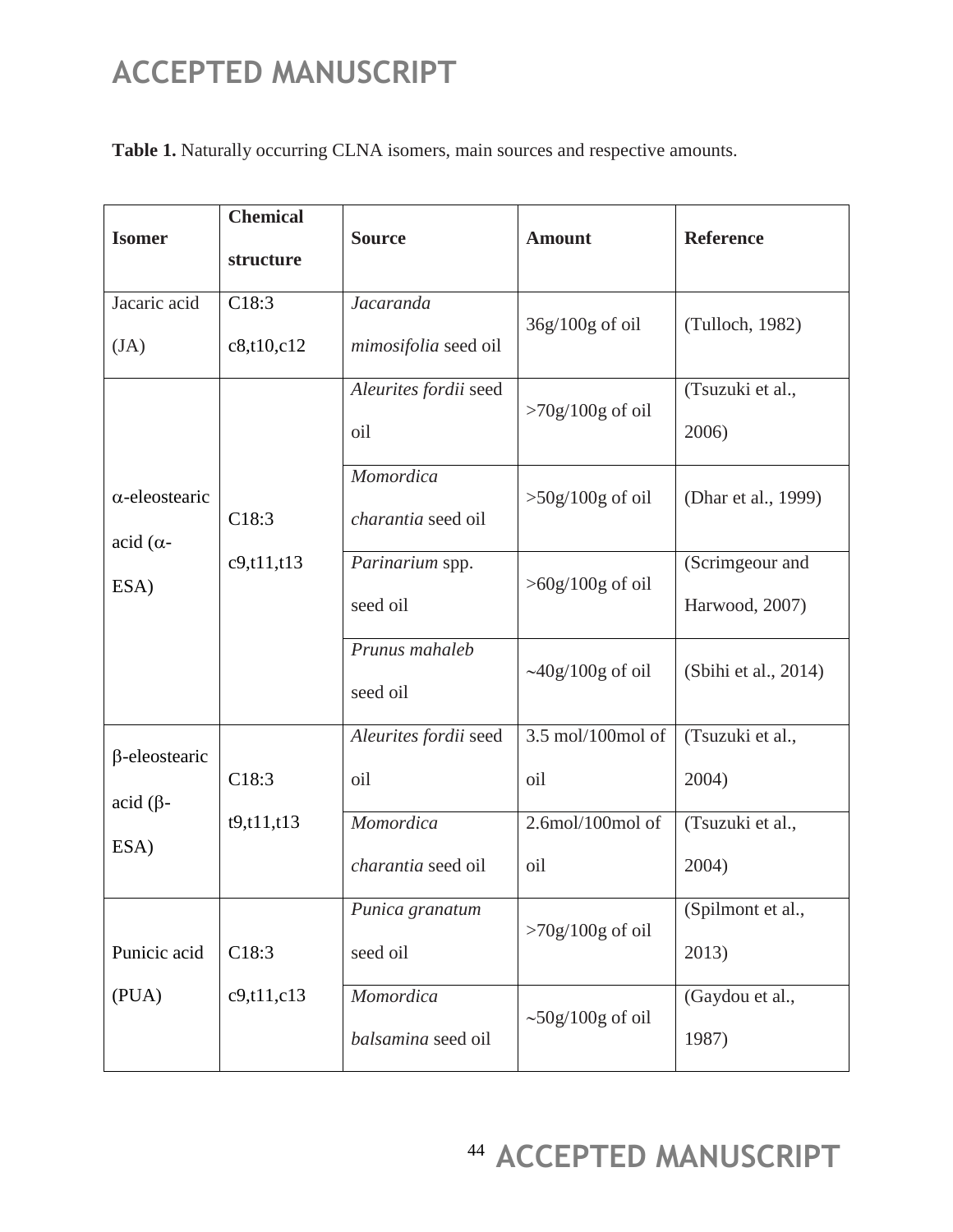|                                                           |                       | <b>Trichosanthes</b>                       |                              | (Mukherjee et al.,                                |
|-----------------------------------------------------------|-----------------------|--------------------------------------------|------------------------------|---------------------------------------------------|
|                                                           |                       | anguina seed oil                           | $\sim$ 40g/100g of oil       | 2002)                                             |
|                                                           |                       | <b>Trichosanthes</b><br>kirilowii seed oil | $>30g/100g$ of oil           | (Yang et al., 2012)                               |
| $\alpha$ -calendic<br>$\alpha$ -acid ( $\alpha$ -<br>CDA) | C18:3<br>t8, t10, c12 | Calendula officinalis<br>seed oil          | $>50g/100g$ of oil           | (Dulf et al., 2013)                               |
| $\beta$ -calendic<br>$\alpha$ id ( $\beta$ -<br>CDA)      | C18:3<br>t8, t10, t12 | Calendula<br>officinallis seed oil         | $<$ lg/100g of oil           | (Dulf et al., 2013)                               |
| Catalpic acid<br>(CPA)                                    | C18:3<br>t9, t11, c13 | Catalpa ovate seed<br>oil                  | $>40g/100g$ of oil           | (Suzuki et al., 2006)                             |
|                                                           |                       | Bovine milk                                | 0.03-0.39 $g/100g$<br>of fat | (Lerch et al., 2012;<br>Plourde et al.,<br>2007a) |
| Rumelenic<br>acid                                         | C18:3<br>c9, t11, c15 | Bovine meat                                | 0.06-0.08 mg/g of<br>muscle  | (Mapiye et al.,<br>2013; Nassu et al.,<br>2011)   |
|                                                           |                       | Goat meat                                  | $0.28g/100g$ of<br>meat fat  | (Ebrahimi et al.,<br>2014)                        |
|                                                           | C18:3                 | Bovine milk                                | $0.02 - 0.06$                | (Lerch et al., 2012)                              |

<sup>45</sup> ACCEPTED MANUSCRIPT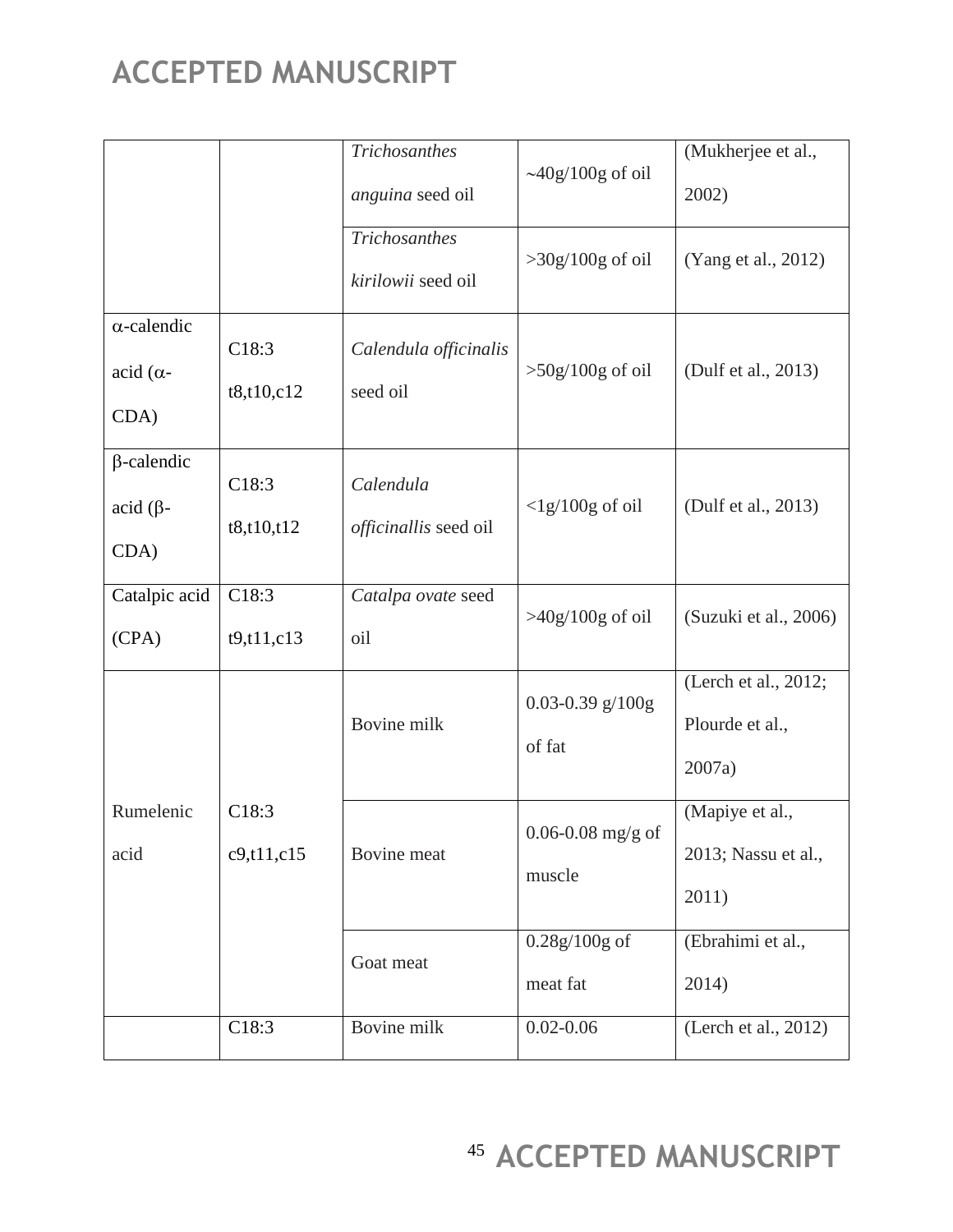| c9, t11, t15 |             | $mg/100g$ of fat |                                        |
|--------------|-------------|------------------|----------------------------------------|
|              | Bovine meat | $0.02$ mg/g of   | (Mapiye et al.,<br>2013; Nassu et al., |
|              |             | muscle           | 2011)                                  |
|              |             | $0.03g/100g$ of  | (Ebrahimi et al.,                      |
|              | Goat meat   | meat fat         | 2014)                                  |

<sup>46</sup> ACCEPTED MANUSCRIPT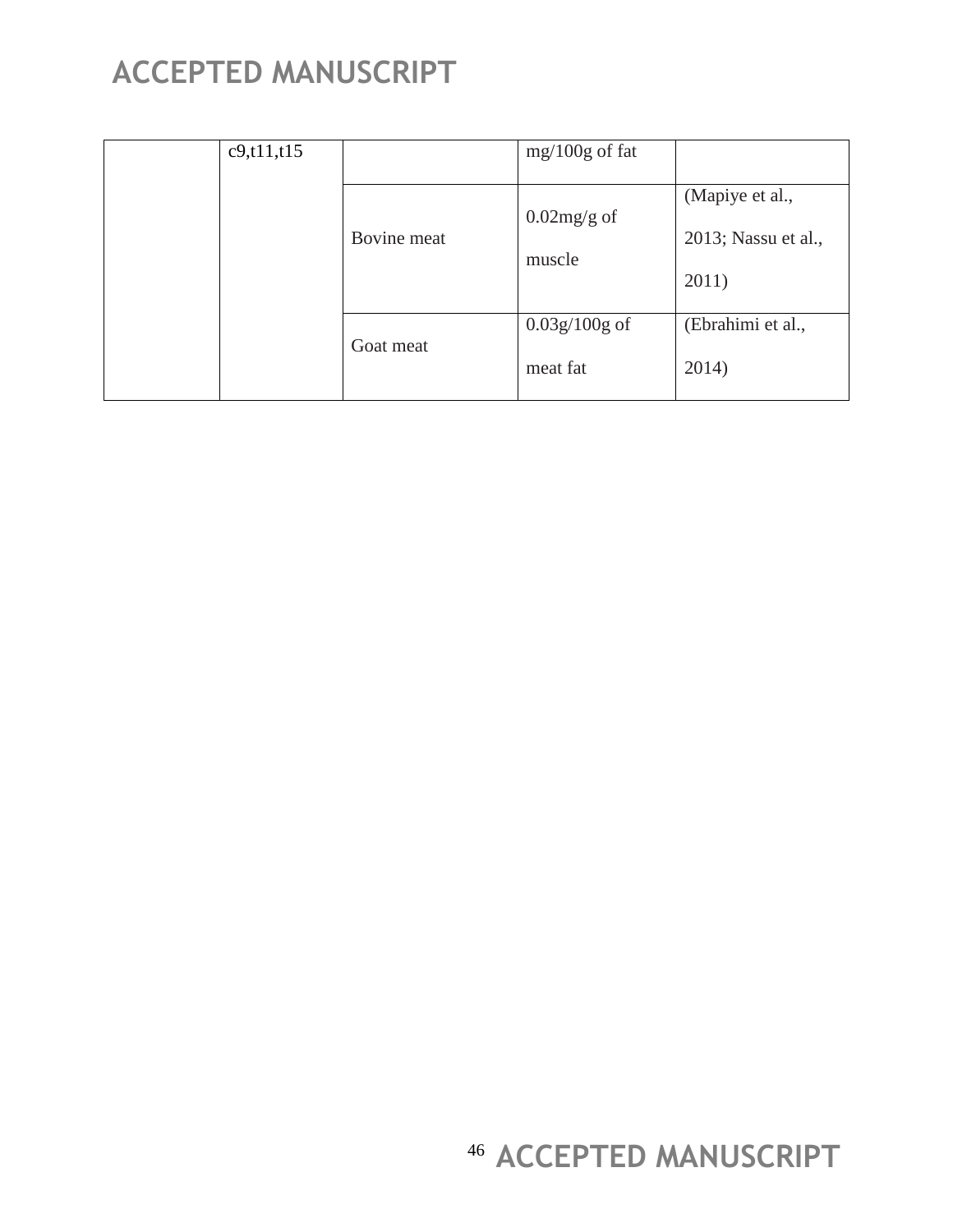**Table 2.** CLNA-producing strains, culture growth conditions (medium, [LNA], temperature (T) and time (t)), LNA conversion rate (%) and isomer(s) formed.

| <b>Strain</b>                                                    | <b>Culture</b><br>medium | [ <b>LNA</b> ]          | T<br>$({}^oC)$ | $\mathbf t$<br>(h) | <b>LNA</b><br>conversion<br>rate $(\% )$ | Isomer(s)<br>produced                          | <b>Reference</b>              |
|------------------------------------------------------------------|--------------------------|-------------------------|----------------|--------------------|------------------------------------------|------------------------------------------------|-------------------------------|
| Lactobacillus                                                    | <b>MRS</b>               | 63<br>mg/mL             | $37^{\circ}$ C | 72h                | 40%                                      | C18:3<br>c9, t11, c15<br>C18:3<br>t9, t11, c15 | (Kishino et<br>al., 2003)     |
| plantarum                                                        | <b>MRS</b>               | $\overline{4}$<br>mg/mL | $37^{\circ}$ C | 48h                | 47%                                      | C18:3<br>c9, t11, c15<br>C18:3<br>t9, t11, c15 | (Kishino et<br>al., 2009)     |
| Lactobacillus sakei                                              | <b>MRS</b>               | 0.5<br>mg/mL            | $30^{\circ}$ C | 72h                | 60.1%                                    | C18:3<br>c9, t11, c15<br>C18:3<br>t9, t11, c15 | (Gorissen<br>et al.,<br>2011) |
| Propionibacterium<br>freudenreichii.<br>subsp.<br>freudenreichii | <b>BHI</b>               | $20\,$<br>$\mu$ g/mL    | $37^{\circ}$ C | 48h                | 30%                                      | C18:3<br>c9, t11, c15                          | (Verhulst<br>et al.,<br>1987) |
| Propionibacterium                                                | BHI                      | 20                      | $37^{\circ}$ C | 48h                |                                          |                                                |                               |

<sup>47</sup> ACCEPTED MANUSCRIPT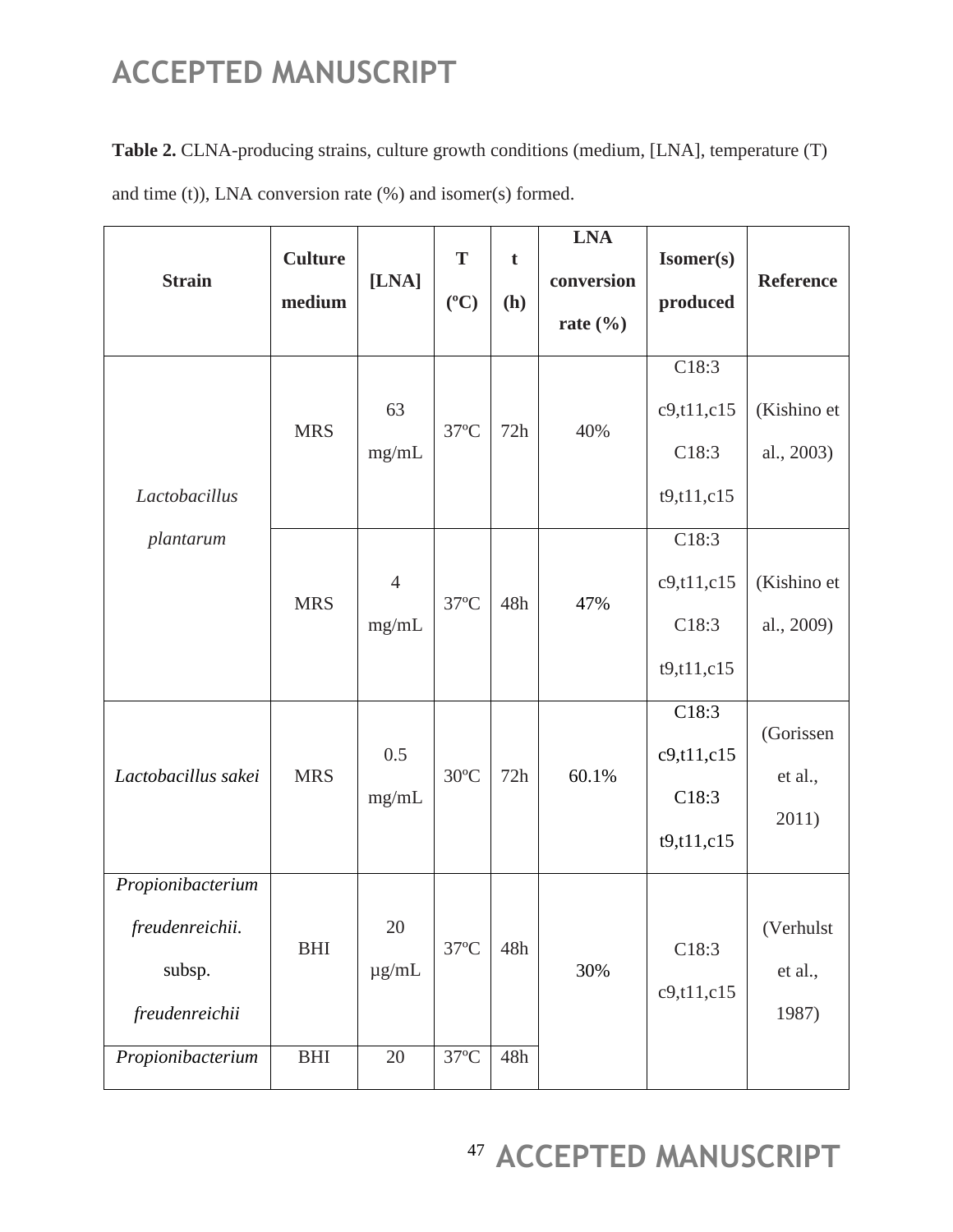| freudenreichii    |            | $\mu$ g/mL |                |     |           |              |             |
|-------------------|------------|------------|----------------|-----|-----------|--------------|-------------|
| subsp. shermanii  |            |            |                |     |           |              |             |
| Propionibacterium | <b>BHI</b> | 20         | $37^{\circ}$ C | 48h |           |              |             |
| acidi-propionici  |            | $\mu$ g/mL |                |     |           |              |             |
| Propionibacterium | <b>BHI</b> | 20         | $37^{\circ}$ C | 48h |           |              |             |
| tecbnicum         |            | $\mu$ g/mL |                |     |           |              |             |
| Propiobacterium   |            |            |                |     |           | C18:3        | (Hennessy   |
| freudenreichii.   | cys-       | 0.45       | $30^{\circ}$ C | 72h | 53.5%     | c9, t11, c15 | et al.,     |
|                   | <b>MRS</b> | mg/mL      |                |     |           | C18:3        |             |
| subsp. shermanii  |            |            |                |     |           | t9, t11, c15 | 2012)       |
|                   |            | 0.24       |                |     | $67.6% -$ | C18:3        |             |
|                   | cys-       | mg/mL      |                |     | 80.7%     | c9, t11, c15 | (Coakley    |
|                   | <b>MRS</b> | 0.41       | $37^{\circ}$ C | 42h | 49.4%-    | C18:3        | et al.,     |
|                   |            | mg/mL      |                |     | 79.1%     | t9, t11, c15 | 2009)       |
| Bifidobacterium   | Skim       | 0.5        |                |     |           | C18:3        | (Villar-    |
| breve             | milk       | mg/mL      | $37^{\circ}$ C | 24h | 94%-97%   | c9, t11, c15 | Tajadura et |
|                   |            |            |                |     |           |              | al., 2014)  |
|                   |            |            |                |     |           | C18:3        | (Gorissen   |
|                   | cys-       | 0.5        |                |     |           | c9, t11, c15 |             |
|                   | <b>MRS</b> | mg/mL      | $37^{\circ}$ C | 72h | 55.6%-72% | C18:3        | et al.,     |
|                   |            |            |                |     |           | t9, t11, c15 | 2010)       |

<sup>48</sup> ACCEPTED MANUSCRIPT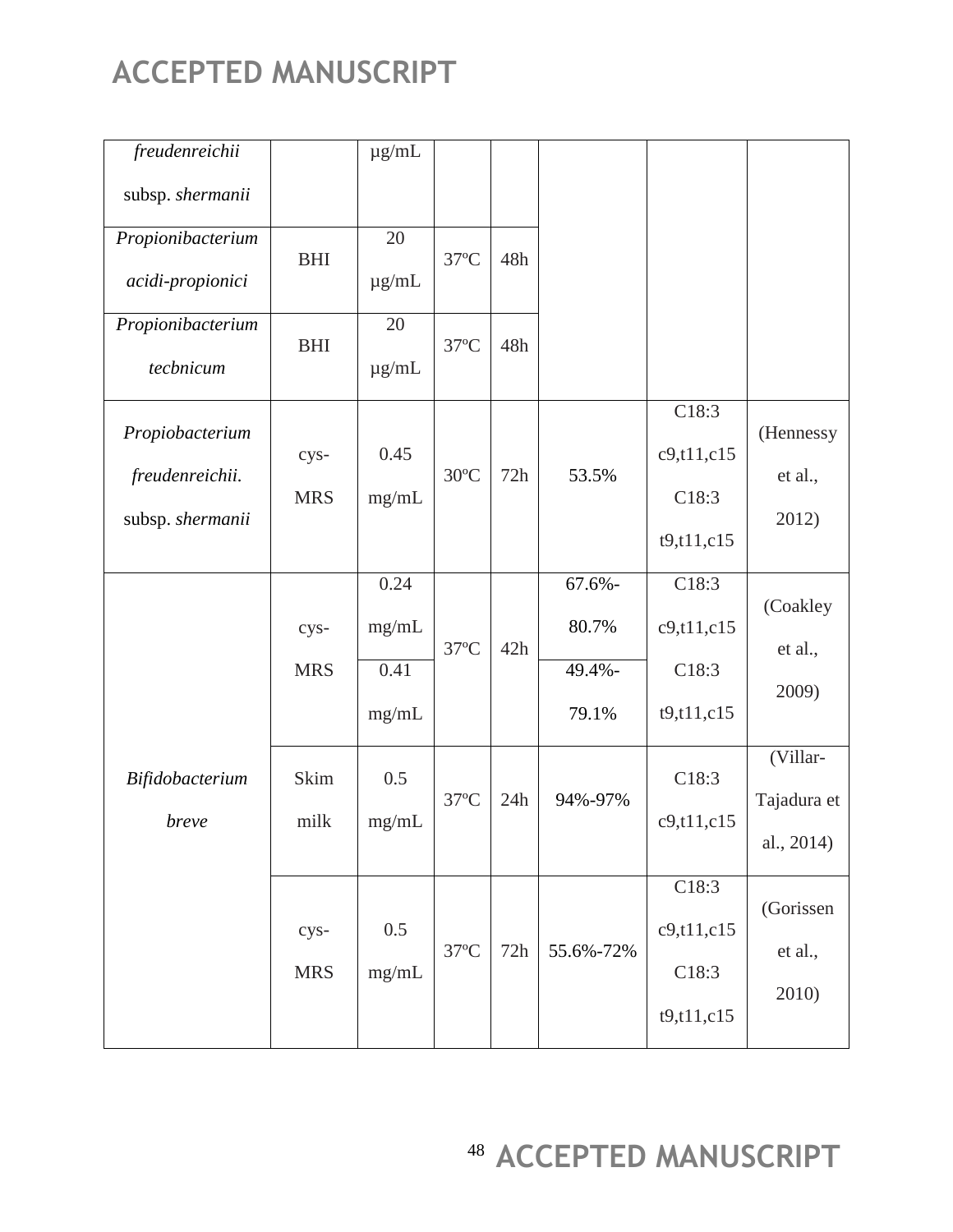|                                                                                         | Milk               | 0.75<br>mg/mL | $37^{\circ}$ C | 24h | ND <sup>1</sup> | <b>ND</b>                                      | (Gorissen<br>et al.,<br>2012) |
|-----------------------------------------------------------------------------------------|--------------------|---------------|----------------|-----|-----------------|------------------------------------------------|-------------------------------|
| Bifidobacterium<br>bifidum<br>Bifidobacterium<br>pseudolongum<br>subsp.<br>pseudolongum | cys-<br><b>MRS</b> | 0.5<br>mg/mL  | $37^{\circ}$ C | 72h | 78.4%           | C18:3<br>c9, t11, c15<br>C18:3<br>t9, t11, c15 | (Gorissen<br>et al.,<br>2010) |
|                                                                                         | Milk               | 0.75<br>mg/mL | $37^{\circ}$ C | 24h | ND              | <b>ND</b>                                      | (Gorissen<br>et al.,<br>2012) |
|                                                                                         | cys-<br><b>MRS</b> | 0.5<br>mg/mL  | $37^{\circ}$ C | 72h | 62.7%           | C18:3<br>c9, t11, c15<br>C18:3<br>t9, t11, c15 | (Gorissen<br>et al.,<br>2010) |
|                                                                                         | Milk               | 0.75<br>mg/mL | $37^{\circ}$ C | 24h | ND              | <b>ND</b>                                      | (Gorissen<br>et al.,<br>2012) |

 ${}^{1}ND = not detected$ 

<sup>49</sup> ACCEPTED MANUSCRIPT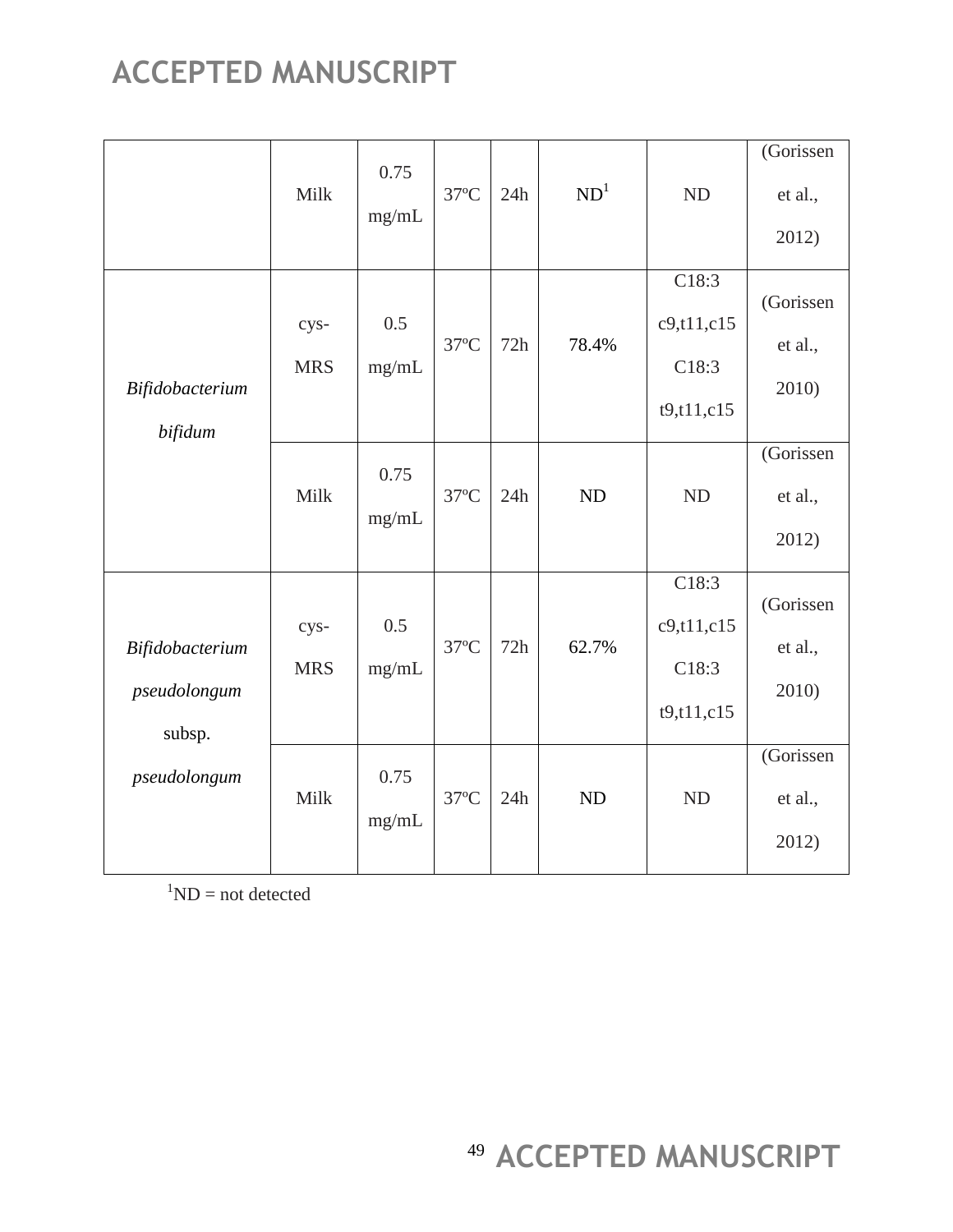

<sup>50</sup> ACCEPTED MANUSCRIPT